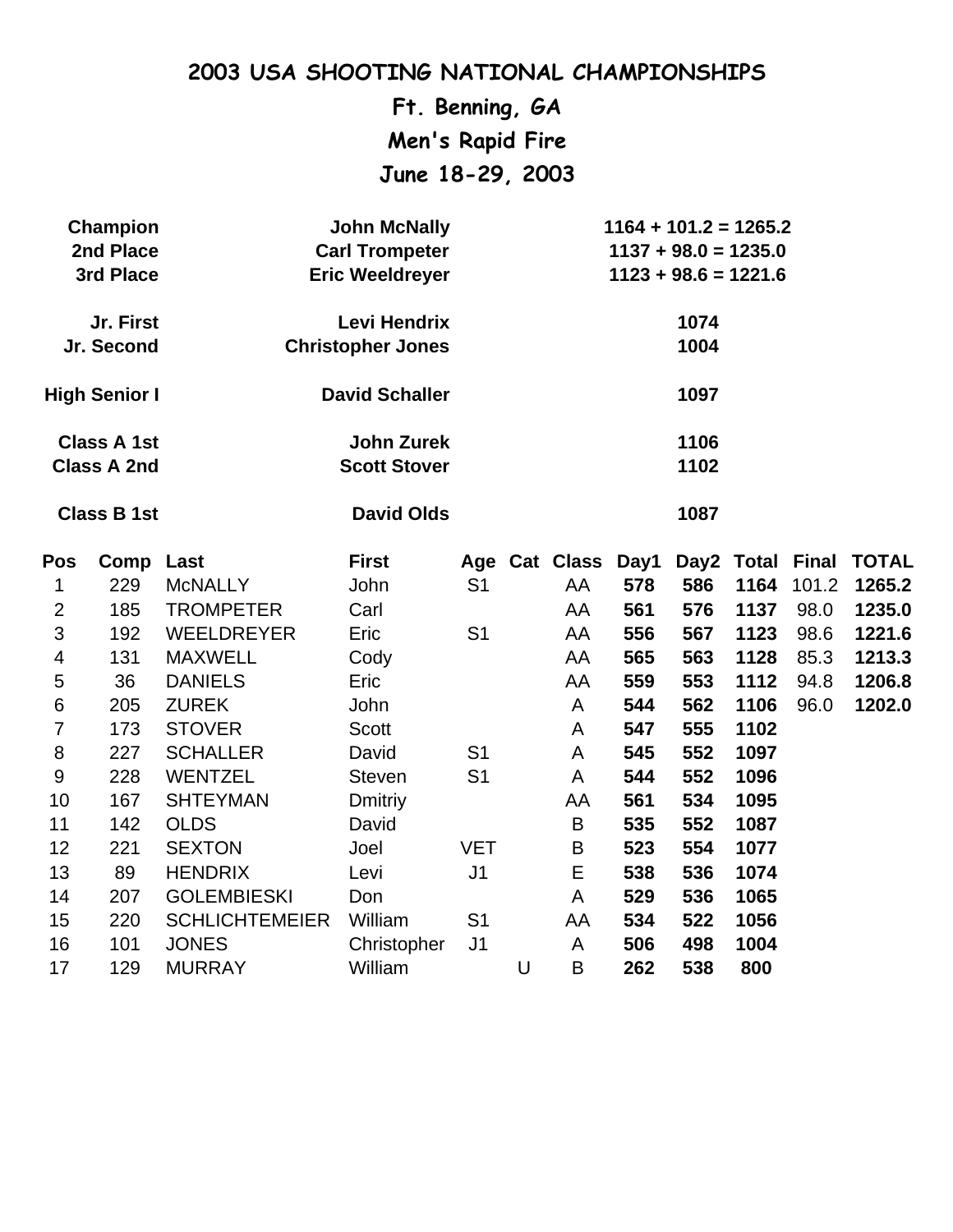**Ft. Benning, GA Men's Rifle 3 x 40 June 18-29, 2003**

|                                                                                           | Champion<br>2nd Place<br>3rd Place             |                                                | <b>Jason Parker</b><br><b>Michael Anti</b><br><b>Eric Uptagrafft</b> |                |   |                    |              | $2337 + 97.7 = 2434.7$<br>$2327 + 96.9 = 2423.9$<br>$2327 + 96.6 = 2423.6$ |              |                    |                  |
|-------------------------------------------------------------------------------------------|------------------------------------------------|------------------------------------------------|----------------------------------------------------------------------|----------------|---|--------------------|--------------|----------------------------------------------------------------------------|--------------|--------------------|------------------|
|                                                                                           | <b>High Collegiate</b><br><b>High Senior I</b> |                                                | <b>Joe Hein</b><br><b>Robert Aylward</b>                             |                |   |                    |              | 2321<br>2275                                                               |              |                    |                  |
| <b>Class A 1st</b><br><b>Class A 2nd</b><br><b>Class A 3rd</b><br><b>Vincent Pestilli</b> |                                                |                                                | <b>James Hall</b><br><b>Joseph Hall</b>                              |                |   |                    |              | 2306<br>2302<br>2300                                                       |              |                    |                  |
| <b>Class B 1st</b><br><b>Class B 2nd</b><br><b>Class B 3rd</b>                            |                                                |                                                | <b>Daniel Ault</b><br><b>Tom Csenge</b><br><b>David Sprecher</b>     |                |   |                    |              | 2282<br>2280<br>2267                                                       |              |                    |                  |
| <b>Class C 1st</b><br><b>Class C 2nd</b><br><b>Class C 3rd</b>                            |                                                |                                                | <b>Don Holcroft</b><br><b>John Nikiforakis</b><br><b>Wesley Hess</b> |                |   |                    |              | 2201<br>2195<br>2189                                                       |              |                    |                  |
| <b>Class D 1st</b><br><b>Class D 2nd</b>                                                  |                                                | <b>Christopher Rorai</b><br><b>David Amiot</b> |                                                                      |                |   |                    |              | 2235<br>2224                                                               |              |                    |                  |
|                                                                                           | <b>Class E 1st</b>                             |                                                | Joshua Holtman                                                       |                |   |                    |              | 2163                                                                       |              |                    |                  |
| <b>Pos</b>                                                                                | Comp                                           | Last                                           | <b>First</b>                                                         |                |   | Age Cat Class Day1 |              | Day2                                                                       |              | <b>Total Final</b> | <b>TOTAL</b>     |
| 1                                                                                         | 144                                            | <b>PARKER</b>                                  | Jason                                                                |                |   | AA                 | 1171         | 1166                                                                       | 2337         | 97.7               | 2434.7           |
| $\overline{2}$                                                                            | 6                                              | <b>ANTI</b>                                    | Michael                                                              |                |   | AA                 | 1158         | 1169                                                                       | 2327         | 96.9               | 2423.9           |
| 3                                                                                         | 187                                            | <b>UPTAGRAFFT</b>                              | Eric                                                                 |                |   | AA                 | 1164         | 1163                                                                       | 2327         | 96.6               | 2423.6           |
| $\overline{\mathcal{A}}$                                                                  | 87                                             | <b>HEIN</b><br><b>GATHMAN</b>                  | Joe<br>Trevor                                                        |                | U | AA<br>AA           | 1164<br>1148 | 1157<br>1164                                                               | 2321<br>2312 | 93.7<br>97.0       | 2414.7<br>2409.0 |
| 5<br>6                                                                                    | 64<br>3                                        | <b>ALBRIGHT</b>                                | Matt                                                                 | J1             | U | AA                 | 1154         | 1154                                                                       | 2308         | 98.9               | 2406.9           |
| 7                                                                                         | 154                                            | <b>RAWLINGS</b>                                | Matt                                                                 | J <sub>1</sub> |   | A                  | 1153         | 1153                                                                       | 2306         | 99.5               | 2405.5           |
| 8                                                                                         | 191                                            | <b>WALLACE</b>                                 | Matt                                                                 | J1             | U | AA                 | 1153         | 1155                                                                       | 2308         | 93.6               | 2401.6           |
| 9                                                                                         | 79                                             | <b>HALL</b>                                    | James                                                                | J1             |   | A                  | 1155         | 1151                                                                       | 2306         |                    |                  |
| 10                                                                                        | 77                                             | <b>HALL</b>                                    | Joseph                                                               | J2             |   | A                  | 1158         | 1144                                                                       | 2302         |                    |                  |
| 11                                                                                        | 146                                            | <b>PESTILLI</b>                                | Vincent                                                              |                |   | A                  | 1145         | 1155                                                                       | 2300         |                    |                  |
| 12                                                                                        | 83                                             | <b>HARDY</b>                                   | Gary                                                                 |                |   | AA                 | 1147         | 1149                                                                       | 2296         |                    |                  |
| 13                                                                                        | 121                                            | <b>LEONE</b>                                   | Tony                                                                 |                |   | AA                 | 1144         | 1150                                                                       | 2294         |                    |                  |
| 14                                                                                        | 13                                             | <b>BARNHART</b>                                | Shane                                                                |                |   | AA                 | 1144         | 1149                                                                       | 2293         |                    |                  |
| 15                                                                                        | 134                                            | <b>MECOZZI</b>                                 | Grant                                                                |                |   | AA                 | 1149         | 1140                                                                       | 2289         |                    |                  |
| 16                                                                                        | $\overline{2}$                                 | <b>ABALO</b>                                   | Christopher                                                          | J <sub>2</sub> |   | AA                 | 1136         | 1147                                                                       | 2283         |                    |                  |
| 17                                                                                        | 8                                              | <b>AULT</b>                                    | Daniel                                                               | J <sub>1</sub> |   | B                  | 1139         | 1143                                                                       | 2282         |                    |                  |
| 18                                                                                        | 35                                             | <b>CSENGE</b>                                  | Tom                                                                  | J2             |   | B                  | 1142         | 1138                                                                       | 2280         |                    |                  |
| 19                                                                                        | 10                                             | <b>AYLWARD</b>                                 | Robert                                                               | S <sub>1</sub> |   | AA                 | 1139         | 1136                                                                       | 2275         |                    |                  |
| 20                                                                                        | 108                                            | <b>KEMPLEY</b>                                 | Tarl                                                                 | J1             |   | A                  | 1138         | 1135                                                                       | 2273         |                    |                  |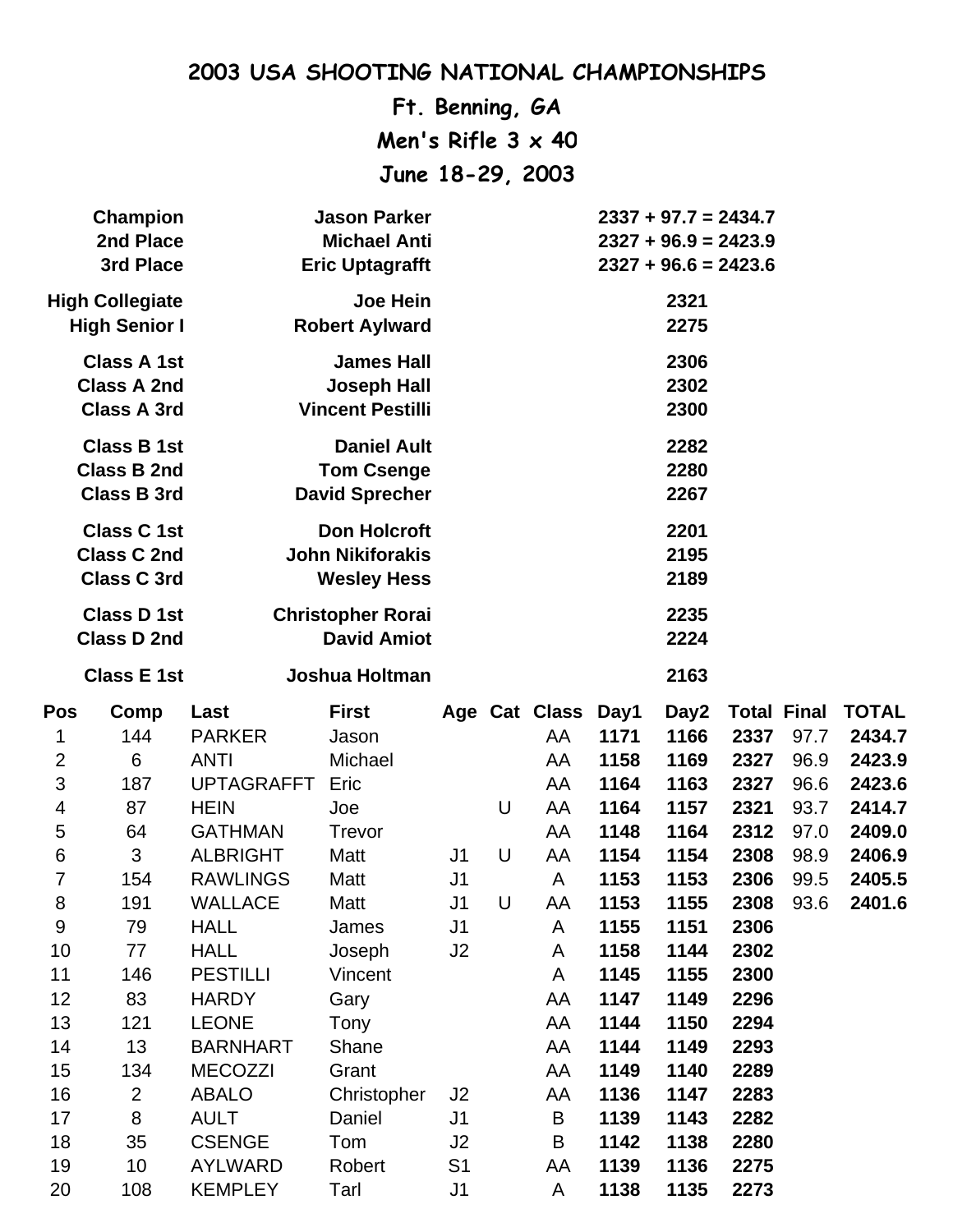| 21  | 171            | <b>SPRECHER</b>    | David        | J2             |        | B              | 1127 | 1140       | 2267         |
|-----|----------------|--------------------|--------------|----------------|--------|----------------|------|------------|--------------|
| Pos | Comp           | Last               | <b>First</b> |                |        | Age Cat Class  | Day1 | Day2       | <b>Total</b> |
| 22  | 161            | <b>SAWYER</b>      | Larry        |                |        | A              | 1129 | 1137       | 2266         |
| 23  | 68             | <b>GEYER</b>       | Ray          | J2             |        | B              | 1119 | 1139       | 2258         |
| 24  | 15             | <b>BAUM</b>        | Ryan         |                | $\cup$ | B              | 1134 | 1119       | 2253         |
| 25  | 136            | <b>MULKEY</b>      | Clifton      | J2             |        | A              | 1124 | 1126       | 2250         |
| 26  | 16             | <b>BEAMAN</b>      | <b>Brian</b> | J <sub>1</sub> |        | B              | 1128 | 1121       | 2249         |
| 27  | 67             | <b>GEURTS</b>      | Levi         | J2             |        | B              | 1127 | 1121       | 2248         |
| 28  | 168            | <b>SHUB</b>        | Maxim        |                | U      | AA             | 1132 | 1107       | 2239         |
| 29  | 158            | <b>RORAI</b>       | Christopher  | J <sub>1</sub> |        | D              | 1112 | 1123       | 2235         |
| 30  | 97             | <b>HOWARD</b>      | Tim          | J <sub>1</sub> |        | A              | 1123 | 1112       | 2235         |
| 31  | 5              | <b>AMIOT</b>       | David        | J <sub>1</sub> |        | D              | 1111 | 1113       | 2224         |
| 32  | 180            | <b>TANOUE</b>      | Michael      | J <sub>1</sub> |        | B              | 1110 | 1111       | 2221         |
| 33  | 198            | <b>WILLIAMS</b>    | Lance        | J <sub>1</sub> |        | $\sf B$        | 1102 | 1112       | 2214         |
| 34  | 183            | <b>TICKLE</b>      | J. Richard   | J <sub>1</sub> |        | A              | 1096 | 1109       | 2205         |
| 35  | 43             | <b>DONOHO</b>      | <b>Brad</b>  | J <sub>1</sub> | $\cup$ | B              | 1113 | 1089       | 2202         |
| 36  | 94             | <b>HOLCROFT</b>    | Don          | S <sub>1</sub> |        | C              | 1100 | 1101       | 2201         |
| 37  | 78             | <b>HALL</b>        | Johnathan    | J2             |        | B              | 1095 | 1105       | 2200         |
| 38  | 141            | <b>NIKIFORAKIS</b> | John         | J2             |        | C              | 1098 | 1097       | 2195         |
| 39  | 222            | <b>OTERO</b>       | Domingo      | S <sub>1</sub> |        | B              | 1087 | 1106       | 2193         |
| 40  | 90             | <b>HESS</b>        | Wesley       | J2             |        | C              | 1091 | 1098       | 2189         |
| 41  | 81             | <b>HAMILTON</b>    | Matt         | J2             |        | B              | 1091 | 1095       | 2186         |
| 42  | 157            | <b>RORAI</b>       | Stephen      | J <sub>1</sub> | $\cup$ | C              | 1079 | 1091       | 2170         |
| 43  | 45             | <b>DRENNAN</b>     | Jeremy       | J2             |        | $\mathsf C$    | 1076 | 1088       | 2164         |
| 44  | 95             | <b>HOLTMAN</b>     | Joshua       | J2             |        | E              | 1085 | 1078       | 2163         |
| 45  | 114            | <b>LAMSON</b>      | Andy         | J3             |        | D              | 1079 | 1059       | 2138         |
| 46  | 88             | <b>HELMERS</b>     | Dan          | J3             |        | D              | 1035 | 1077       | 2112         |
| 47  | 61             | <b>GAGNE</b>       | Curtis       | J2             |        | E              | 1055 | 1055       | 2110         |
| 48  | 118            | <b>LEMLEY</b>      | Edward       | J2             |        | B              | 1060 | 1046       | 2106         |
| 49  | 37             | <b>DAVIS</b>       | James        | S <sub>1</sub> |        | $\overline{C}$ | 1028 | 1073       | 2101         |
| 50  | 56             | <b>FLEISCHMAN</b>  | Greg         | J2             |        | D              | 1033 | 1040       | 2073         |
| 51  | $\overline{7}$ | <b>ARCHER</b>      | Ben          | J2             |        | C              | 1045 | 1012       | 2057         |
| 52  | 93             | <b>HINES</b>       | Caleb        | J3             |        | E              | 917  | 984        | 1901         |
| 53  | 156            | <b>ROBINSON</b>    | Wesley       |                |        | A              | 1125 | <b>DNS</b> | 1125         |

### **Men's Rifle 3 x 40 Teams**

| <b>First Place: US Army Blue</b> |               |      |      |
|----------------------------------|---------------|------|------|
| <b>ANTI</b>                      | Michael       |      | 1158 |
| <b>PARKER</b>                    | Jason         | 1171 |      |
| <b>GATHMAN</b>                   | <b>Trevor</b> |      | 1148 |
|                                  |               |      | 3477 |
| <b>Team Bushmaster</b>           |               |      |      |
| <b>PESTILLI</b>                  | Vincent       |      | 1145 |
| <b>UPTAGRAFFT Eric</b>           |               |      | 1164 |
| <b>ROBINSON</b>                  | Wesley        |      | 1125 |
|                                  |               |      | 3434 |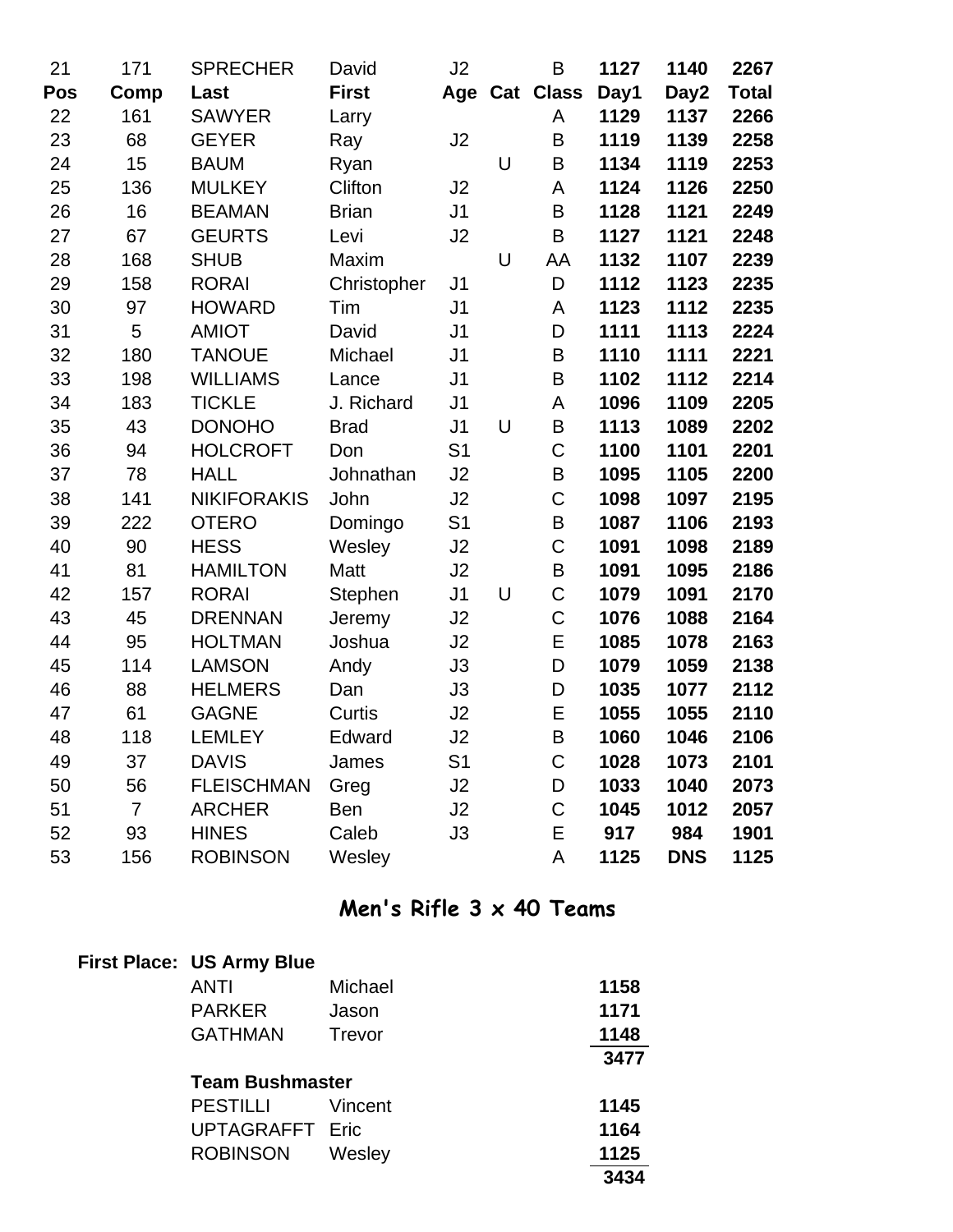#### **Junior Men's Rifle 3 x 40**

|                  | Jr. First<br>Jr. Second<br>Jr. Third |                    | <b>Matt Rawlings</b><br><b>Matt Albright</b><br><b>Matt Wallace</b> |                |   |               |      | $2306 + 100.2 = 2406.2$<br>$2308 + 96.6 = 2404.6$<br>$2308 + 96.4 = 2404.4$ |      |                    |              |
|------------------|--------------------------------------|--------------------|---------------------------------------------------------------------|----------------|---|---------------|------|-----------------------------------------------------------------------------|------|--------------------|--------------|
|                  | High J <sub>2</sub><br>High J3       |                    | <b>Joseph Hall</b><br><b>Andy Lamson</b>                            |                |   |               |      | 2302<br>2138                                                                |      |                    |              |
| Pos              | Comp                                 | Last               | <b>First</b>                                                        |                |   | Age Cat Class | Day1 | Day2                                                                        |      | <b>Total Final</b> | <b>TOTAL</b> |
| 1                | 154                                  | <b>RAWLINGS</b>    | Matt                                                                | J <sub>1</sub> |   | A             | 1153 | 1153                                                                        | 2306 | 100.2              | 2406.2       |
| $\overline{2}$   | 3                                    | <b>ALBRIGHT</b>    | Matt                                                                | J <sub>1</sub> | U | AA            | 1154 | 1154                                                                        | 2308 | 96.6               | 2404.6       |
| $\mathfrak{S}$   | 191                                  | <b>WALLACE</b>     | Matt                                                                | J <sub>1</sub> | U | AA            | 1153 | 1155                                                                        | 2308 | 96.4               | 2404.4       |
| 4                | 77                                   | <b>HALL</b>        | Joseph                                                              | J <sub>2</sub> |   | A             | 1158 | 1144                                                                        | 2302 | 101.2              | 2403.2       |
| 5                | 79                                   | <b>HALL</b>        | James                                                               | J <sub>1</sub> |   | A             | 1155 | 1151                                                                        | 2306 | 96.3               | 2402.3       |
| $\,6$            | $\overline{2}$                       | <b>ABALO</b>       | Christopher                                                         | J2             |   | AA            | 1136 | 1147                                                                        | 2283 | 96.2               | 2379.2       |
| $\overline{7}$   | 35                                   | <b>CSENGE</b>      | Tom                                                                 | J2             |   | B             | 1142 | 1138                                                                        | 2280 | 96.2               | 2376.2       |
| 8                | 8                                    | <b>AULT</b>        | Daniel                                                              | J <sub>1</sub> |   | B             | 1139 | 1143                                                                        | 2282 | 91.2               | 2373.2       |
| $\boldsymbol{9}$ | 108                                  | <b>KEMPLEY</b>     | Tarl                                                                | J <sub>1</sub> |   | A             | 1138 | 1135                                                                        | 2273 |                    |              |
| 10               | 171                                  | <b>SPRECHER</b>    | David                                                               | J2             |   | B             | 1127 | 1140                                                                        | 2267 |                    |              |
| 11               | 68                                   | <b>GEYER</b>       | Ray                                                                 | J2             |   | B             | 1119 | 1139                                                                        | 2258 |                    |              |
| 12               | 136                                  | <b>MULKEY</b>      | Clifton                                                             | J2             |   | A             | 1124 | 1126                                                                        | 2250 |                    |              |
| 13               | 16                                   | <b>BEAMAN</b>      | <b>Brian</b>                                                        | J <sub>1</sub> |   | B             | 1128 | 1121                                                                        | 2249 |                    |              |
| 14               | 67                                   | <b>GEURTS</b>      | Levi                                                                | J2             |   | B             | 1127 | 1121                                                                        | 2248 |                    |              |
| 15               | 158                                  | <b>RORAI</b>       | Christopher                                                         | J <sub>1</sub> |   | D             | 1112 | 1123                                                                        | 2235 |                    |              |
| 16               | 97                                   | <b>HOWARD</b>      | Tim                                                                 | J <sub>1</sub> |   | A             | 1123 | 1112                                                                        | 2235 |                    |              |
| 17               | 5                                    | <b>AMIOT</b>       | David                                                               | J <sub>1</sub> |   | D             | 1111 | 1113                                                                        | 2224 |                    |              |
| 18               | 180                                  | <b>TANOUE</b>      | Michael                                                             | J <sub>1</sub> |   | B             | 1110 | 1111                                                                        | 2221 |                    |              |
| 19               | 198                                  | <b>WILLIAMS</b>    | Lance                                                               | J <sub>1</sub> |   | B             | 1102 | 1112                                                                        | 2214 |                    |              |
| 20               | 183                                  | <b>TICKLE</b>      | J. Richard                                                          | J <sub>1</sub> |   | A             | 1096 | 1109                                                                        | 2205 |                    |              |
| 21               | 43                                   | <b>DONOHO</b>      | <b>Brad</b>                                                         | J <sub>1</sub> | U | B             | 1113 | 1089                                                                        | 2202 |                    |              |
| 22               | 78                                   | <b>HALL</b>        | Johnathan                                                           | J2             |   | B             | 1095 | 1105                                                                        | 2200 |                    |              |
| 23               | 141                                  | <b>NIKIFORAKIS</b> | John                                                                | J2             |   | C             | 1098 | 1097                                                                        | 2195 |                    |              |
| 24               | 90                                   | <b>HESS</b>        | Wesley                                                              | J2             |   | C             | 1091 | 1098                                                                        | 2189 |                    |              |
| 25               | 81                                   | <b>HAMILTON</b>    | Matt                                                                | J2             |   | B             | 1091 | 1095                                                                        | 2186 |                    |              |
| 26               | 157                                  | <b>RORAI</b>       | Stephen                                                             | J <sub>1</sub> | U | C             | 1079 | 1091                                                                        | 2170 |                    |              |
| 27               | 45                                   | <b>DRENNAN</b>     | Jeremy                                                              | J2             |   | C             | 1076 | 1088                                                                        | 2164 |                    |              |
| 28               | 95                                   | <b>HOLTMAN</b>     | Joshua                                                              | J2             |   | E             | 1085 | 1078                                                                        | 2163 |                    |              |
| 29               | 114                                  | <b>LAMSON</b>      | Andy                                                                | J3             |   | D             | 1079 | 1059                                                                        | 2138 |                    |              |
| 30               | 88                                   | <b>HELMERS</b>     | Dan                                                                 | J3             |   | D             | 1035 | 1077                                                                        | 2112 |                    |              |
| 31               | 61                                   | <b>GAGNE</b>       | Curtis                                                              | J2             |   | Ε             | 1055 | 1055                                                                        | 2110 |                    |              |
| 32               | 118                                  | <b>LEMLEY</b>      | Edward                                                              | J2             |   | B             | 1060 | 1046                                                                        | 2106 |                    |              |
| 33               | 56                                   | <b>FLEISCHMAN</b>  | Greg                                                                | J <sub>2</sub> |   | D             | 1033 | 1040                                                                        | 2073 |                    |              |
| 34               | $\overline{7}$                       | <b>ARCHER</b>      | Ben                                                                 | J2             |   | C             | 1045 | 1012                                                                        | 2057 |                    |              |
| 35               | 93                                   | <b>HINES</b>       | Caleb                                                               | J3             |   | E             | 917  | 984                                                                         | 1901 |                    |              |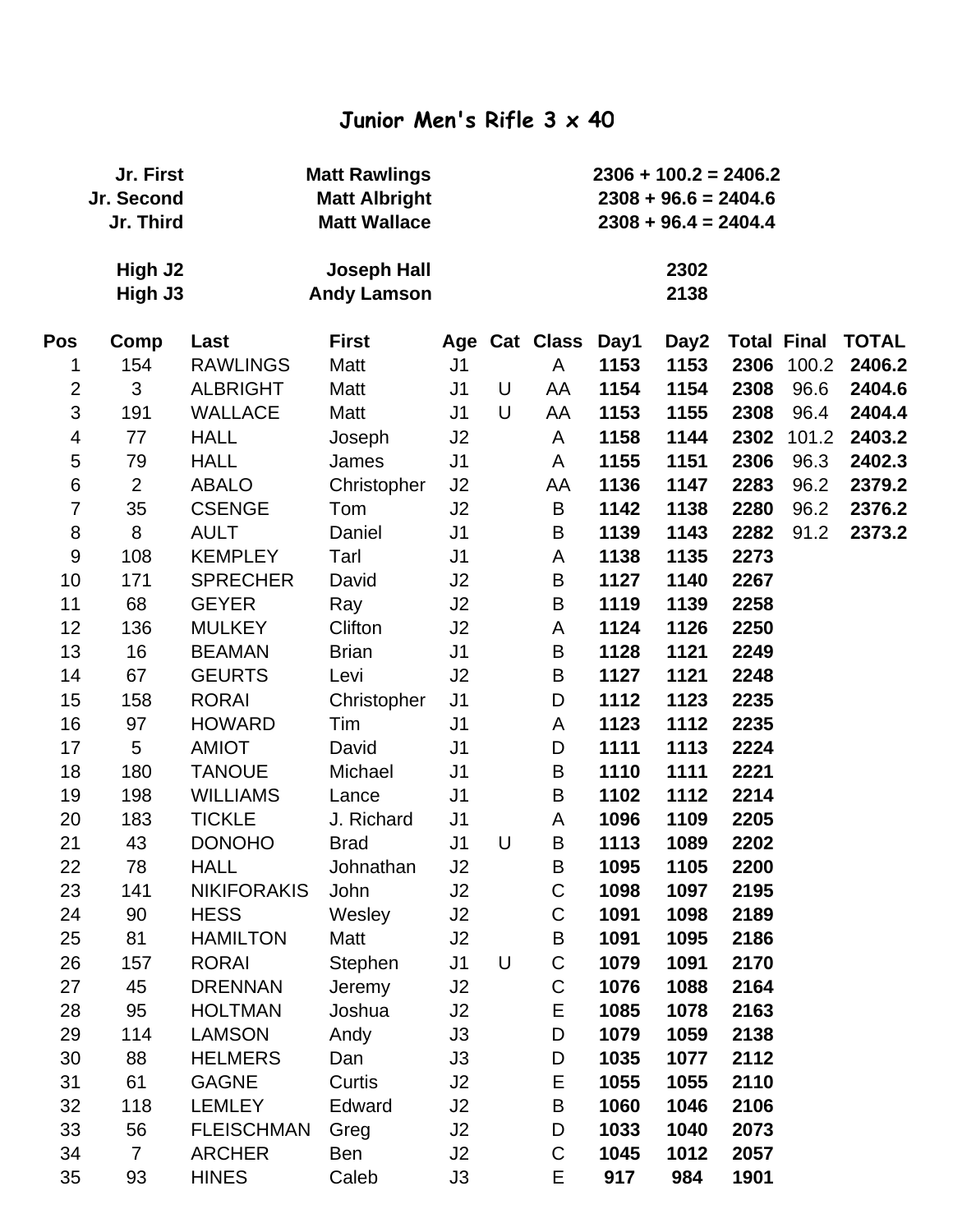### **Junior Men's Rifle 3 x 40 Teams**

#### **First Place: Hall Brothers**

| HALL                   | Joseph         | 1158 |
|------------------------|----------------|------|
| HALL                   | James          | 1155 |
| <b>HALL</b>            | Jonathan       | 1095 |
|                        |                | 3408 |
| <b>Lake Houston 4H</b> |                |      |
| <b>RORAI</b>           | <b>Stephen</b> | 1079 |
| <b>RORAI</b>           | Chris          | 1112 |
| <b>WILLIAMS</b>        | Lance          | 1102 |
|                        |                | 3293 |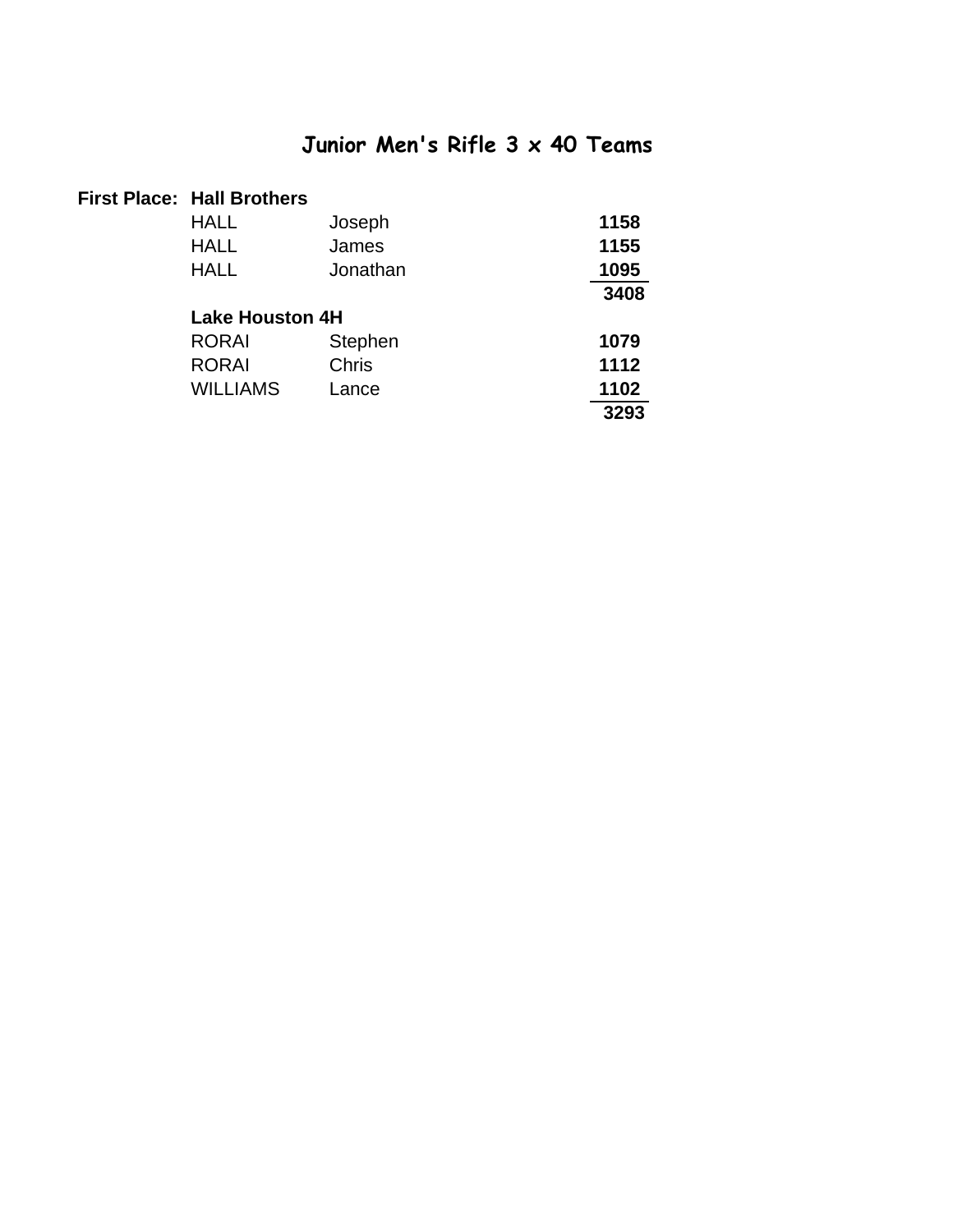|                | 2003 USA SHOOTING NATIONAL CHAMPIONSHIPS |                       |                          |                |                    |     |              |              |           |  |  |
|----------------|------------------------------------------|-----------------------|--------------------------|----------------|--------------------|-----|--------------|--------------|-----------|--|--|
|                |                                          |                       | Ft. Benning, GA          |                |                    |     |              |              |           |  |  |
|                |                                          |                       | Men's Center Fire Pistol |                |                    |     |              |              |           |  |  |
|                |                                          |                       | June 18-29, 2003         |                |                    |     |              |              |           |  |  |
|                |                                          |                       |                          |                |                    |     |              |              |           |  |  |
|                | Champion                                 |                       | <b>Eric Weeldreyer</b>   |                |                    |     | $1155 + 146$ |              |           |  |  |
| 2nd Place      |                                          |                       | <b>John Zurek</b>        |                |                    |     | $1155 + 142$ |              |           |  |  |
|                | 3rd Place                                | <b>Carl Trompeter</b> |                          |                | 1148               |     |              |              |           |  |  |
|                |                                          |                       | <b>David Schaller</b>    |                |                    |     | 1123         |              |           |  |  |
|                | <b>High Senior I</b>                     |                       |                          |                |                    |     |              |              |           |  |  |
|                | <b>Class A 1st</b>                       |                       | <b>Dmitriy Shteyman</b>  |                |                    |     | 1115         |              |           |  |  |
| Pos            | Comp                                     | Last                  | <b>First</b>             |                | Age Cat Class Day1 |     | Day2         | <b>Total</b> | <b>SO</b> |  |  |
| 1              | 192                                      | <b>WEELDREYER</b>     | Eric                     | S <sub>1</sub> | AA                 | 572 | 583          | 1155         | 146       |  |  |
| $\overline{2}$ | 205                                      | <b>ZUREK</b>          | John                     |                | AA                 | 578 | 577          | 1155         | 142       |  |  |
| 3              | 185                                      | <b>TROMPETER</b>      | Carl                     |                | AA                 | 576 | 572          | 1148         |           |  |  |
| 4              | 36                                       | <b>DANIELS</b>        | Eric                     |                | AA                 | 574 | 565          | 1139         |           |  |  |
| 5              | 227                                      | <b>SCHALLER</b>       | David                    | S <sub>1</sub> | AA                 | 555 | 568          | 1123         |           |  |  |
| 6              | 167                                      | <b>SHTEYMAN</b>       | <b>Dmitriy</b>           |                | A                  | 547 | 568          | 1115         |           |  |  |
| $\overline{7}$ | 131                                      | <b>MAXWELL</b>        | Cody                     |                | AA                 | 561 | 553          | 1114         |           |  |  |
| 8              | 221                                      | <b>SEXTON</b>         | Joel                     | <b>VET</b>     | A                  | 560 | 554          | 1114         |           |  |  |
| 9              | 207                                      | <b>GOLEMBIESKI</b>    | Don                      |                | A                  | 546 | 552          | 1098         |           |  |  |
| 10             | 12                                       | <b>BARBERI</b>        | Justin                   |                | AA                 | 547 | 546          | 1093         |           |  |  |
| 11             | 80                                       | <b>HOLLOWAY</b>       | Adam                     |                | AA                 | 525 | 559          | 1084         |           |  |  |
| 12             | 25                                       | <b>BUNDY</b>          | Robert                   | S <sub>1</sub> | $\mathsf C$        | 510 | 519          | 1029         |           |  |  |

## **Junoir Men's Sport Pistol**

| Jr. First<br>Jr. Second |           |                | <b>Christopher Jones</b><br>Levi Hendrix |     |                               | 1111<br>1099 |     |      |  |  |
|-------------------------|-----------|----------------|------------------------------------------|-----|-------------------------------|--------------|-----|------|--|--|
| Pos                     | Comp Last |                | First                                    |     | Age Cat Class Day1 Day2 Total |              |     |      |  |  |
|                         | 101       | <b>JONES</b>   | Christopher                              | -J1 | B                             | 555          | 556 | 1111 |  |  |
| $\mathcal{P}$           | 89        | <b>HENDRIX</b> | Levi                                     | J1. | B.                            | 540          | 559 | 1099 |  |  |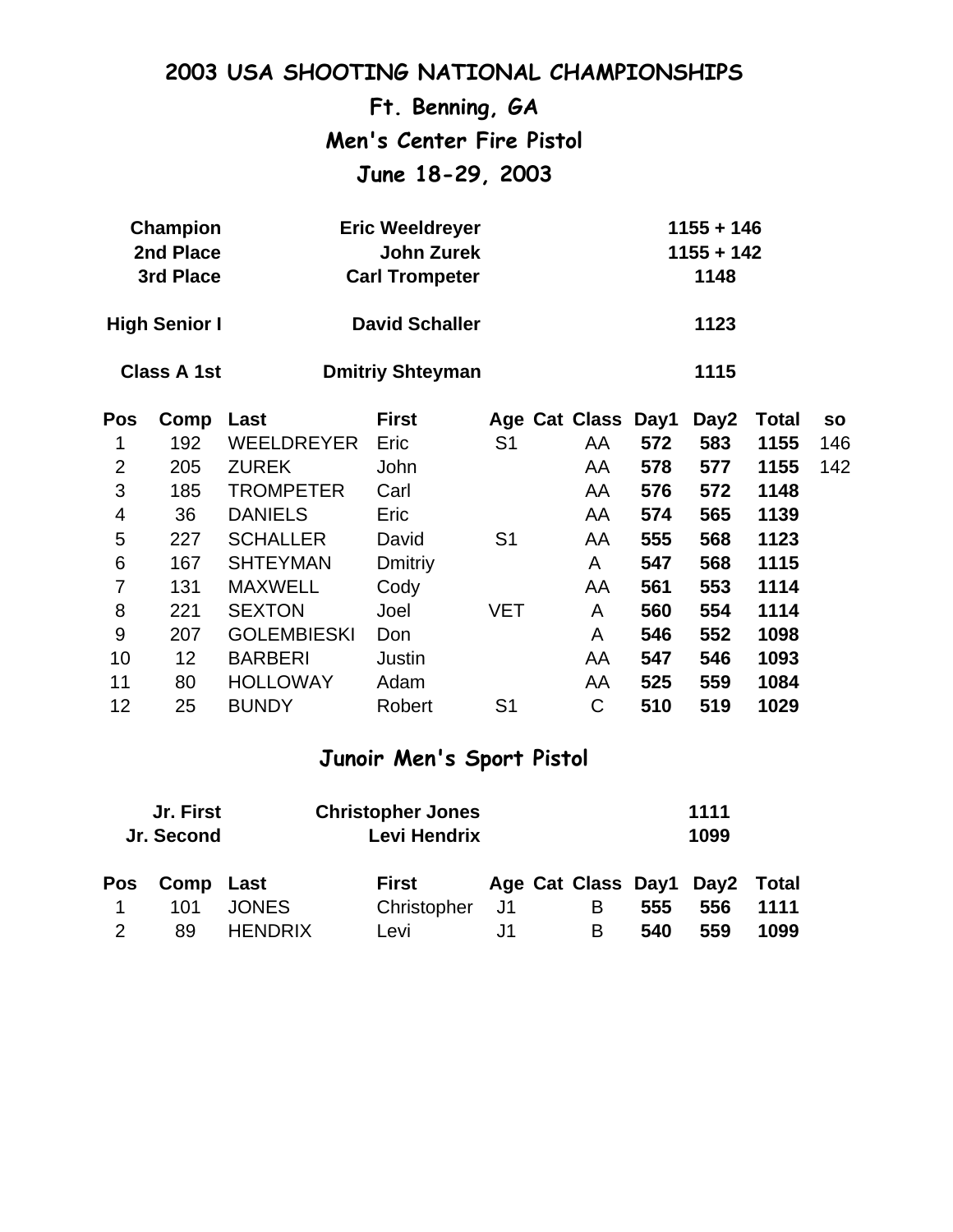**Ft. Benning, GA Men's Standard Pistol June 18-29, 2003**

| <b>Champion</b>      | <b>Eric Weeldreyer</b>   | 1125 |
|----------------------|--------------------------|------|
| 2nd Place            | <b>John Zurek</b>        | 1124 |
| 3rd Place            | <b>Carl Trompeter</b>    | 1116 |
| Jr. First            | <b>Christopher Jones</b> | 1080 |
| Jr. Second           | <b>Jeff Favour</b>       | 1057 |
| Jr. Third            | Levi Hendrix             | 1041 |
| <b>High Senior I</b> | <b>David Schaller</b>    | 1083 |
| <b>Class A 1st</b>   | <b>Dmitriy Shteyman</b>  | 1090 |
| <b>Class B 1st</b>   | <b>Joel Sexton</b>       | 1056 |
| <b>Class B 2nd</b>   | Don Golembieski          | 1056 |

| <b>Pos</b>     | Comp | Last               | <b>First</b>   |                | Age Cat Class | Day1       | Day2 | Total      |
|----------------|------|--------------------|----------------|----------------|---------------|------------|------|------------|
| 1              | 192  | <b>WEELDREYER</b>  | Eric           | S <sub>1</sub> | AA            | 561        | 564  | 1125       |
| $\overline{2}$ | 205  | <b>ZUREK</b>       | John           |                | A             | 562        | 562  | 1124       |
| 3              | 185  | <b>TROMPETER</b>   | Carl           |                | AA            | 553        | 563  | 1116       |
| 4              | 36   | <b>DANIELS</b>     | Eric           |                | AA            | 547        | 544  | 1091       |
| 5              | 167  | <b>SHTEYMAN</b>    | <b>Dmitriy</b> |                | A             | 547        | 543  | 1090       |
| 6              | 131  | <b>MAXWELL</b>     | Cody           |                | A             | 549        | 540  | 1089       |
| 7              | 227  | <b>SCHALLER</b>    | David          | S <sub>1</sub> | A             | 533        | 550  | 1083       |
| 8              | 101  | <b>JONES</b>       | Christopher    | J <sub>1</sub> | Β             | 547        | 533  | 1080       |
| 9              | 80   | <b>HOLLOWAY</b>    | Adam           |                | AA            | 529        | 543  | 1072       |
| 10             | 12   | <b>BARBERI</b>     | Justin         |                | AA            | 541        | 527  | 1068       |
| 11             | 52   | <b>FAVOUR</b>      | <b>Jeff</b>    | J <sub>1</sub> | B             | 527        | 530  | 1057       |
| 12             | 221  | <b>SEXTON</b>      | Joel           | <b>VET</b>     | B             | 526        | 530  | 1056       |
| 13             | 207  | <b>GOLEMBIESKI</b> | Don            |                | B             | 518        | 538  | 1056       |
| 14             | 89   | <b>HENDRIX</b>     | Levi           | J <sub>1</sub> | C             | 518        | 523  | 1041       |
| 15             | 25   | <b>BUNDY</b>       | Robert         | S <sub>1</sub> | B             | <b>DNF</b> |      | <b>DNF</b> |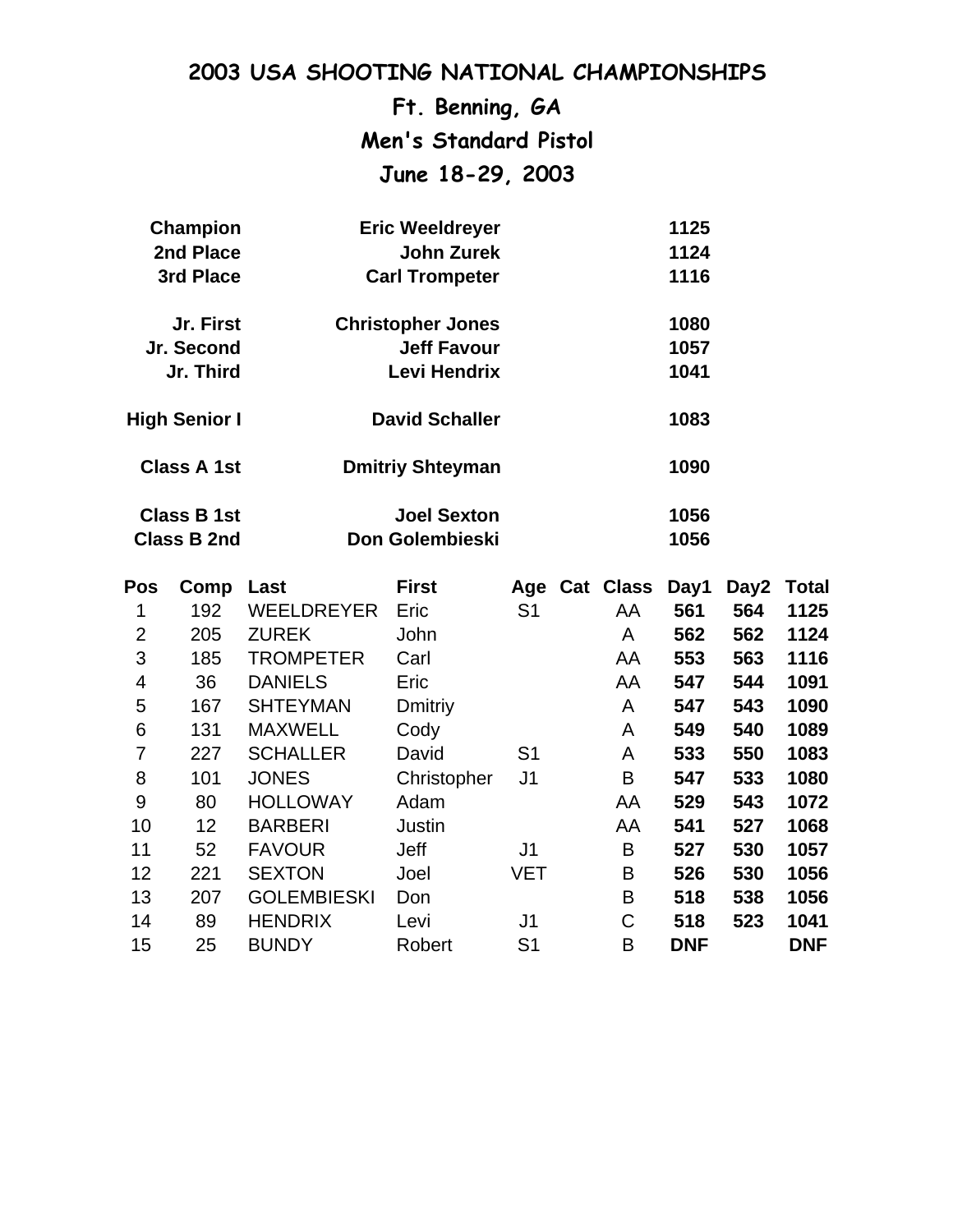**Ft. Benning, GA Men's Rifle Prone June 18-29, 2003**

|                                                                                                                                                                    | Champion<br>2nd Place<br>3rd Place                                                                                                          | <b>Michael Anti</b><br>Joe Hein<br><b>Eric Uptagrafft</b>                                                                                                                                                                                                                                                                                   |                                                                                                                                                                                                            |                                                                                                                        | $1192 + 103.1 = 1295.1$<br>$1191 + 104.0 = 1295.0$<br>$1191 + 101.8 = 1292.8$ |                                                                                                                                  |                                                                                                                                   |                                                                                                                                   |                                                                                                                                                                    |                                                          |                                                                                                               |
|--------------------------------------------------------------------------------------------------------------------------------------------------------------------|---------------------------------------------------------------------------------------------------------------------------------------------|---------------------------------------------------------------------------------------------------------------------------------------------------------------------------------------------------------------------------------------------------------------------------------------------------------------------------------------------|------------------------------------------------------------------------------------------------------------------------------------------------------------------------------------------------------------|------------------------------------------------------------------------------------------------------------------------|-------------------------------------------------------------------------------|----------------------------------------------------------------------------------------------------------------------------------|-----------------------------------------------------------------------------------------------------------------------------------|-----------------------------------------------------------------------------------------------------------------------------------|--------------------------------------------------------------------------------------------------------------------------------------------------------------------|----------------------------------------------------------|---------------------------------------------------------------------------------------------------------------|
|                                                                                                                                                                    | <b>High Collegiate</b><br><b>High Senior I</b>                                                                                              |                                                                                                                                                                                                                                                                                                                                             | <b>Matt Albright</b><br>Eitan Barazani                                                                                                                                                                     |                                                                                                                        |                                                                               |                                                                                                                                  |                                                                                                                                   | 1162<br>1186                                                                                                                      |                                                                                                                                                                    |                                                          |                                                                                                               |
|                                                                                                                                                                    | <b>High Visitor</b>                                                                                                                         |                                                                                                                                                                                                                                                                                                                                             | <b>Glen Hewitt</b>                                                                                                                                                                                         |                                                                                                                        |                                                                               |                                                                                                                                  |                                                                                                                                   | 1179                                                                                                                              |                                                                                                                                                                    |                                                          |                                                                                                               |
| <b>Class A 1st</b><br><b>Vincent Pestilli</b><br>1186<br><b>Class A 2nd</b><br><b>Joseph Hall</b><br>1175<br><b>Class A 3rd</b><br><b>L Randy Schwartz</b><br>1175 |                                                                                                                                             |                                                                                                                                                                                                                                                                                                                                             |                                                                                                                                                                                                            |                                                                                                                        |                                                                               |                                                                                                                                  |                                                                                                                                   |                                                                                                                                   |                                                                                                                                                                    |                                                          |                                                                                                               |
|                                                                                                                                                                    | <b>Class B 1st</b><br><b>Class B 2nd</b><br><b>Class B 3rd</b>                                                                              |                                                                                                                                                                                                                                                                                                                                             | <b>Larry Sawyer</b><br><b>David Sprecher</b><br><b>Tom Csenge</b>                                                                                                                                          | 1180<br>1176<br>1174                                                                                                   |                                                                               |                                                                                                                                  |                                                                                                                                   |                                                                                                                                   |                                                                                                                                                                    |                                                          |                                                                                                               |
|                                                                                                                                                                    | <b>Class C1st</b><br><b>Class C 2nd</b><br><b>Class C 3rd</b>                                                                               |                                                                                                                                                                                                                                                                                                                                             | <b>Domingo Otero</b><br><b>John Nikiforakis</b><br><b>Jeremy Drennan</b>                                                                                                                                   |                                                                                                                        |                                                                               |                                                                                                                                  |                                                                                                                                   | 1150<br>1145<br>1143                                                                                                              |                                                                                                                                                                    |                                                          |                                                                                                               |
| <b>Class D 1st</b>                                                                                                                                                 |                                                                                                                                             | <b>Christopher Rorai</b>                                                                                                                                                                                                                                                                                                                    |                                                                                                                                                                                                            |                                                                                                                        |                                                                               |                                                                                                                                  |                                                                                                                                   | 1161                                                                                                                              |                                                                                                                                                                    |                                                          |                                                                                                               |
|                                                                                                                                                                    | <b>Class E 1st</b>                                                                                                                          |                                                                                                                                                                                                                                                                                                                                             | <b>Curtis Gagne</b>                                                                                                                                                                                        |                                                                                                                        |                                                                               |                                                                                                                                  |                                                                                                                                   | 1141                                                                                                                              |                                                                                                                                                                    |                                                          |                                                                                                               |
| <b>Pos</b><br>1<br>$\overline{2}$<br>3<br>4<br>5<br>6<br>7<br>8<br>9<br>10<br>11<br>12<br>13<br>14<br>15<br>16<br>17<br>18<br>19                                   | Comp<br>6<br>87<br>187<br>11<br>154<br>178<br>146<br>144<br>64<br>196<br>13<br>79<br>$\overline{2}$<br>161<br>92<br>191<br>194<br>121<br>16 | Last<br><b>ANTI</b><br><b>HEIN</b><br><b>UPTAGRAFFT</b><br><b>BARAZANI</b><br><b>RAWLINGS</b><br><b>TAMAS</b><br><b>PESTILLI</b><br><b>PARKER</b><br><b>GATHMAN</b><br><b>WIGGER</b><br><b>BARNHART</b><br><b>HALL</b><br><b>ABALO</b><br><b>SAWYER</b><br><b>HEWITT</b><br><b>WALLACE</b><br><b>WELLS</b><br><b>LEONE</b><br><b>BEAMAN</b> | <b>First</b><br>Michael<br>Joe<br>Eric<br>Eitan<br>Matt<br>Thomas<br>Vincent<br>Jason<br><b>Trevor</b><br>Lones<br>Shane<br>James<br>Christopher<br>Larry<br>Glen<br>Matt<br>Shawn<br>Tony<br><b>Brian</b> | S <sub>1</sub><br>J <sub>1</sub><br><b>VET</b><br>J <sub>1</sub><br>J <sub>2</sub><br>J <sub>1</sub><br>J <sub>1</sub> | U<br>V<br>$\mathsf U$                                                         | Age Cat Class Day1<br>AA<br>AA<br>AA<br>AA<br>A<br>AA<br>A<br>AA<br>AA<br>AA<br>AA<br>A<br>AA<br>B<br>AA<br>AA<br>AA<br>AA<br>AA | 597<br>598<br>594<br>590<br>591<br>594<br>593<br>591<br>591<br>590<br>592<br>594<br>590<br>591<br>586<br>586<br>588<br>592<br>585 | 595<br>593<br>597<br>596<br>596<br>591<br>593<br>594<br>593<br>591<br>589<br>587<br>590<br>589<br>593<br>592<br>590<br>586<br>592 | Day2 Total<br>1192<br>1191<br>1191<br>1186<br>1187<br>1185<br>1186<br>1185<br>1184<br>1181<br>1181<br>1181<br>1180<br>1180<br>1179<br>1178<br>1178<br>1178<br>1177 | <b>Final</b><br>103.1<br>104.0<br>101.8<br>103.3<br>99.9 | <b>TOTAL</b><br>1295.1<br>1295.0<br>1292.8<br>1289.3<br>102.2 1289.2<br>102.3 1287.3<br>1285.9<br>98.8 1283.8 |
| 20<br>21<br>22                                                                                                                                                     | 171<br>77<br>165                                                                                                                            | <b>SPRECHER</b><br><b>HALL</b><br><b>SCHWARTZ</b>                                                                                                                                                                                                                                                                                           | David<br>Joseph<br>L Randy                                                                                                                                                                                 | J2<br>J2<br>S <sub>1</sub>                                                                                             |                                                                               | B<br>A<br>A                                                                                                                      | 589<br>587<br>587                                                                                                                 | 587<br>588<br>588                                                                                                                 | 1176<br>1175<br>1175                                                                                                                                               |                                                          |                                                                                                               |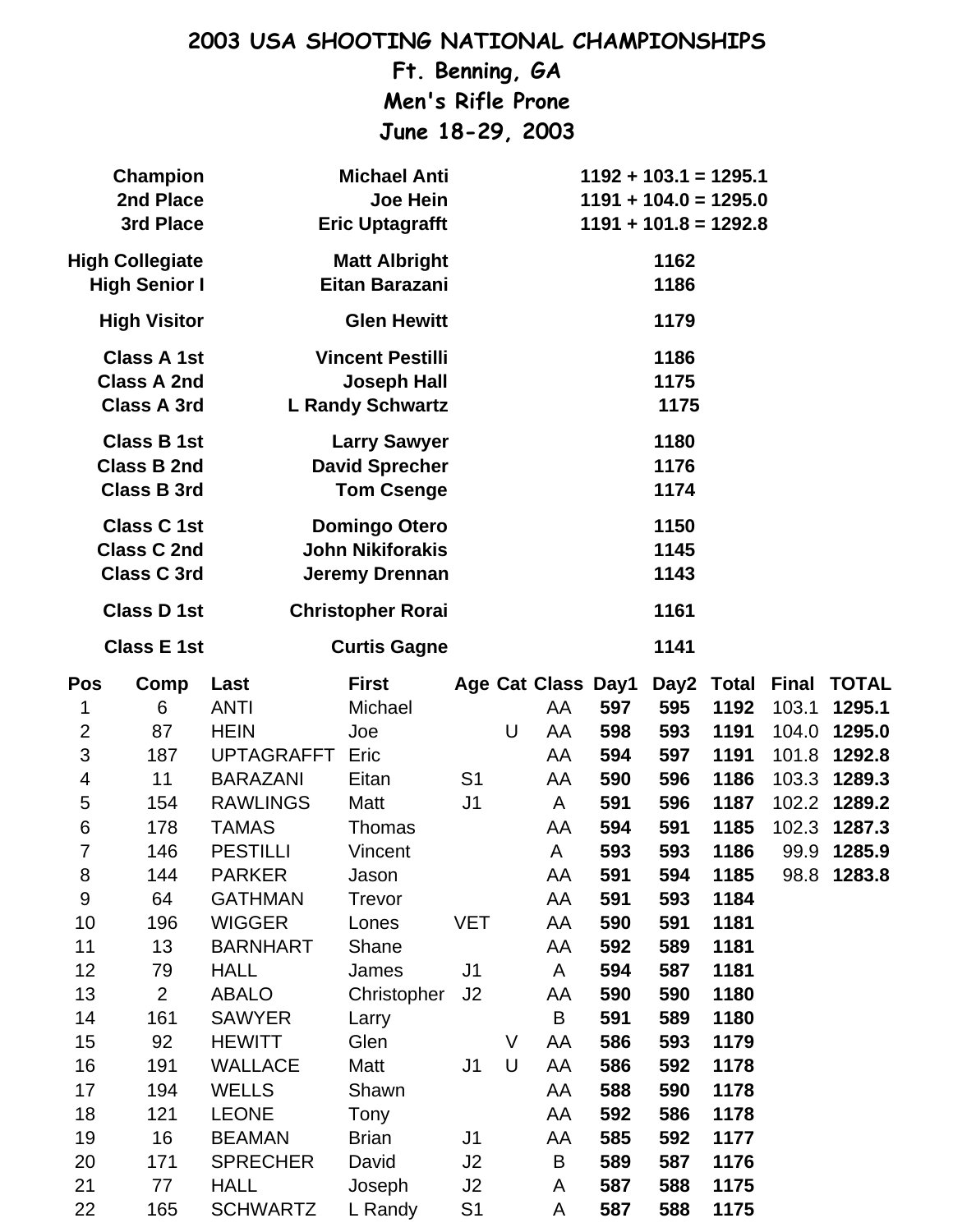| Pos | Comp           | Last               | <b>First</b> |                |   | <b>Age Cat Class</b> | Day1 | Day2 | Total |
|-----|----------------|--------------------|--------------|----------------|---|----------------------|------|------|-------|
| 23  | 35             | <b>CSENGE</b>      | Tom          | J2             |   | B                    | 584  | 590  | 1174  |
| 24  | 108            | <b>KEMPLEY</b>     | Tarl         | J <sub>1</sub> |   | Α                    | 585  | 588  | 1173  |
| 25  | 83             | <b>HARDY</b>       | Gary         |                |   | AA                   | 589  | 584  | 1173  |
| 26  | 8              | <b>AULT</b>        | Daniel       | J <sub>1</sub> |   | AA                   | 584  | 587  | 1171  |
| 27  | 136            | <b>MULKEY</b>      | Clifton      | J2             |   | A                    | 588  | 583  | 1171  |
| 28  | 138            | <b>NIEFER</b>      | Cory         |                | V | AA                   | 581  | 589  | 1170  |
| 29  | 10             | <b>AYLWARD</b>     | Robert       | S <sub>1</sub> |   | AA                   | 584  | 585  | 1169  |
| 30  | 156            | <b>ROBINSON</b>    | Wesley       |                |   | A                    | 584  | 585  | 1169  |
| 31  | 134            | <b>MECOZZI</b>     | Grant        |                |   | AA                   | 585  | 584  | 1169  |
| 32  | 67             | <b>GEURTS</b>      | Levi         | J2             |   | B                    | 584  | 580  | 1164  |
| 33  | 180            | <b>TANOUE</b>      | Michael      | J <sub>1</sub> |   | B                    | 581  | 581  | 1162  |
| 34  | 3              | <b>ALBRIGHT</b>    | Matt         | J <sub>1</sub> | U | A                    | 592  | 570  | 1162  |
| 35  | 158            | <b>RORAI</b>       | Christopher  | J <sub>1</sub> |   | D                    | 579  | 582  | 1161  |
| 36  | 68             | <b>GEYER</b>       | Ray          | J <sub>2</sub> |   | B                    | 584  | 575  | 1159  |
| 37  | 168            | <b>SHUB</b>        | Maxim        |                | U | AA                   | 577  | 579  | 1156  |
| 38  | 15             | <b>BAUM</b>        | Ryan         |                | U | B                    | 573  | 582  | 1155  |
| 39  | 43             | <b>DONOHO</b>      | <b>Brad</b>  | J <sub>1</sub> | U | B                    | 578  | 577  | 1155  |
| 40  | 95             | <b>HOLTMAN</b>     | Joshua       | J2             |   | D                    | 575  | 579  | 1154  |
| 41  | 97             | <b>HOWARD</b>      | Tim          | J <sub>1</sub> |   | A                    | 574  | 577  | 1151  |
| 42  | 222            | <b>OTERO</b>       | Domingo      |                |   | C                    | 576  | 574  | 1150  |
| 44  | 141            | <b>NIKIFORAKIS</b> | John         | J2             |   | C                    | 576  | 569  | 1145  |
| 43  | 118            | <b>LEMLEY</b>      | Edward       | J2             |   | B                    | 562  | 581  | 1143  |
| 45  | 45             | <b>DRENNAN</b>     | Jeremy       | J2             |   | C                    | 566  | 577  | 1143  |
| 46  | 198            | <b>WILLIAMS</b>    | Lance        | J <sub>1</sub> |   | B                    | 574  | 569  | 1143  |
| 47  | $\overline{7}$ | <b>ARCHER</b>      | Ben          | J2             |   | C                    | 582  | 561  | 1143  |
| 48  | 90             | <b>HESS</b>        | Wesley       | J2             |   | $\mathsf C$          | 571  | 571  | 1142  |
| 50  | 94             | <b>HOLCROFT</b>    | Don          | S <sub>1</sub> |   | B                    | 573  | 569  | 1142  |
| 49  | 61             | <b>GAGNE</b>       | Curtis       | J <sub>2</sub> |   | E                    | 565  | 576  | 1141  |
| 51  | 37             | <b>DAVIS</b>       | James        | S1             |   | B                    | 561  | 579  | 1140  |
| 52  | 179            | <b>TANOUE</b>      | Ryan         | J <sub>1</sub> |   | AA                   | 569  | 570  | 1139  |
| 53  | 5              | <b>AMIOT</b>       | David        | J <sub>1</sub> |   | B                    | 569  | 570  | 1139  |
| 54  | 224            | <b>STUPPLER</b>    | David        | J2             |   | Е                    | 555  | 582  | 1137  |
| 55  | 157            | <b>RORAI</b>       | Stephen      | J <sub>1</sub> | U | С                    | 574  | 563  | 1137  |
| 56  | 128            | <b>MARINO</b>      | G. Patrick   |                |   | C                    | 566  | 570  | 1136  |
| 57  | 181            | <b>THOMAN</b>      | Samuel       | S <sub>2</sub> |   | B                    | 564  | 570  | 1134  |
| 58  | 56             | <b>FLEISCHMAN</b>  | Greg         | J2             |   | $\mathsf C$          | 558  | 574  | 1132  |
| 59  | 114            | <b>LAMSON</b>      | Andy         | J3             |   | D                    | 565  | 567  | 1132  |
| 60  | 54             | <b>FERGUSON</b>    | Ross         | J3             |   | D                    | 562  | 568  | 1130  |
| 61  | 155            | <b>RENDON</b>      | Patrick      | S <sub>1</sub> |   | C                    | 568  | 558  | 1126  |
| 62  | 139            | <b>NEISH</b>       | Adam         |                | V | E                    | 565  | 558  | 1123  |
| 63  | 88             | <b>HELMERS</b>     | Dan          | J3             |   | C                    | 546  | 568  | 1114  |
| 64  | 93             | <b>HINES</b>       | Caleb        | J3             |   | Е                    | 542  | 536  | 1078  |

Comp #7 - 2 point penalty per USA Rules 7.6.6.2 R-30 Comp #3 - 2, 2 point penalties per USA Rules 7.6.6.2 R-30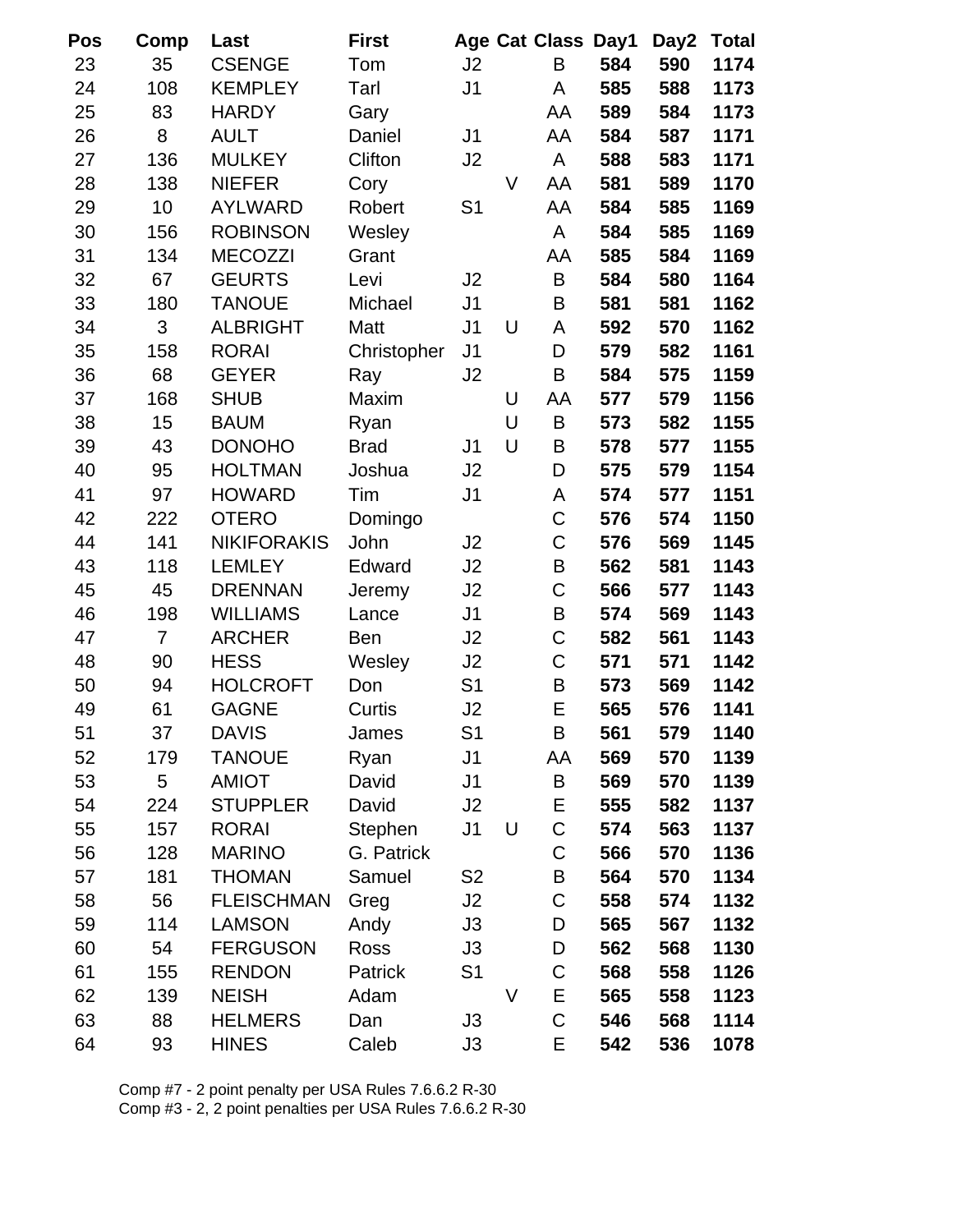### **Men's Rifle Prone Teams**

|                |                | <b>First Place: US Army Blue</b> |                          |                |   |                    |      |      |                         |              |              |
|----------------|----------------|----------------------------------|--------------------------|----------------|---|--------------------|------|------|-------------------------|--------------|--------------|
|                |                | <b>ANTI</b>                      | Michael                  |                |   |                    | 597  |      |                         |              |              |
|                |                | <b>TAMAS</b>                     | Thomas                   |                |   |                    | 594  |      |                         |              |              |
|                |                | <b>GATHMAN</b>                   | <b>Trevor</b>            |                |   |                    | 591  |      |                         |              |              |
|                |                |                                  |                          |                |   |                    | 1782 |      |                         |              |              |
|                |                | <b>Team Bushmaster</b>           |                          |                |   |                    |      |      |                         |              |              |
|                |                | <b>PESTILLI</b>                  | Vincent                  |                |   |                    | 593  |      |                         |              |              |
|                |                | <b>UPTAGRAFFT</b>                | Eric                     |                |   |                    | 594  |      |                         |              |              |
|                |                | <b>ROBINSON</b>                  | Wesley                   |                |   |                    | 584  |      |                         |              |              |
|                |                |                                  |                          |                |   |                    | 1771 |      |                         |              |              |
|                |                |                                  | Junior Men's Rifle Prone |                |   |                    |      |      |                         |              |              |
|                | Jr. First      |                                  | <b>Matt Rawlings</b>     |                |   |                    |      |      | $1187 + 104.8 = 1291.8$ |              |              |
|                | Jr. Second     |                                  | <b>James Hall</b>        |                |   |                    |      |      | $1181 + 101.3 = 1282.3$ |              |              |
|                | Jr. Third      |                                  | <b>Matt Wallace</b>      |                |   |                    |      |      | $1178 + 104.2 = 1282.2$ |              |              |
|                | High J2        |                                  | <b>Chris Abalo</b>       |                |   |                    |      | 1180 |                         |              |              |
|                | High J3        |                                  | <b>Andy Lamson</b>       |                |   |                    |      | 1132 |                         |              |              |
| Pos            | Comp           | Last                             | <b>First</b>             |                |   | Age Cat Class Day1 |      |      | Day2 Total              | <b>Final</b> | <b>TOTAL</b> |
| 1              | 154            | <b>RAWLINGS</b>                  | Matt                     | J <sub>1</sub> |   | A                  | 591  | 596  | 1187                    | 104.8        | 1291.8       |
| $\overline{2}$ | 79             | <b>HALL</b>                      | James                    | J <sub>1</sub> |   | A                  | 594  | 587  | 1181                    | 101.3        | 1282.3       |
| $\mathfrak{S}$ | 191            | <b>WALLACE</b>                   | Matt                     | J1             | U | AA                 | 586  | 592  | 1178                    | 104.2        | 1282.2       |
| 4              | $\overline{2}$ | <b>ABALO</b>                     | Christopher              | J <sub>2</sub> |   | AA                 | 590  | 590  | 1180                    | 101.7        | 1281.7       |
| 5              | 77             | <b>HALL</b>                      | Joseph                   | J <sub>2</sub> |   | A                  | 587  | 588  | 1175                    | 104.3        | 1279.3       |
| 6              | 171            | <b>SPRECHER</b>                  | David                    | J <sub>2</sub> |   | B                  | 589  | 587  | 1176                    | 103.0        | 1279.0       |
| 7              | 16             | <b>BEAMAN</b>                    | <b>Brian</b>             | J <sub>1</sub> |   | AA                 | 585  | 592  | 1177                    | 98.5         | 1275.5       |
| 8              | 35             | <b>CSENGE</b>                    | Tom                      | J <sub>2</sub> |   | B                  | 584  | 590  | 1174                    | 101.1        | 1275.1       |
| 9              | 108            | <b>KEMPLEY</b>                   | Tarl                     | J1             |   | A                  | 585  | 588  | 1173                    |              |              |
| 10             | 8              | <b>AULT</b>                      | Daniel                   | J <sub>1</sub> |   | AA                 | 584  | 587  | 1171                    |              |              |
| 11             | 136            | <b>MULKEY</b>                    | Clifton                  | J2             |   | A                  | 588  | 583  | 1171                    |              |              |
| 12             | 67             | <b>GEURTS</b>                    | Levi                     | J2             |   | B                  | 584  | 580  | 1164                    |              |              |
| 13             | 180            | <b>TANOUE</b>                    | Michael                  | J <sub>1</sub> |   | B                  | 581  | 581  | 1162                    |              |              |
| 14             | 3              | <b>ALBRIGHT</b>                  | Matt                     | J <sub>1</sub> | U | A                  | 592  | 570  | 1162                    |              |              |
| 15             | 158            | <b>RORAI</b>                     | Christopher              | J <sub>1</sub> |   | D                  | 579  | 582  | 1161                    |              |              |
| 16             | 68             | <b>GEYER</b>                     | Ray                      | J2             |   | B                  | 584  | 575  | 1159                    |              |              |
| 17             | 43             | <b>DONOHO</b>                    | <b>Brad</b>              | J <sub>1</sub> | U | B                  | 578  | 577  | 1155                    |              |              |
| 18             | 95             | <b>HOLTMAN</b>                   | Joshua                   | J2             |   | D                  | 575  | 579  | 1154                    |              |              |
| 19             | 97             | <b>HOWARD</b>                    | Tim                      | J <sub>1</sub> |   | A                  | 574  | 577  | 1151                    |              |              |
| 20             | 141            | <b>NIKIFORAKIS</b>               | John                     | J2             |   | $\mathsf C$        | 576  | 569  | 1145                    |              |              |
| 21             | 118            | <b>LEMLEY</b>                    | Edward                   | J2             |   | B                  | 562  | 581  | 1143                    |              |              |
| 22             | 45             | <b>DRENNAN</b>                   | Jeremy                   | J2             |   | $\mathsf C$        | 566  | 577  | 1143                    |              |              |
| 23             | 198            | <b>WILLIAMS</b>                  | Lance                    | J <sub>1</sub> |   | B                  | 574  | 569  | 1143                    |              |              |
| 24             | $\overline{7}$ | <b>ARCHER</b>                    | Ben                      | J2             |   | $\mathsf C$        | 582  | 561  | 1143                    |              |              |
| 25             | 90             | <b>HESS</b>                      | Wesley                   | J2             |   | C                  | 571  | 571  | 1142                    |              |              |
| 26             | 61             | <b>GAGNE</b>                     | Curtis                   | J2             |   | Е                  | 565  | 576  | 1141                    |              |              |
| 27             | 179            | <b>TANOUE</b>                    | Ryan                     | J <sub>1</sub> |   | AA                 | 569  | 570  | 1139                    |              |              |
| 28             | 5              | <b>AMIOT</b>                     | David                    | J <sub>1</sub> |   | B                  | 569  | 570  | 1139                    |              |              |
|                |                |                                  |                          |                |   |                    |      |      |                         |              |              |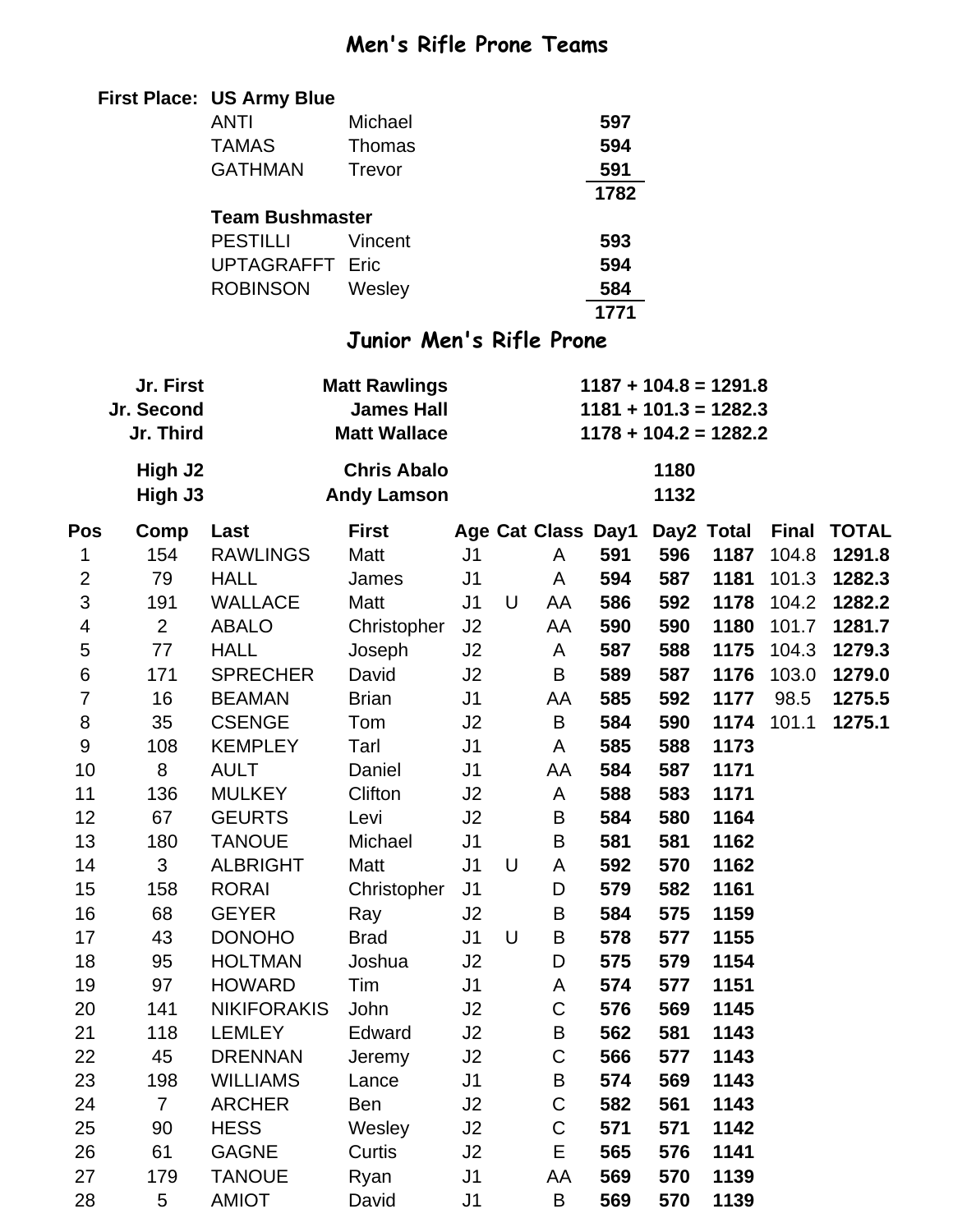| 29<br><b>Pos</b> | 224<br>Comp | <b>STUPPLER</b><br>Last | David<br><b>First</b> | J2             | E.<br>Age Cat Class Day1 | 555 | 582<br>Day2 Total | 1137 |
|------------------|-------------|-------------------------|-----------------------|----------------|--------------------------|-----|-------------------|------|
| 30               | 157         | <b>RORAI</b>            | Stephen               | J1.            | С<br>U                   | 574 | 563               | 1137 |
| 31               | 56          | <b>FLEISCHMAN</b>       | Greg                  | J2             | C                        | 558 | 574               | 1132 |
| 32               | 114         | <b>LAMSON</b>           | Andy                  | J <sub>3</sub> | D                        | 565 | 567               | 1132 |
| 33               | 54          | <b>FERGUSON</b>         | <b>Ross</b>           | J3             | D                        | 562 | 568               | 1130 |
| 34               | 88          | <b>HELMERS</b>          | Dan                   | J3             | C                        | 546 | 568               | 1114 |
|                  | 93          | <b>HINES</b>            | Caleb                 | J3             | F.                       | 542 | 536               | 1078 |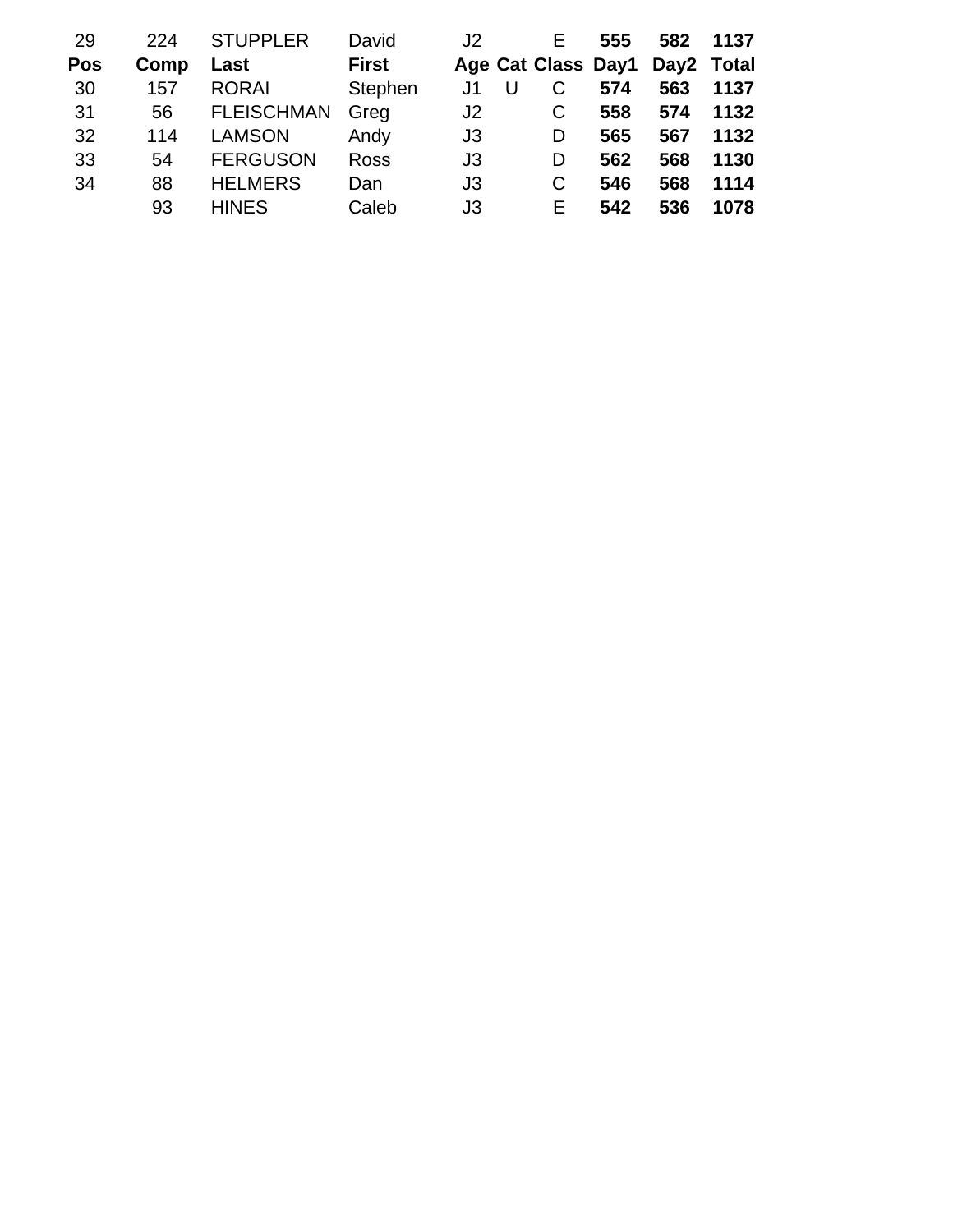### **Ft. Benning, GA**

**June 18-29, 2003**

### **50 M Men's Running Target**

| Champion  | <b>Bill Johnson</b>  | $572 + 94 = 666$ |
|-----------|----------------------|------------------|
| 2nd Place | <b>Armando Ayala</b> | $572 + 93 = 665$ |
| 3rd Place | <b>Lance Dement</b>  | 570              |

|  | Pos Comp Last First Age-Cat-Class-Day-1 so Total |  |               |  |
|--|--------------------------------------------------|--|---------------|--|
|  | 1 206 JOHNSON Bill                               |  | A 572 94 666  |  |
|  | 2 9 AYALA Armando                                |  | AA 572 93 665 |  |
|  | 3 40 DEMENT Lance                                |  | AA 570 570    |  |

### **50 M Men's Running Target Mixed**

|     | Champion  |               | <b>Armando Ayala</b> |                     | 388 |     |       |  |  |
|-----|-----------|---------------|----------------------|---------------------|-----|-----|-------|--|--|
|     | 2nd Place |               | <b>Lance Dement</b>  |                     |     |     |       |  |  |
|     | 3rd Place |               | <b>Bill Johnson</b>  |                     | 376 |     |       |  |  |
|     |           |               |                      |                     |     |     |       |  |  |
| Pos | Comp      | Last          | <b>First</b>         | Age Cat Class Day 1 |     |     | Total |  |  |
| 1   | 9         | AYALA         | Armando              |                     | AA  | 388 | 388   |  |  |
| 2   | 40        | <b>DEMENT</b> | Lance                |                     | AA  | 380 | 380   |  |  |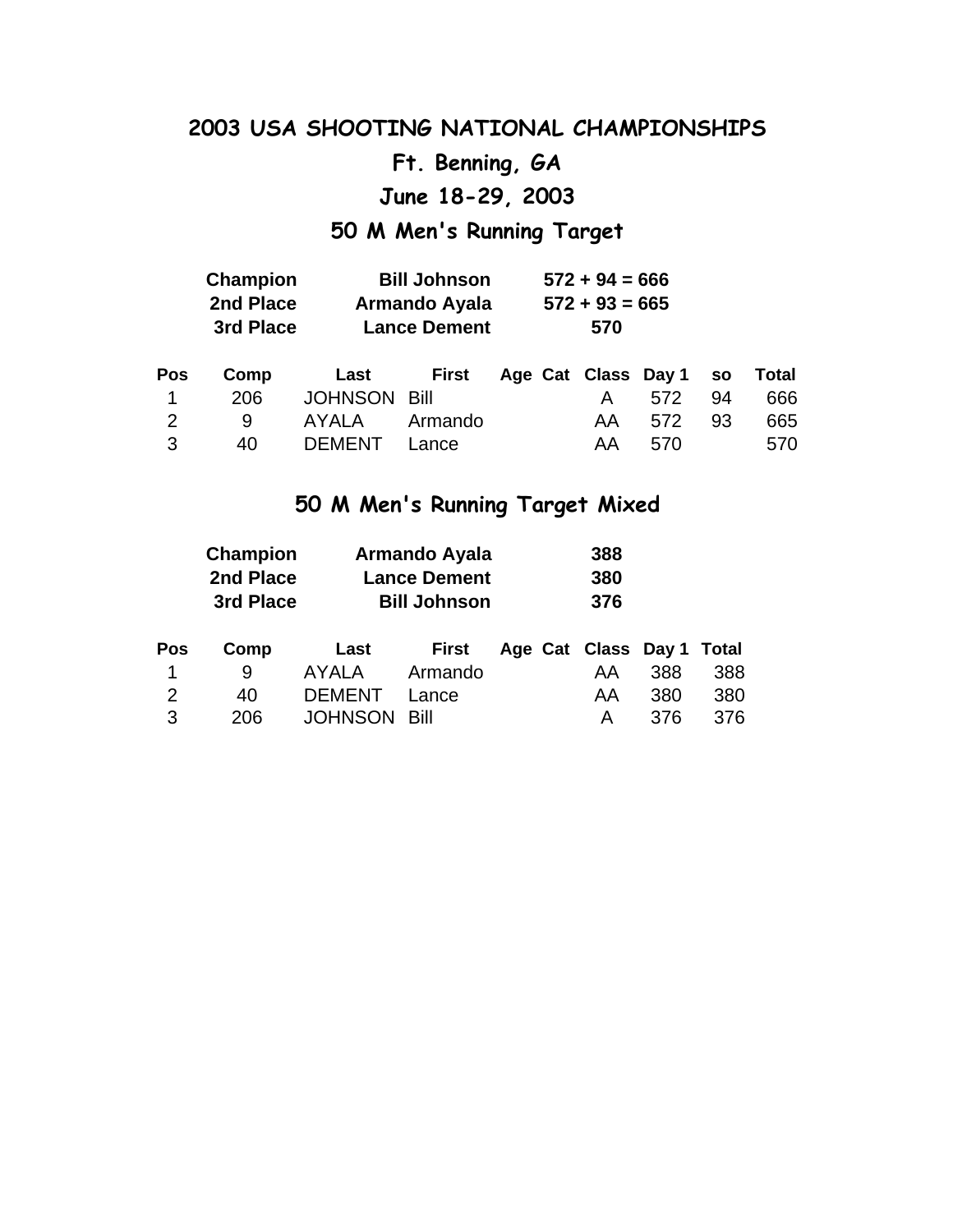**Ft. Benning, GA**

**10 M Women's Air Rifle**

**June 18-29, 2003**

| <b>Erin Skeuse</b><br><b>Champion</b><br>2nd Place<br><b>Hattie Johnson</b><br>3rd Place<br><b>Elizabeth Tidmore</b> |                                                                |                    |                                                                      |                |           |                           |     | $787 + 103.9 = 890.9$<br>$789 + 100.0 = 889.0$<br>$781 + 103.3 = 884.3$ |     |           |                        |
|----------------------------------------------------------------------------------------------------------------------|----------------------------------------------------------------|--------------------|----------------------------------------------------------------------|----------------|-----------|---------------------------|-----|-------------------------------------------------------------------------|-----|-----------|------------------------|
|                                                                                                                      | <b>High Collegiate</b>                                         |                    | <b>Marta Jung</b>                                                    |                |           |                           |     | 775                                                                     |     |           |                        |
|                                                                                                                      | <b>Class A 1st</b><br><b>Class A 2nd</b><br><b>Class A 3rd</b> |                    | <b>Amber Darland</b><br><b>Jennifer Pason</b><br><b>Reya Kempley</b> |                |           |                           |     | 778<br>775<br>774                                                       |     |           |                        |
|                                                                                                                      | <b>Class B 1st</b><br><b>Class B 2nd</b><br><b>Class B 3rd</b> |                    | <b>Stacy Underwood</b><br>Jaymi Collar<br><b>Amanda Jeffries</b>     |                |           |                           |     | 756<br>756<br>752                                                       |     |           |                        |
|                                                                                                                      | <b>Class C1st</b>                                              |                    | <b>Albena Fairchild</b>                                              |                |           |                           |     | 739                                                                     |     |           |                        |
| <b>Pos</b>                                                                                                           | Comp                                                           | Last               | <b>First</b>                                                         |                |           | <b>Age Cat Class Day1</b> |     |                                                                         |     |           | Day2 Total Final TOTAL |
| 1                                                                                                                    | 169                                                            | <b>SKEUSE</b>      | Erin                                                                 | J1             | WU        | AA                        | 393 | 394                                                                     |     | 787 103.9 | 890.9                  |
| $\overline{2}$                                                                                                       | 100                                                            | <b>JOHNSON</b>     | <b>Hattie</b>                                                        |                | W         | AA                        | 395 | 394                                                                     |     | 789 100.0 | 889.0                  |
| 3                                                                                                                    | 184                                                            | <b>TIDMORE</b>     | Elizabeth                                                            | J1             | WU        | $\mathsf{A}$              | 390 | 391                                                                     | 781 | 103.3     | 884.3                  |
| $\overline{4}$                                                                                                       | 217                                                            | <b>MANGES</b>      | Karyn                                                                |                | W         | AA                        | 390 | 392                                                                     | 782 | 99.1      | 881.1                  |
| 5                                                                                                                    | 137                                                            | <b>MULLOY</b>      | Melissa                                                              |                | W         | AA                        | 391 | 388                                                                     |     | 779 102.0 | 881.0                  |
| 6                                                                                                                    | 215                                                            | <b>CARUSO</b>      | Emily                                                                |                | W         | AA                        | 390 | 390                                                                     |     | 780 100.9 | 880.9                  |
| $\overline{7}$                                                                                                       | 44                                                             | <b>DOWNSBROUGH</b> | Melissa                                                              | J1             | WU        | AA                        | 386 | 393                                                                     |     | 779 100.2 | 879.2                  |
| 8                                                                                                                    | 47                                                             | <b>ELSASS</b>      | Mary                                                                 |                | W         | AA                        | 388 | 390                                                                     | 778 | 99.2      | 877.2                  |
| 9                                                                                                                    | 214                                                            | <b>DARLAND</b>     | Amber                                                                |                | W         | A                         | 389 | 389                                                                     | 778 |           |                        |
| 10                                                                                                                   | 105                                                            | <b>JUNG</b>        | Marta                                                                |                | WU        | AA                        | 384 | 391                                                                     | 775 |           |                        |
| 11                                                                                                                   | 145                                                            | <b>PASON</b>       | <b>Jennifer</b>                                                      | J <sub>2</sub> | W         | A                         | 388 | 387                                                                     | 775 |           |                        |
| 12                                                                                                                   | 109                                                            | <b>KEMPLEY</b>     | Reya                                                                 |                | <b>WU</b> | A                         | 389 | 385                                                                     | 774 |           |                        |
| 13                                                                                                                   | 22                                                             | <b>BOHREN</b>      | Michelle                                                             |                | W         | A                         | 386 | 387                                                                     | 773 |           |                        |
| 14                                                                                                                   | 162                                                            | <b>SAWYER</b>      | Alicia                                                               |                | J1 WU     | AA                        | 386 | 385                                                                     | 771 |           |                        |
| 15                                                                                                                   | 71                                                             | <b>GOSS</b>        | <b>Vicki</b>                                                         | J1             | W         | A                         | 388 | 383                                                                     | 771 |           |                        |
| 16                                                                                                                   | 133                                                            | <b>MCMILLIN</b>    | Audrey                                                               |                | J1 WU     | $\mathsf{A}$              | 387 | 383                                                                     | 770 |           |                        |
| 17                                                                                                                   | 62                                                             | <b>GALLAGHER</b>   | Sherri Jo                                                            | J <sub>1</sub> | W         | AA                        | 383 | 384                                                                     | 767 |           |                        |
| 18                                                                                                                   | 110                                                            | <b>KERR</b>        | Hannah                                                               | J1             | WU        | AA                        | 383 | 384                                                                     | 767 |           |                        |
| 19                                                                                                                   | 53                                                             | <b>FEHLINGS</b>    | Kristina                                                             | J1             | W         | AA                        | 381 | 385                                                                     | 766 |           |                        |
| 20                                                                                                                   | $\overline{4}$                                                 | AMAGNA             | Monica                                                               | J2             | W         | A                         | 382 | 384                                                                     | 766 |           |                        |
| 21                                                                                                                   | 170                                                            | <b>SOWASH</b>      | Amy                                                                  | J1             | WU        | A                         | 382 | 384                                                                     | 766 |           |                        |
| 22                                                                                                                   | 29                                                             | <b>CHROSTOWSKI</b> | Kimberly                                                             | J2             | W         | A                         | 380 | 385                                                                     | 765 |           |                        |
| 23                                                                                                                   | 73                                                             | <b>GREEN</b>       | Celeste                                                              | J1             | WU        | AA                        | 377 | 386                                                                     | 763 |           |                        |
| 24                                                                                                                   | 201                                                            | <b>WOLF</b>        | Jennifer                                                             | J <sub>1</sub> | W         | A                         | 378 | 385                                                                     | 763 |           |                        |
| 25                                                                                                                   | 119                                                            | <b>LEMONS</b>      | lla                                                                  | J1             | W         | A                         | 380 | 383                                                                     | 763 |           |                        |
|                                                                                                                      |                                                                |                    |                                                                      |                |           |                           |     |                                                                         |     |           |                        |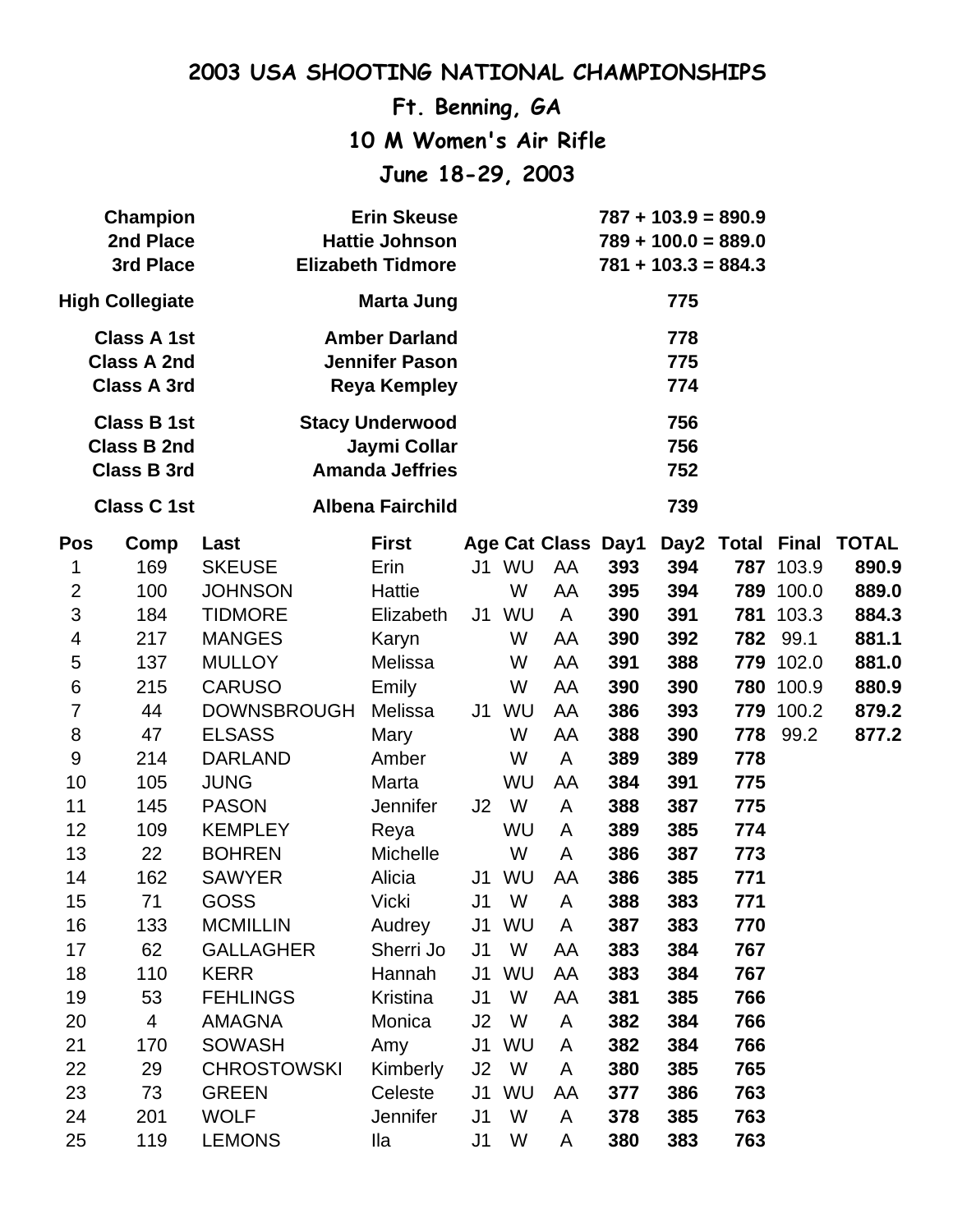| 26  | 66   | <b>GERDE</b>      | Karen           |                | WU        | A                    | 385  | 377  | 762          |
|-----|------|-------------------|-----------------|----------------|-----------|----------------------|------|------|--------------|
| 27  | 113  | <b>KRAMER</b>     | Sarah           | J1             | WU        | AA                   | 377  | 384  | 761          |
| Pos | Comp | Last              | <b>First</b>    |                |           | <b>Age Cat Class</b> | Day1 | Day2 | <b>Total</b> |
| 28  | 123  | <b>LITTLE</b>     | Shasta          | J3             | W         | A                    | 379  | 382  | 761          |
| 29  | 197  | <b>WIGGER</b>     | Deena           |                | W         | AA                   | 376  | 384  | 760          |
| 30  | 216  | <b>ROGERS</b>     | Rachel          |                | W         | A                    | 378  | 381  | 759          |
| 31  | 14   | <b>BAUER</b>      | Michelle        | J2             | W         | A                    | 379  | 380  | 759          |
| 32  | 65   | <b>GAVIN</b>      | Laura           | J <sub>1</sub> | WU        | A                    | 377  | 381  | 758          |
| 33  | 186  | <b>UNDERWOOD</b>  | <b>Stacy</b>    | J <sub>1</sub> | W         | B                    | 377  | 379  | 756          |
| 34  | 32   | <b>COLLAR</b>     | Jaymi           | J <sub>1</sub> | W         | B                    | 381  | 375  | 756          |
| 35  | 34   | <b>CRENWELGE</b>  | <b>Kristina</b> | J <sub>1</sub> | W         | A                    | 381  | 375  | 756          |
| 36  | 99   | <b>JEFFRIES</b>   | Amanda          | J2             | W         | B                    | 377  | 375  | 752          |
| 37  | 189  | <b>VAUGHAN</b>    | Rebekah         | J2             | W         | A                    | 378  | 374  | 752          |
| 38  | 208  | <b>DEAN</b>       | <b>Becca</b>    |                | <b>WU</b> | A                    | 381  | 371  | 752          |
| 39  | 21   | <b>BOESPFLUG</b>  | Amanda          | J2             | W         | A                    | 375  | 374  | 749          |
| 40  | 85   | <b>HARRINGTON</b> | Katherine       | J2             | W         | A                    | 368  | 374  | 742          |
| 41  | 98   | <b>JACKSON</b>    | Sarah           | J2             | W         | AA                   | 377  | 365  | 742          |
| 42  | 39   | <b>DAY</b>        | Emma            |                | <b>WV</b> | A                    | 365  | 376  | 741          |
| 43  | 50   | <b>FAIRCHILD</b>  | Albena          |                | W         | $\mathsf C$          | 366  | 373  | 739          |
| 44  | 218  | <b>SKEUSE</b>     | Ashley          | J2             | W         | A                    | 359  | 378  | 737          |
| 45  | 18   | <b>BERGMAN</b>    | Sarah           | J <sub>1</sub> | W         | A                    | 368  | 367  | 735          |
| 46  | 82   | <b>HANOVER</b>    | Karen           |                | W         | B                    | 363  | 367  | 730          |
| 47  | 177  | <b>TALGO</b>      | Stephanie       | J <sub>1</sub> | W         | $\mathsf C$          | 365  | 360  | 725          |
| 48  | 149  | <b>POWELL</b>     | Ashley          | J <sub>1</sub> | W         | B                    | 356  | 363  | 719          |
| 49  | 84   | <b>HARRINGTON</b> | <b>Kristie</b>  | J <sub>2</sub> | W         | B                    | 358  | 358  | 716          |
| 50  | 96   | <b>HOOVER</b>     | Tegan           | J3             | W         | $\mathsf C$          | 354  | 353  | 707          |
| 51  | 166  | <b>SHAFFER</b>    | Alexandra       | J2             | W         | B                    | 333  | 359  | 692          |
| 52  | 91   | <b>HESS</b>       | <b>Brittany</b> | J3             | W         | D                    | 339  | 341  | 680          |
| 53  | 60   | <b>FURR</b>       | Katie           | J <sub>2</sub> | W         | B                    | 362  | 172  | 534          |

### **Women's Air Rifle Teams**

| <b>First Place: US Army Blue</b> |               |      |
|----------------------------------|---------------|------|
| <b>ELSASS</b>                    | Mary          | 388  |
| <b>JOHNSON</b>                   | <b>Hattie</b> | 395  |
| <b>MANGES</b>                    | Karyn         | 390  |
|                                  |               | 1173 |
| <b>USOTC Gold</b>                |               |      |
| <b>CARUSO</b>                    | Emily         | 390  |
| <b>DARLAND</b>                   | Amber         | 389  |
| <b>MULLOY</b>                    | Melissa       | 391  |
|                                  |               | 1170 |
| <b>Oregon Air Rifle Women</b>    |               |      |
| <b>LITTLE</b>                    | Shasta        | 379  |
| <b>LEMONS</b>                    | <b>Ila</b>    | 380  |
| <b>BOESPFLUG</b>                 | Amanda        | 375  |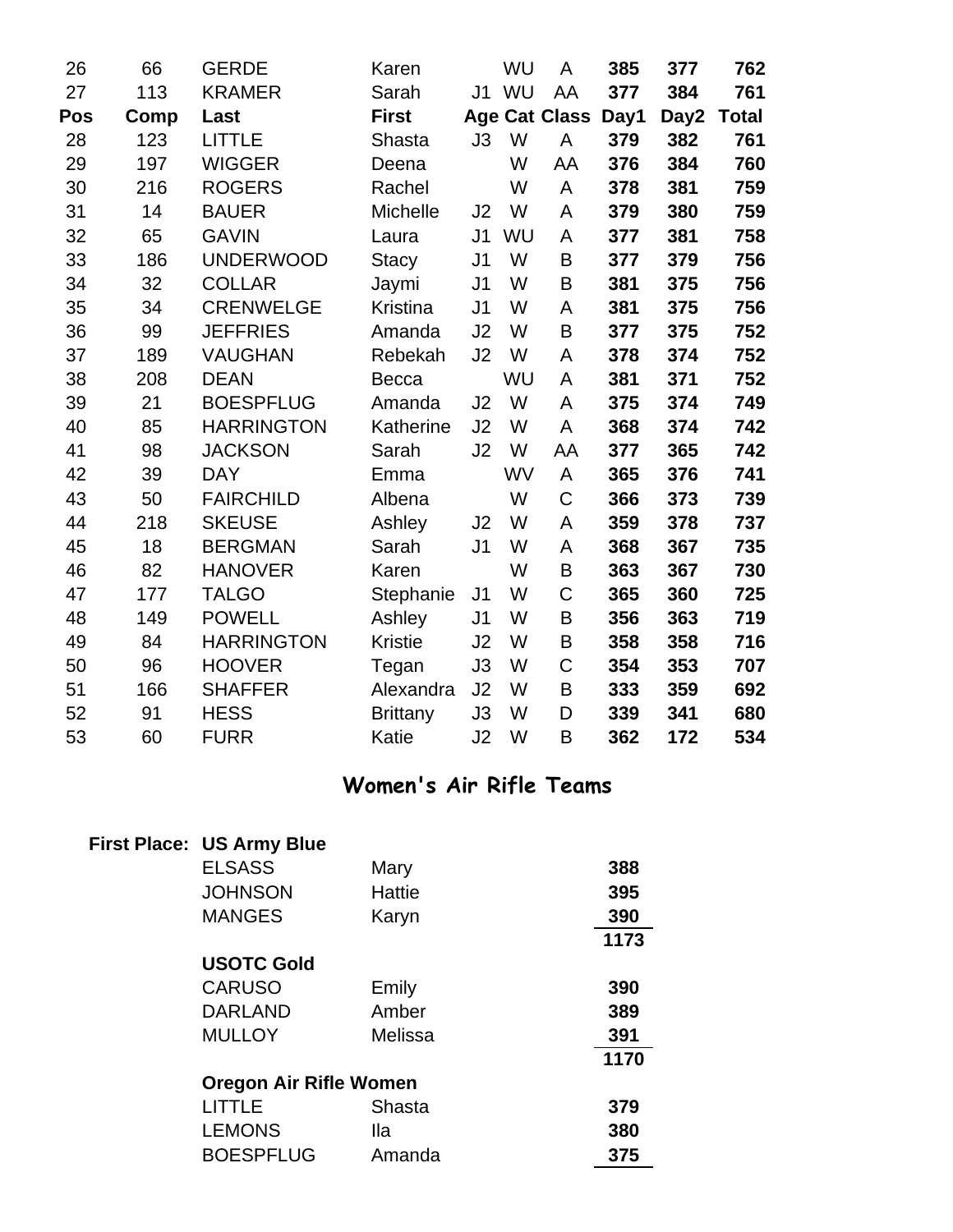### **Junior Women's Air Rifle**

|                         | <b>Erin Skeuse</b><br>Jr. First<br>Jr. Second<br><b>Elizabeth Tidmore</b><br>Jr. Third<br><b>Melissa Downsbrough</b> |                     |                                               |                | $787 + 100.8 = 887.8$<br>$781 + 98.7 = 879.7$<br>$779 + 98.1 = 877.1$ |                    |     |            |     |       |                        |  |
|-------------------------|----------------------------------------------------------------------------------------------------------------------|---------------------|-----------------------------------------------|----------------|-----------------------------------------------------------------------|--------------------|-----|------------|-----|-------|------------------------|--|
|                         | High J2<br>High J3                                                                                                   |                     | <b>Jennifer Pason</b><br><b>Shasta Little</b> |                |                                                                       |                    |     | 775<br>761 |     |       |                        |  |
| Pos                     | Comp                                                                                                                 | Last                | <b>First</b>                                  |                |                                                                       | Age Cat Class Day1 |     |            |     |       | Day2 Total Final TOTAL |  |
| 1                       | 169                                                                                                                  | <b>SKEUSE</b>       | Erin                                          |                | J1 WU                                                                 | AA                 | 393 | 394        | 787 | 100.8 | 887.8                  |  |
| $\overline{2}$          | 184                                                                                                                  | <b>TIDMORE</b>      | Elizabeth                                     |                | J1 WU                                                                 | $\mathsf{A}$       | 390 | 391        | 781 | 98.7  | 879.7                  |  |
| $\mathfrak{S}$          | 44                                                                                                                   | DOWNSBROUGH Melissa |                                               | J1             | WU                                                                    | AA                 | 386 | 393        | 779 | 98.1  | 877.1                  |  |
| $\overline{\mathbf{4}}$ | 145                                                                                                                  | <b>PASON</b>        | <b>Jennifer</b>                               | J2             | <b>W</b>                                                              | A                  | 388 | 387        | 775 | 98.9  | 873.9                  |  |
| $\sqrt{5}$              | 133                                                                                                                  | <b>MCMILLIN</b>     | Audrey                                        | J1             | WU                                                                    | A                  | 387 | 383        | 770 | 102.8 | 872.8                  |  |
| 6                       | 71                                                                                                                   | <b>GOSS</b>         | <b>Vicki</b>                                  | J <sub>1</sub> | W                                                                     | A                  | 388 | 383        | 771 | 101.6 | 872.6                  |  |
| $\overline{7}$          | 162                                                                                                                  | <b>SAWYER</b>       | Alicia                                        | J1             | WU                                                                    | AA                 | 386 | 385        | 771 | 98.6  | 869.6                  |  |
| 8                       | 62                                                                                                                   | <b>GALLAGHER</b>    | Sherri Jo                                     | J <sub>1</sub> | W                                                                     | AA                 | 383 | 384        | 767 | 97.9  | 864.9                  |  |
| $9\,$                   | 110                                                                                                                  | <b>KERR</b>         | Hannah                                        | J1             | WU                                                                    | AA                 | 383 | 384        | 767 |       |                        |  |
| 10                      | 53                                                                                                                   | <b>FEHLINGS</b>     | Kristina                                      | J1             | W                                                                     | AA                 | 381 | 385        | 766 |       |                        |  |
| 11                      | 4                                                                                                                    | <b>AMAGNA</b>       | Monica                                        | J <sub>2</sub> | W                                                                     | A                  | 382 | 384        | 766 |       |                        |  |
| 12                      | 170                                                                                                                  | <b>SOWASH</b>       | Amy                                           | J1             | WU                                                                    | A                  | 382 | 384        | 766 |       |                        |  |
| 13                      | 29                                                                                                                   | <b>CHROSTOWSKI</b>  | Kimberly                                      | J2             | <b>W</b>                                                              | A                  | 380 | 385        | 765 |       |                        |  |
| 14                      | 73                                                                                                                   | <b>GREEN</b>        | Celeste                                       | J1             | WU                                                                    | AA                 | 377 | 386        | 763 |       |                        |  |
| 15                      | 201                                                                                                                  | <b>WOLF</b>         | <b>Jennifer</b>                               | J <sub>1</sub> | W                                                                     | A                  | 378 | 385        | 763 |       |                        |  |
| 16                      | 119                                                                                                                  | <b>LEMONS</b>       | <b>Ila</b>                                    | J <sub>1</sub> | W                                                                     | A                  | 380 | 383        | 763 |       |                        |  |
| 17                      | 113                                                                                                                  | <b>KRAMER</b>       | Sarah                                         | J1             | WU                                                                    | AA                 | 377 | 384        | 761 |       |                        |  |
| 18                      | 123                                                                                                                  | <b>LITTLE</b>       | Shasta                                        | J3             | W                                                                     | A                  | 379 | 382        | 761 |       |                        |  |
| 19                      | 14                                                                                                                   | <b>BAUER</b>        | <b>Michelle</b>                               | J2             | W                                                                     | A                  | 379 | 380        | 759 |       |                        |  |
| 20                      | 65                                                                                                                   | <b>GAVIN</b>        | Laura                                         | J1             | WU                                                                    | A                  | 377 | 381        | 758 |       |                        |  |
| 21                      | 186                                                                                                                  | <b>UNDERWOOD</b>    | Stacy                                         | J <sub>1</sub> | W                                                                     | B                  | 377 | 379        | 756 |       |                        |  |
| 22                      | 32                                                                                                                   | <b>COLLAR</b>       | Jaymi                                         | J1             | W                                                                     | B                  | 381 | 375        | 756 |       |                        |  |
| 23                      | 34                                                                                                                   | <b>CRENWELGE</b>    | Kristina                                      | J1             | W                                                                     | A                  | 381 | 375        | 756 |       |                        |  |
| 24                      | 99                                                                                                                   | <b>JEFFRIES</b>     | Amanda                                        | J2             | W                                                                     | B                  | 377 | 375        | 752 |       |                        |  |
| 25                      | 189                                                                                                                  | <b>VAUGHAN</b>      | Rebekah                                       | J2             | W                                                                     | A                  | 378 | 374        | 752 |       |                        |  |
| 26                      | 21                                                                                                                   | <b>BOESPFLUG</b>    | Amanda                                        | J2             | W                                                                     | A                  | 375 | 374        | 749 |       |                        |  |
| 27                      | 85                                                                                                                   | <b>HARRINGTON</b>   | Katherine                                     | J2             | W                                                                     | A                  | 368 | 374        | 742 |       |                        |  |
| 28                      | 98                                                                                                                   | <b>JACKSON</b>      | Sarah                                         | J2             | W                                                                     | AA                 | 377 | 365        | 742 |       |                        |  |
| 29                      | 218                                                                                                                  | <b>SKEUSE</b>       | Ashley                                        | J2             | W                                                                     | A                  | 359 | 378        | 737 |       |                        |  |
| 30                      | 18                                                                                                                   | <b>BERGMAN</b>      | Sarah                                         | J <sub>1</sub> | W                                                                     | A                  | 368 | 367        | 735 |       |                        |  |
| 31                      | 177                                                                                                                  | <b>TALGO</b>        | Stephanie                                     | J <sub>1</sub> | W                                                                     | C                  | 365 | 360        | 725 |       |                        |  |
| 32                      | 149                                                                                                                  | <b>POWELL</b>       | Ashley                                        | J <sub>1</sub> | W                                                                     | B                  | 356 | 363        | 719 |       |                        |  |
| 33                      | 84                                                                                                                   | <b>HARRINGTON</b>   | <b>Kristie</b>                                | J2             | W                                                                     | B                  | 358 | 358        | 716 |       |                        |  |
| 34                      | 96                                                                                                                   | <b>HOOVER</b>       | Tegan                                         | J3             | W                                                                     | $\mathsf C$        | 354 | 353        | 707 |       |                        |  |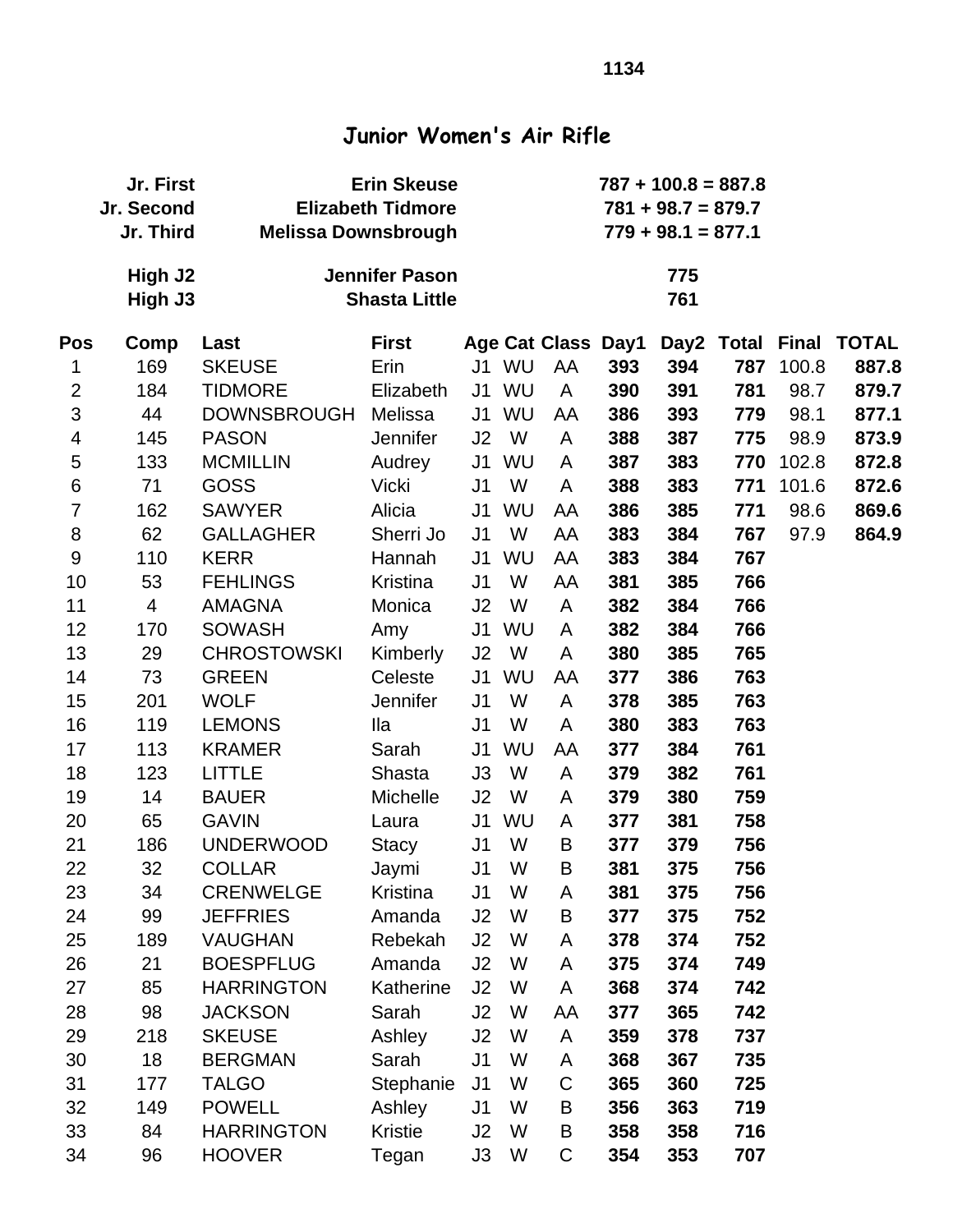|  | 35 166 SHAFFER | Alexandra J2 W B 333 359 692 |  |  |  |
|--|----------------|------------------------------|--|--|--|
|  | 36 91 HESS     | Brittany J3 W D 339 341 680  |  |  |  |
|  | 37 60 FURR     | Katie J2 W B 362 172 534     |  |  |  |

### **Junior Women's Air Rifle Teams**

| <b>First Place: Smurfettes</b>                   |           |    |           |    |      |
|--------------------------------------------------|-----------|----|-----------|----|------|
| <b>KERR</b>                                      | Hannah    |    | J1 WU     | AA | 383  |
| <b>SKEUSE</b>                                    | Erin      | J1 | <b>WU</b> | AA | 393  |
| <b>TIDMORE</b>                                   | Elizabeth | J1 | <b>WU</b> | A  | 390  |
|                                                  |           |    |           |    | 1166 |
| <b>New Jersey Rifle &amp; Pistol Association</b> |           |    |           |    |      |
| <b>BAUER</b>                                     | Michelle  | J2 | W         | A  | 379  |
| <b>PASON</b>                                     | Jennifer  | J2 | W         | A  | 388  |
| <b>SKEUSE</b>                                    | Ashley    | J2 | W         | A  | 359  |
|                                                  |           |    |           |    | 1126 |
| <b>Fort Mill</b>                                 |           |    |           |    |      |
| <b>BERGMAN</b>                                   | Sarah     | J1 | W         | A  | 368  |
| <b>FURR</b>                                      | Katie     | J2 | W         | B  | 362  |
| <b>POWELL</b>                                    | Ashley    | J1 | W         | B  | 356  |
|                                                  |           |    |           |    | 1086 |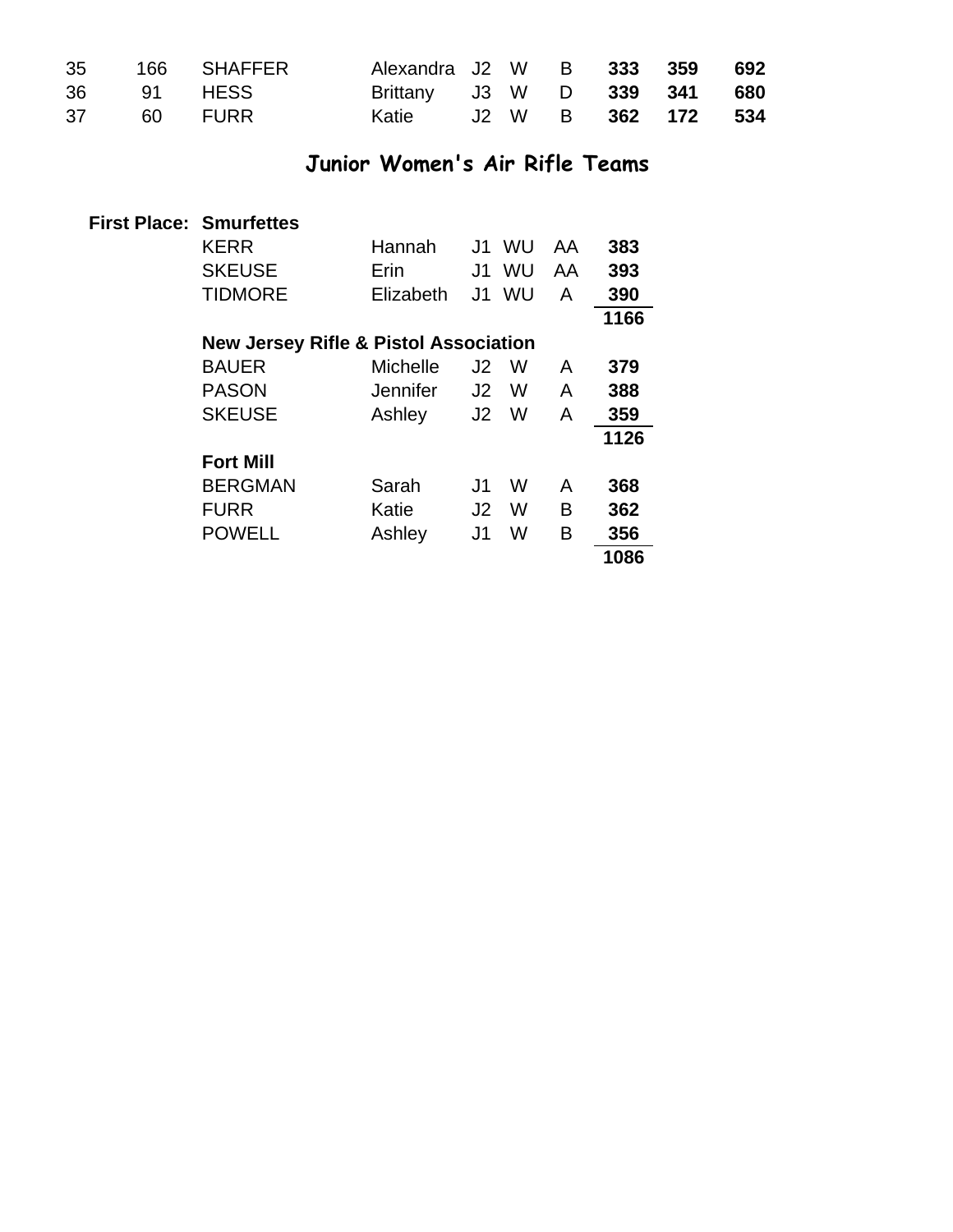**Ft. Benning, GA Men's Air Rifle June 18-29, 2003**

|                         | <b>Champion</b><br>2nd Place<br>3rd Place                      |                   | <b>Jason Parker</b><br><b>Ryan Tanoue</b><br><b>Matt Rawlings</b>   | $1191 + 102.7 = 1293.7$<br>$1187 + 102.1 = 1289.1$<br>$1183 + 103.4 = 1286.4$ |        |               |                      |     |            |              |              |
|-------------------------|----------------------------------------------------------------|-------------------|---------------------------------------------------------------------|-------------------------------------------------------------------------------|--------|---------------|----------------------|-----|------------|--------------|--------------|
|                         | <b>High Collegiate</b>                                         |                   | <b>Matt Albright</b>                                                |                                                                               |        |               | 1162                 |     |            |              |              |
|                         | <b>Class A 1st</b><br><b>Class A 2nd</b><br><b>Class A 3rd</b> |                   | <b>Wesley Robinson</b><br><b>Matt Hamilton</b><br><b>James Hall</b> |                                                                               |        |               | 1158<br>1156<br>1154 |     |            |              |              |
|                         | <b>Class B 1st</b><br><b>Class B 2nd</b><br><b>Class B 3rd</b> |                   | <b>Tom Csenge</b><br><b>David Amiot</b><br><b>Brad Donoho</b>       |                                                                               |        |               | 1153<br>1143<br>1139 |     |            |              |              |
|                         | <b>Class C1st</b><br><b>Class C 2nd</b>                        |                   | Joshua Holtman<br><b>Travis Wayne Dubios</b>                        |                                                                               |        |               | 1110<br>1100         |     |            |              |              |
|                         | <b>Class E 1st</b>                                             |                   | <b>Sean Skeuse</b>                                                  |                                                                               |        |               | 1066                 |     |            |              |              |
| <b>Pos</b>              | Comp                                                           | Last              | <b>First</b>                                                        |                                                                               |        | Age Cat Class | Day1                 |     | Day2 Total | <b>Final</b> | <b>TOTAL</b> |
| 1                       | 144                                                            | <b>PARKER</b>     | Jason                                                               |                                                                               |        | AA            | 595                  | 596 | 1191       | 102.7        | 1293.7       |
| $\overline{2}$          | 179                                                            | <b>TANOUE</b>     | Ryan                                                                | J <sub>1</sub>                                                                |        | AA            | 594                  | 593 | 1187       | 102.1        | 1289.1       |
| 3                       | 154                                                            | <b>RAWLINGS</b>   | Matt                                                                | J <sub>1</sub>                                                                |        | AA            | 591                  | 592 | 1183       | 103.4        | 1286.4       |
| $\overline{\mathbf{4}}$ | 77                                                             | <b>HALL</b>       | Joseph                                                              | J <sub>2</sub>                                                                |        | A             | 593                  | 589 | 1182       | 102.5        | 1284.5       |
| 5                       | 64                                                             | <b>GATHMAN</b>    | Trevor                                                              |                                                                               |        | AA            | 584                  | 589 | 1173       | 101.8        | 1274.8       |
| 6                       | 134                                                            | <b>MECOZZI</b>    | Grant                                                               |                                                                               |        | AA            | 584                  | 588 | 1172       | 98.6         | 1270.6       |
| 7                       | $\overline{2}$                                                 | <b>ABALO</b>      | Christopher                                                         | J2                                                                            |        | AA            | 586                  | 581 | 1167       | 102.7        | 1269.7       |
| 8                       | 187                                                            | <b>UPTAGRAFFT</b> | Eric                                                                |                                                                               |        | AA            | 584                  | 585 | 1169       | 98.9         | 1267.9       |
| 9                       | 121                                                            | <b>LEONE</b>      | Tony                                                                |                                                                               |        | AA            | 582                  | 584 | 1166       |              |              |
| 10                      | 13                                                             | <b>BARNHART</b>   | Shane                                                               |                                                                               |        | AA            | 581                  | 583 | 1164       |              |              |
| 11                      | 146                                                            | <b>PESTILLI</b>   | Vincent                                                             |                                                                               |        | AA            | 583                  | 580 | 1163       |              |              |
| 12                      | 90                                                             | <b>HESS</b>       | Wesley                                                              | J <sub>2</sub>                                                                |        | AA            | 583                  | 579 | 1162       |              |              |
| 13                      | 3                                                              | <b>ALBRIGHT</b>   | Matt                                                                | J <sub>1</sub>                                                                | U      | AA            | 583                  | 579 | 1162       |              |              |
| 14                      | 68                                                             | <b>GEYER</b>      | Ray                                                                 | J2                                                                            |        | AA            | 584                  | 578 | 1162       |              |              |
| 15                      | 138                                                            | <b>NIEFER</b>     | Cory                                                                |                                                                               | $\vee$ | AA            | 575                  | 584 | 1159       |              |              |
| 16                      | 156                                                            | <b>ROBINSON</b>   | Wesley                                                              |                                                                               |        | A             | 577                  | 581 | 1158       |              |              |
| 17                      | 194                                                            | <b>WELLS</b>      | Shawn                                                               |                                                                               |        | AA            | 580                  | 578 | 1158       |              |              |
| 18                      | 83                                                             | <b>HARDY</b>      | Gary                                                                |                                                                               |        | AA            | 576                  | 580 | 1156       |              |              |
| 19                      | 87                                                             | <b>HEIN</b>       | Joe                                                                 |                                                                               | U      | AA            | 578                  | 578 | 1156       |              |              |
| 20                      | 191                                                            | <b>WALLACE</b>    | Matt                                                                | J <sub>1</sub>                                                                | $\cup$ | AA            | 578                  | 578 | 1156       |              |              |
| 21                      | 81                                                             | <b>HAMILTON</b>   | Matt                                                                | J2                                                                            |        | A             | 579                  | 577 | 1156       |              |              |
| 22                      | 79                                                             | <b>HALL</b>       | James                                                               | J <sub>1</sub>                                                                |        | A             | 576                  | 578 | 1154       |              |              |
| 23                      | 35                                                             | <b>CSENGE</b>     | Tom                                                                 | J2                                                                            |        | B             | 582                  | 571 | 1153       |              |              |
| 24                      | 180                                                            | <b>TANOUE</b>     | Michael                                                             | J1                                                                            |        | A             | 575                  | 575 | 1150       |              |              |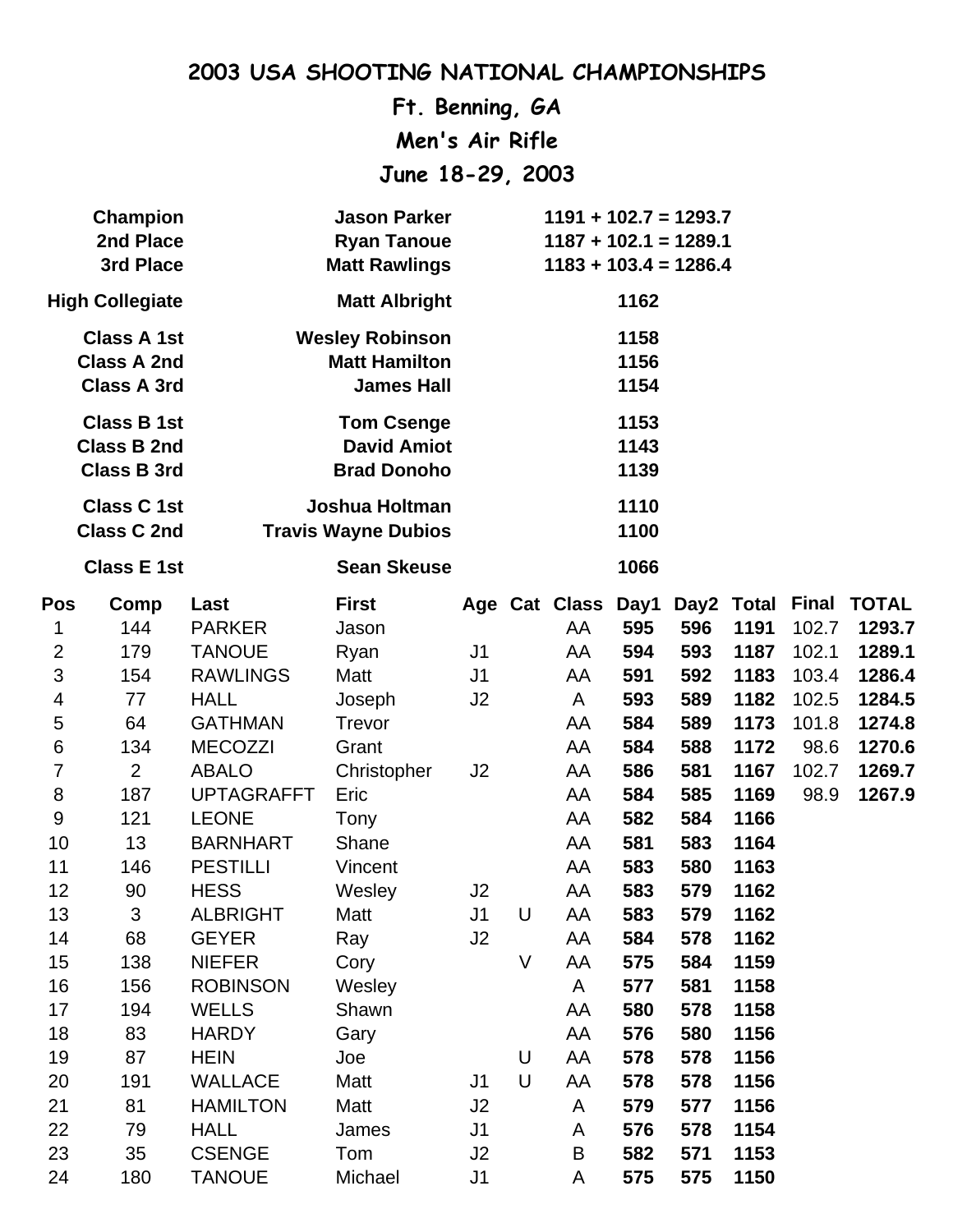| 25  | 183            | <b>TICKLE</b>      | J. Richard          | J1             |        | AA           | 573  | 576  | 1149  |
|-----|----------------|--------------------|---------------------|----------------|--------|--------------|------|------|-------|
| 26  | 78             | <b>HALL</b>        | Johnathan           | J2             |        | A            | 577  | 572  | 1149  |
| Pos | Comp           | Last               | <b>First</b>        | Age            | Cat    | <b>Class</b> | Day1 | Day2 | Total |
| 27  | 67             | <b>GEURTS</b>      | Levi                | J2             |        | A            | 572  | 576  | 1148  |
| 28  | 143            | <b>ORTH</b>        | Robin               |                |        | AA           | 575  | 572  | 1147  |
| 29  | 108            | <b>KEMPLEY</b>     | Tarl                | J <sub>1</sub> |        | A            | 570  | 575  | 1145  |
| 30  | 168            | <b>SHUB</b>        | Maxim               |                | U      | AA           | 571  | 574  | 1145  |
| 31  | 5              | <b>AMIOT</b>       | David               | J <sub>1</sub> |        | B            | 566  | 577  | 1143  |
| 32  | 43             | <b>DONOHO</b>      | <b>Brad</b>         | J <sub>1</sub> | U      | Β            | 571  | 568  | 1139  |
| 33  | 15             | <b>BAUM</b>        | Ryan                |                | U      | B            | 562  | 573  | 1135  |
| 34  | 163            | <b>SCHNEIDER</b>   | Chris               | J <sub>1</sub> |        | B            | 571  | 563  | 1134  |
| 35  | 136            | <b>MULKEY</b>      | Clifton             | J2             |        | A            | 569  | 564  | 1133  |
| 36  | 45             | <b>DRENNAN</b>     | Jeremy              | J2             |        | A            | 568  | 560  | 1128  |
| 37  | 8              | <b>AULT</b>        | Daniel              | J <sub>1</sub> |        | A            | 569  | 559  | 1128  |
| 38  | 97             | <b>HOWARD</b>      | Tim                 | J <sub>1</sub> |        | A            | 559  | 568  | 1127  |
| 39  | 158            | <b>RORAI</b>       | Christopher         | J <sub>1</sub> |        | A            | 569  | 557  | 1126  |
| 40  | 16             | <b>BEAMAN</b>      | <b>Brian</b>        | J <sub>1</sub> |        | AA           | 570  | 556  | 1126  |
| 41  | 94             | <b>HOLCROFT</b>    | Don                 | S <sub>1</sub> |        | A            | 563  | 556  | 1119  |
| 42  | 198            | <b>WILLIAMS</b>    | Lance               | J <sub>1</sub> |        | B            | 556  | 558  | 1114  |
| 44  | 118            | <b>LEMLEY</b>      | Edward              | J2             |        | B            | 558  | 556  | 1114  |
| 43  | 222            | <b>OTERO</b>       | Domingo             | S <sub>1</sub> |        | A            | 558  | 556  | 1114  |
| 45  | 141            | <b>NIKIFORAKIS</b> | John                | J2             |        | B            | 567  | 544  | 1111  |
| 46  | 95             | <b>HOLTMAN</b>     | Joshua              | J2             |        | C            | 557  | 553  | 1110  |
| 47  | 38             | <b>DAVIS</b>       | Robert D.           |                |        | AA           | 548  | 558  | 1106  |
| 48  | 193            | <b>WELLBORN</b>    | Lee                 | J2             |        | A            | 550  | 556  | 1106  |
| 50  | 103            | <b>JUDD</b>        | Nathan              | J <sub>1</sub> |        | B            | 556  | 546  | 1102  |
| 49  | 59             | <b>FURR</b>        | Matt                | J1             |        | A            | 556  | 546  | 1102  |
| 51  | 46             | <b>DUBOIS</b>      | <b>Travis Wayne</b> | J2             |        | $\mathsf C$  | 551  | 549  | 1100  |
| 52  | 157            | <b>RORAI</b>       | Stephen             | J1             | U      | A            | 546  | 549  | 1095  |
| 53  | 171            | <b>SPRECHER</b>    | David               | J2             |        | A            | 558  | 537  | 1095  |
| 54  | 114            | <b>LAMSON</b>      | Andy                | J3             |        | B            | 547  | 546  | 1093  |
| 55  | 72             | <b>GOULD</b>       | Mark                |                |        | A            | 543  | 546  | 1089  |
| 56  | 19             | <b>BIGGER</b>      | Donahue             | J <sub>1</sub> |        | B            | 550  | 537  | 1087  |
| 57  | 88             | <b>HELMERS</b>     | Dan                 | J3             |        | D            | 526  | 549  | 1075  |
| 58  | 56             | <b>FLEISCHMAN</b>  | Greg                | J <sub>2</sub> |        | B            | 529  | 544  | 1073  |
| 59  | 139            | <b>NEISH</b>       | Adam                |                | $\vee$ | $\mathsf C$  | 532  | 537  | 1069  |
| 60  | 132            | <b>MCKNIGHT</b>    | Chris               | J2             |        | B            | 537  | 532  | 1069  |
| 61  | 219            | <b>SKEUSE</b>      | Sean                | J3             |        | Ε            | 530  | 536  | 1066  |
| 62  | 61             | <b>GAGNE</b>       | Curtis              | J2             |        | Ε            | 530  | 535  | 1065  |
| 63  | 172            | <b>STILES</b>      | <b>Brian</b>        | J <sub>1</sub> |        | A            | 541  | 524  | 1065  |
| 64  | $\overline{7}$ | <b>ARCHER</b>      | Ben                 | J2             |        | $\mathsf C$  | 516  | 532  | 1048  |
| 65  | 69             | <b>GILLAND</b>     | Max                 | J2             |        | B            | 511  | 527  | 1038  |
| 66  | 224            | <b>STUPPLER</b>    | David               | J2             |        | Ε            | 492  | 504  | 996   |
| 67  | 93             | <b>HINES</b>       | Caleb               | J3             |        | D            | 499  | 497  | 996   |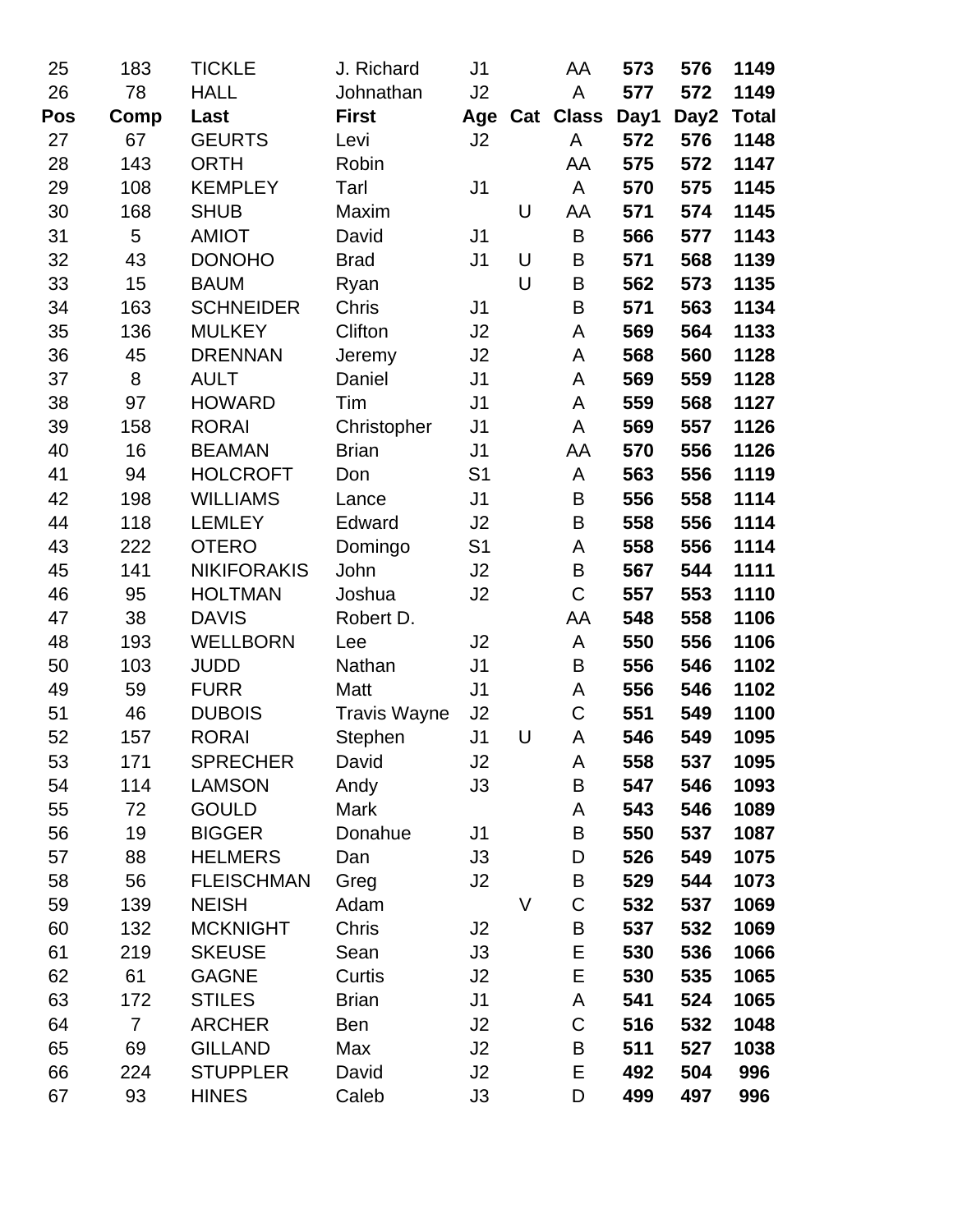### **Men's Air Rifle Teams**

| First Place: Team Bushmaster |           |      |
|------------------------------|-----------|------|
| <b>PESTILLI</b>              | Vincent   | 583  |
| UPTAGRAFFT                   | Eric      | 584  |
| <b>ROBINSON</b>              | Wesley    | 577  |
|                              |           | 1744 |
| <b>Air Force</b>             |           |      |
| <b>GOULD</b>                 | Mark      | 543  |
| <b>ORTH</b>                  | Robin     | 575  |
| <b>DAVIS</b>                 | Robert D. | 548  |
|                              |           | 1666 |
| <b>New Jersey Odd Lot</b>    |           |      |
| <b>OTERO</b>                 | Domingo   | 558  |
| <b>SKEUSE</b>                | Sean      | 530  |
| <b>SHUB</b>                  | Maxim     | 571  |
|                              |           | 1659 |

#### **Junior Men's Air Rifle**

| Jr. First  | <b>Ryan Tanoue</b>       | $1187 + 102.3 = 1289.3$ |
|------------|--------------------------|-------------------------|
| Jr. Second | <b>Matt Rawlings</b>     | $1183 + 103.3 = 1286.3$ |
| Jr. Third  | <b>Joseph Hall</b>       | $1182 + 101.3 = 1283.3$ |
| High J2    | <b>Christopher Abalo</b> | 1167                    |
| High J3    | <b>Andy Lamson</b>       | 1093                    |

| <b>Pos</b> | Comp           | Last            | <b>First</b> |                |   |    |     |     |      |       | Age Cat Class Day1 Day2 Total Final TOTAL |
|------------|----------------|-----------------|--------------|----------------|---|----|-----|-----|------|-------|-------------------------------------------|
| 1          | 179            | <b>TANOUE</b>   | Ryan         | J <sub>1</sub> |   | AA | 594 | 593 | 1187 | 102.3 | 1289.3                                    |
| 2          | 154            | <b>RAWLINGS</b> | Matt         | J1             |   | AA | 591 | 592 | 1183 | 103.3 | 1286.3                                    |
| 3          | 77             | <b>HALL</b>     | Joseph       | J2             |   | A  | 593 | 589 | 1182 | 101.3 | 1283.3                                    |
| 4          | $\overline{2}$ | <b>ABALO</b>    | Christopher  | J2             |   | AA | 586 | 581 | 1167 | 102.6 | 1269.6                                    |
| 5          | 68             | <b>GEYER</b>    | Ray          | J2             |   | AA | 584 | 578 | 1162 | 100.4 | 1262.4                                    |
| 6          | 90             | <b>HESS</b>     | Wesley       | J <sub>2</sub> |   | AA | 583 | 579 | 1162 | 100.1 | 1262.1                                    |
| 7          | 3              | <b>ALBRIGHT</b> | Matt         | J1             | U | AA | 583 | 579 | 1162 | 98.2  | 1260.2                                    |
| 8          | 191            | <b>WALLACE</b>  | Matt         | J1             | U | AA | 578 | 578 | 1156 | 100.1 | 1256.1                                    |
| 9          | 81             | <b>HAMILTON</b> | Matt         | J2             |   | A  | 579 | 577 | 1156 |       |                                           |
| 10         | 79             | <b>HALL</b>     | James        | J <sub>1</sub> |   | A  | 576 | 578 | 1154 |       |                                           |
| 11         | 35             | <b>CSENGE</b>   | Tom          | J2             |   | B  | 582 | 571 | 1153 |       |                                           |
| 12         | 180            | <b>TANOUE</b>   | Michael      | J <sub>1</sub> |   | A  | 575 | 575 | 1150 |       |                                           |
| 13         | 183            | <b>TICKLE</b>   | J. Richard   | J <sub>1</sub> |   | AA | 573 | 576 | 1149 |       |                                           |
| 14         | 78             | <b>HALL</b>     | Johnathan    | J2             |   | A  | 577 | 572 | 1149 |       |                                           |
| 15         | 67             | <b>GEURTS</b>   | Levi         | J <sub>2</sub> |   | A  | 572 | 576 | 1148 |       |                                           |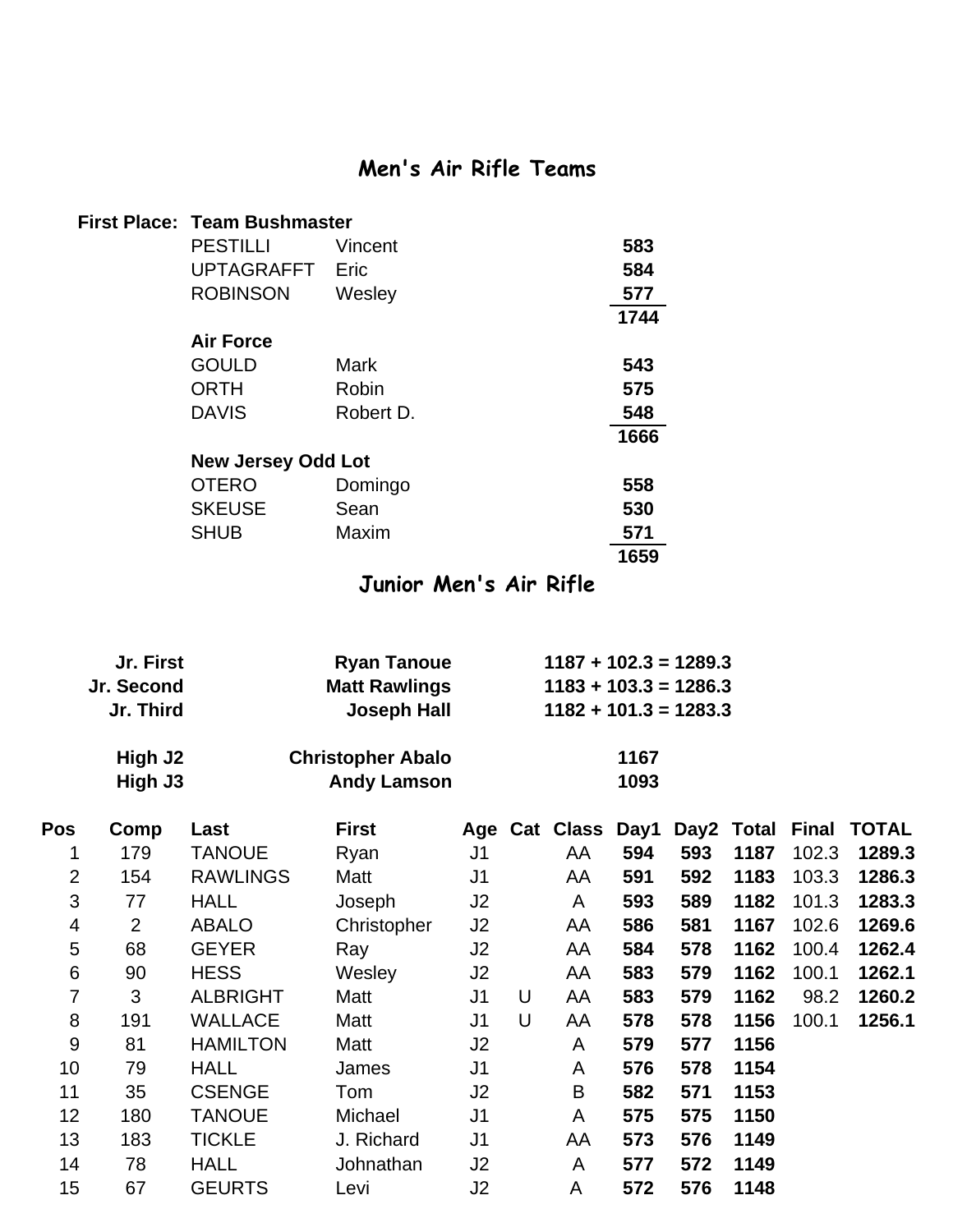| 16  | 108            | <b>KEMPLEY</b>     | Tarl                | J <sub>1</sub> |   | A                | 570  | 575  | 1145         |
|-----|----------------|--------------------|---------------------|----------------|---|------------------|------|------|--------------|
| 17  | 5              | <b>AMIOT</b>       | David               | J <sub>1</sub> |   | B                | 566  | 577  | 1143         |
| 18  | 43             | <b>DONOHO</b>      | <b>Brad</b>         | J <sub>1</sub> | U | B                | 571  | 568  | 1139         |
| 19  | 163            | <b>SCHNEIDER</b>   | <b>Chris</b>        | J <sub>1</sub> |   | B                | 571  | 563  | 1134         |
| 20  | 136            | <b>MULKEY</b>      | Clifton             | J2             |   | A                | 569  | 564  | 1133         |
| Pos | Comp           | Last               | <b>First</b>        | Age            |   | <b>Cat Class</b> | Day1 | Day2 | <b>Total</b> |
| 21  | 45             | <b>DRENNAN</b>     | Jeremy              | J2             |   | A                | 568  | 560  | 1128         |
| 22  | 8              | <b>AULT</b>        | Daniel              | J <sub>1</sub> |   | A                | 569  | 559  | 1128         |
| 23  | 97             | <b>HOWARD</b>      | Tim                 | J <sub>1</sub> |   | A                | 559  | 568  | 1127         |
| 24  | 158            | <b>RORAI</b>       | Christopher         | J <sub>1</sub> |   | A                | 569  | 557  | 1126         |
| 25  | 16             | <b>BEAMAN</b>      | <b>Brian</b>        | J <sub>1</sub> |   | AA               | 570  | 556  | 1126         |
| 26  | 198            | <b>WILLIAMS</b>    | Lance               | J <sub>1</sub> |   | B                | 556  | 558  | 1114         |
| 27  | 118            | <b>LEMLEY</b>      | Edward              | J2             |   | B                | 558  | 556  | 1114         |
| 28  | 141            | <b>NIKIFORAKIS</b> | John                | J2             |   | B                | 567  | 544  | 1111         |
| 29  | 95             | <b>HOLTMAN</b>     | Joshua              | J2             |   | $\overline{C}$   | 557  | 553  | 1110         |
| 30  | 193            | <b>WELLBORN</b>    | Lee                 | J2             |   | A                | 550  | 556  | 1106         |
| 31  | 103            | <b>JUDD</b>        | Nathan              | J <sub>1</sub> |   | B                | 556  | 546  | 1102         |
| 32  | 59             | <b>FURR</b>        | Matt                | J <sub>1</sub> |   | A                | 556  | 546  | 1102         |
| 33  | 46             | <b>DUBOIS</b>      | <b>Travis Wayne</b> | J2             |   | $\overline{C}$   | 551  | 549  | 1100         |
| 34  | 157            | <b>RORAI</b>       | Stephen             | J <sub>1</sub> | U | A                | 546  | 549  | 1095         |
| 35  | 171            | <b>SPRECHER</b>    | David               | J2             |   | A                | 558  | 537  | 1095         |
| 36  | 114            | <b>LAMSON</b>      | Andy                | J3             |   | B                | 547  | 546  | 1093         |
| 37  | 19             | <b>BIGGER</b>      | Donahue             | J <sub>1</sub> |   | B                | 550  | 537  | 1087         |
| 38  | 88             | <b>HELMERS</b>     | Dan                 | J3             |   | D                | 526  | 549  | 1075         |
| 39  | 56             | <b>FLEISCHMAN</b>  | Greg                | J2             |   | B                | 529  | 544  | 1073         |
| 40  | 132            | <b>MCKNIGHT</b>    | Chris               | J2             |   | B                | 537  | 532  | 1069         |
| 41  | 219            | <b>SKEUSE</b>      | Sean                | J3             |   | E                | 530  | 536  | 1066         |
| 42  | 61             | <b>GAGNE</b>       | Curtis              | J2             |   | E                | 530  | 535  | 1065         |
| 43  | 172            | <b>STILES</b>      | <b>Brian</b>        | J <sub>1</sub> |   | A                | 541  | 524  | 1065         |
| 44  | $\overline{7}$ | <b>ARCHER</b>      | Ben                 | J2             |   | $\mathsf C$      | 516  | 532  | 1048         |
| 45  | 69             | <b>GILLAND</b>     | Max                 | J2             |   | B                | 511  | 527  | 1038         |
| 46  | 224            | <b>STUPPLER</b>    | David               | J2             |   | E                | 492  | 504  | 996          |
| 47  | 93             | <b>HINES</b>       | Caleb               | J3             |   | D                | 499  | 497  | 996          |

### **Junior Men's Air Rifle Teams**

|                        | <b>First Place: The Hall Brothers</b> |      |  |  |  |  |  |
|------------------------|---------------------------------------|------|--|--|--|--|--|
| <b>HALL</b>            | James                                 | 576  |  |  |  |  |  |
| <b>HALL</b>            | Joseph                                | 593  |  |  |  |  |  |
| <b>HALL</b>            | Johnathan                             | 577  |  |  |  |  |  |
|                        |                                       | 1746 |  |  |  |  |  |
| <b>Lake Houston 4H</b> |                                       |      |  |  |  |  |  |
| <b>DUBOIS</b>          | <b>Travis Wayne</b>                   | 551  |  |  |  |  |  |
| <b>HESS</b>            | Wesley                                | 583  |  |  |  |  |  |
| <b>RORAI</b>           | Christopher                           | 569  |  |  |  |  |  |
|                        |                                       | 1703 |  |  |  |  |  |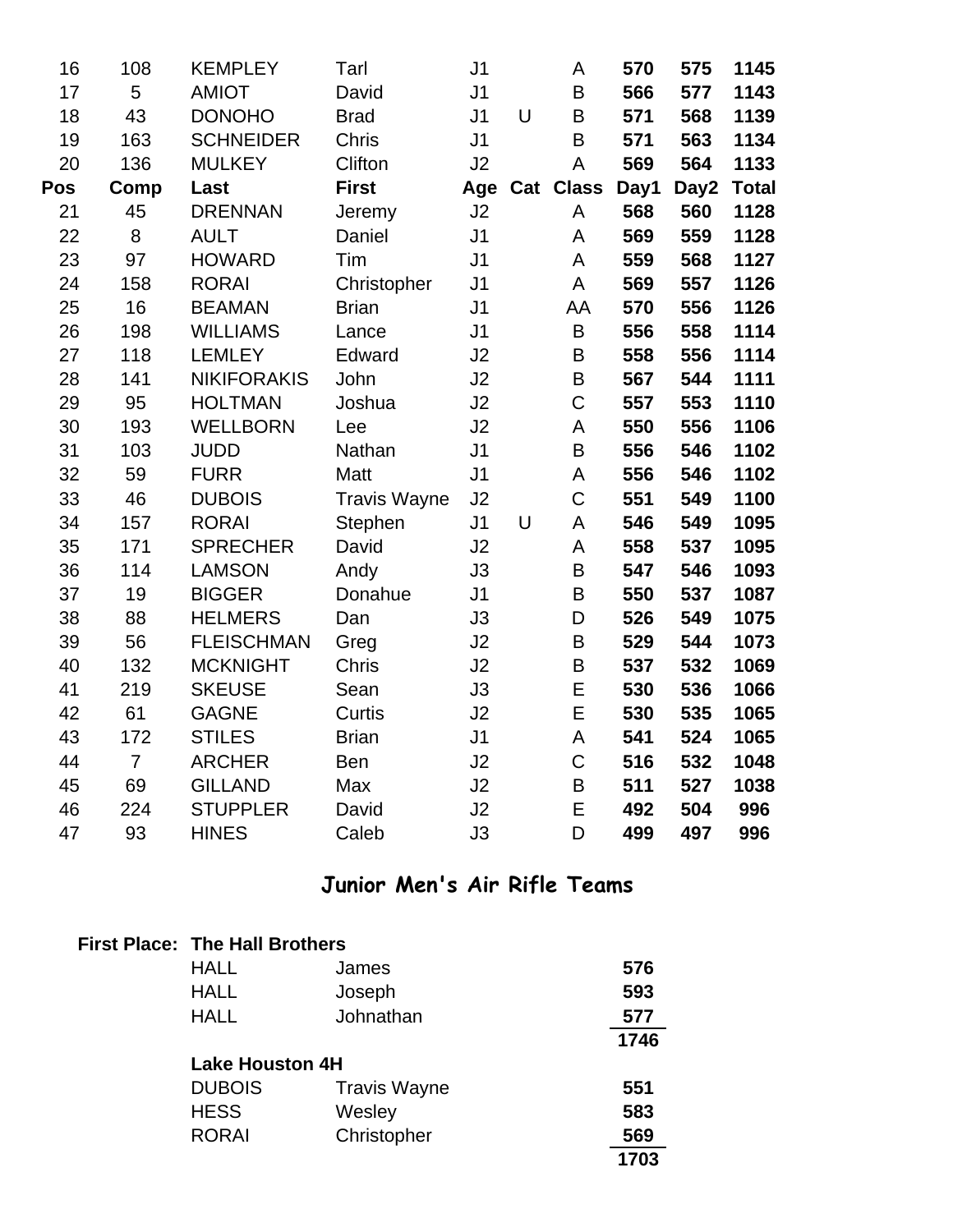**Ft. Benning, GA Men's Free Pistol June 18-29, 2003**

|                | <b>Champion</b>       | Daryl Szarenski     |                           |                |   |         | $1109 + 96.5 = 1205.5$ |      |      |      |                        |
|----------------|-----------------------|---------------------|---------------------------|----------------|---|---------|------------------------|------|------|------|------------------------|
|                | 2nd Place             |                     | <b>John Zurek</b>         |                |   |         | $1110 + 90.5 = 1200.5$ |      |      |      |                        |
|                | 3rd Place             |                     | <b>Adam Holloway</b>      |                |   |         | $1091 + 91.8 = 1182.8$ |      |      |      |                        |
|                | Jr. First             |                     | <b>Jeff Favour</b>        |                |   |         |                        | 1036 |      |      |                        |
|                | Jr. Second            |                     | <b>Levi Hendrix</b>       |                |   |         |                        | 1032 |      |      |                        |
|                | Jr. Third             |                     | <b>Christopher Jones</b>  |                |   |         |                        | 1028 |      |      |                        |
|                | <b>High Senior I</b>  |                     | <b>Tony Wood</b>          |                |   |         |                        | 1066 |      |      |                        |
|                | <b>High Senior II</b> |                     | <b>Robin Lee</b>          |                |   |         |                        | 1076 |      |      |                        |
|                | <b>Class A 1st</b>    |                     | <b>Robin Lee</b>          |                |   |         |                        | 1076 |      |      |                        |
|                | <b>Class A 2nd</b>    |                     | <b>Lance Peters</b>       |                |   |         |                        | 1069 |      |      |                        |
|                | <b>Class A 3rd</b>    |                     | <b>Tony Wood</b>          |                |   |         |                        | 1066 |      |      |                        |
|                | <b>Class B 1st</b>    |                     | <b>Matthew Cole</b>       |                |   |         |                        | 1066 |      |      |                        |
|                | <b>Class B 2nd</b>    |                     | <b>Gregory Beamon</b>     |                |   |         |                        | 1057 |      |      |                        |
|                | <b>Class B 3rd</b>    |                     | <b>James Diefenderfer</b> |                |   |         |                        | 1034 |      |      |                        |
|                | <b>Class C 1st</b>    |                     | <b>Peter Schreiber</b>    |                |   |         |                        | 988  |      |      |                        |
|                | <b>Class D 1st</b>    |                     | <b>Patrick Cannon</b>     |                |   |         |                        | 968  |      |      |                        |
| Pos            | Comp                  | Last                | <b>First</b>              |                |   |         | Age Cat Class Day1     |      |      |      | Day2 Total Final TOTAL |
| 1              | 176                   | <b>SZARENSKI</b>    | Daryl                     |                |   | AA      | 544                    | 565  | 1109 | 96.5 | 1205.5                 |
| $\overline{2}$ | 205                   | <b>ZUREK</b>        | John                      |                |   | A       | 553                    | 557  | 1110 | 90.5 | 1200.5                 |
| 3              | 80                    | <b>HOLLOWAY</b>     | Adam                      |                |   | AA      | 544                    | 547  | 1091 | 91.8 | 1182.8                 |
| 4              | 49                    | <b>ENNIS</b>        | John                      |                |   | AA      | 535                    | 547  | 1082 | 93.0 | 1175.0                 |
| 5              | 223                   | <b>DuVALL</b>       | <b>Buddy</b>              |                |   | AA      | 550                    | 534  | 1084 | 88.6 | 1172.6                 |
| 6              | 117                   | LEE                 | Robin                     | S <sub>2</sub> |   | A       | 542                    | 534  | 1076 | 89.5 | 1165.5                 |
| 7              | 147                   | <b>PETERS</b>       | Lance                     | S <sub>2</sub> |   | A       | 541                    | 528  | 1069 | 91.2 | 1160.2                 |
| 8              | 107                   | <b>KELLY</b>        | Mark                      |                |   | AA      | 537                    | 533  | 1070 | 0.0  | 1070.0                 |
| $9\,$          | 31                    | <b>COLE</b>         | <b>Matthew</b>            |                |   | B       | 520                    | 546  | 1066 |      |                        |
| 10             | 202                   | <b>WOOD</b>         | Tony                      | S <sub>1</sub> |   | A       | 540                    | 526  | 1066 |      |                        |
| 11             | 226                   | <b>SANDERSON</b>    | Keith                     |                |   | AA      | 540                    | 522  | 1062 |      |                        |
| 12             | 213                   | <b>SWARTZ</b>       | Stephen                   |                |   | A       | 532                    | 528  | 1060 |      |                        |
| 13             | 17                    | <b>BEAMON</b>       | Gregory                   | S <sub>2</sub> |   | B       | 532                    | 525  | 1057 |      |                        |
| 14             | 12                    | <b>BARBERI</b>      | Justin                    |                |   | AA      | 520                    | 518  | 1038 |      |                        |
| 15             | 52                    | <b>FAVOUR</b>       | Jeff                      | J1             |   | B       | 518                    | 518  | 1036 |      |                        |
| 16             | 42                    | <b>DIEFENDERFER</b> | James                     |                | U | $\sf B$ | 508                    | 526  | 1034 |      |                        |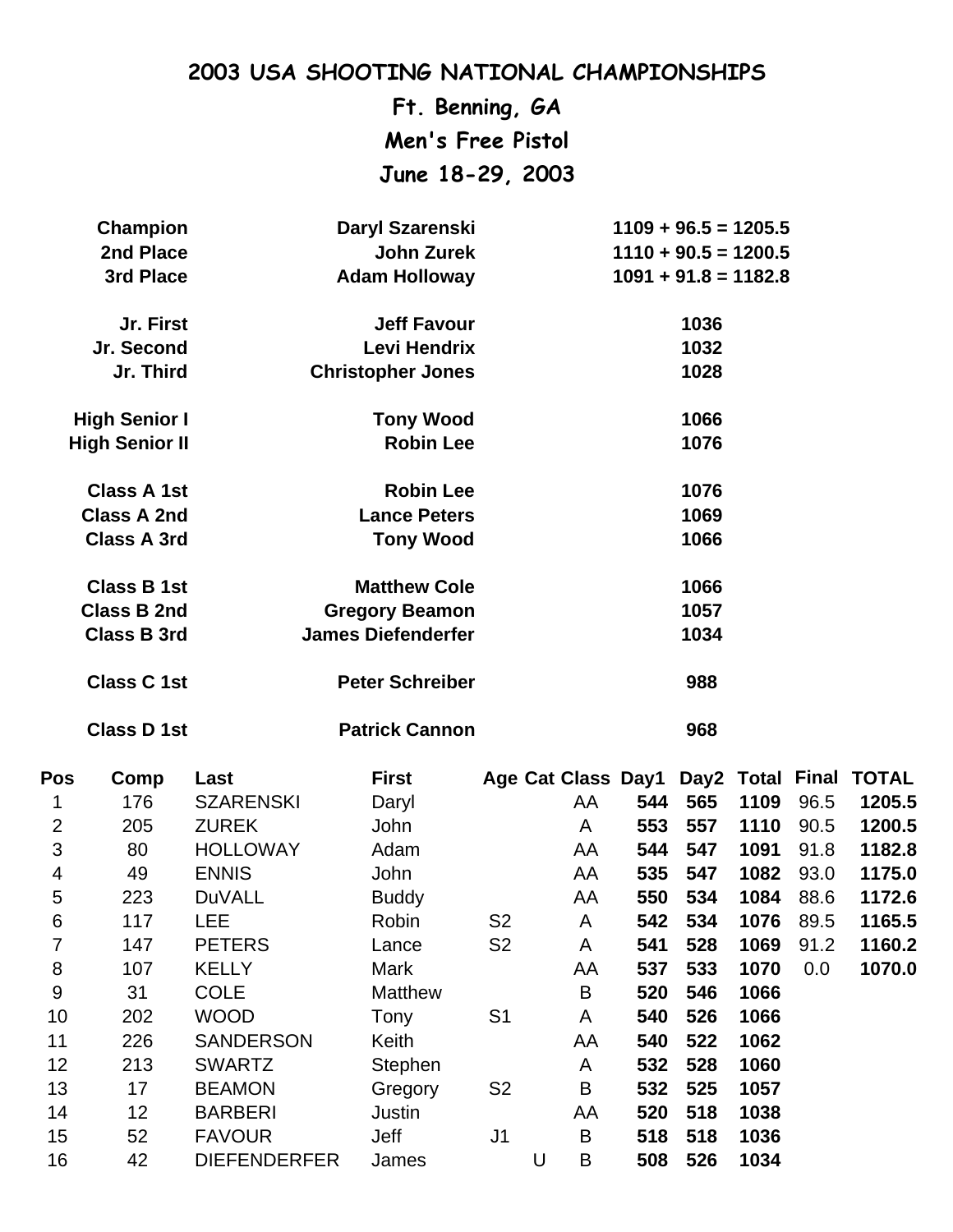| <b>Pos</b> | Comp | Last               | <b>First</b>   |                | Age Cat Class Day1 Day2 Total Final TOTAL |     |     |      |  |
|------------|------|--------------------|----------------|----------------|-------------------------------------------|-----|-----|------|--|
| 17         | 89   | <b>HENDRIX</b>     | Levi           | J1             | B                                         | 519 | 513 | 1032 |  |
| 18         | 130  | <b>MARTINDALE</b>  | <b>Bruce</b>   | S <sub>1</sub> | B                                         | 517 | 514 | 1031 |  |
| 19         | 167  | <b>SHTEYMAN</b>    | Dmitriy        |                | A                                         | 511 | 518 | 1029 |  |
| 20         | 101  | <b>JONES</b>       | Christopher    | J <sub>1</sub> | B                                         | 515 | 513 | 1028 |  |
| 21         | 175  | <b>SUMMERS</b>     | <b>Matthew</b> |                | B                                         | 518 | 507 | 1025 |  |
| 22         | 36   | <b>DANIELS</b>     | Eric           |                | AA                                        | 530 | 494 | 1024 |  |
| 23         | 20   | <b>BLANKENSHIP</b> | David Ray      |                | A                                         | 504 | 514 | 1018 |  |
| 24         | 25   | <b>BUNDY</b>       | Robert         | S <sub>1</sub> | B                                         | 507 | 504 | 1011 |  |
| 25         | 210  | <b>SEVI</b>        | Ilir           |                | B                                         | 507 | 502 | 1009 |  |
| 26         | 153  | <b>RAGAY</b>       | Sean           | J2             | B                                         | 505 | 491 | 996  |  |
| 27         | 142  | <b>OLDS</b>        | David          |                | B                                         | 484 | 510 | 994  |  |
| 28         | 164  | <b>SCHREIBER</b>   | Peter R.       | S <sub>1</sub> | $\mathsf C$                               | 504 | 484 | 988  |  |
| 29         | 148  | <b>POORE</b>       | <b>Dick</b>    |                | $\mathsf C$                               | 491 | 479 | 970  |  |
| 30         | 27   | <b>CANNON</b>      | Patrick        | J2             | D                                         | 492 | 476 | 968  |  |
| 31         | 122  | <b>LEWIS</b>       | John           | S <sub>2</sub> | B                                         | 476 | 484 | 960  |  |
| 32         | 111  | <b>KOIWAI</b>      | Mako           | S <sub>1</sub> | $\mathsf C$                               | 488 | 465 | 953  |  |
| 33         | 195  | <b>WHIPPLE</b>     | Albert         | S <sub>2</sub> | D                                         | 437 | 464 | 901  |  |
| 34         | 159  | <b>ROTSCH</b>      | Gene           | S <sub>1</sub> | D                                         | 420 | 421 | 841  |  |
| 35         | 225  | <b>REEDSTROM</b>   | James          | S <sub>2</sub> | $\mathsf C$                               | 403 | 424 | 827  |  |
| 36         | 33   | COTTON-POTTER      | Cory           | J3             | E                                         | 415 | 398 | 813  |  |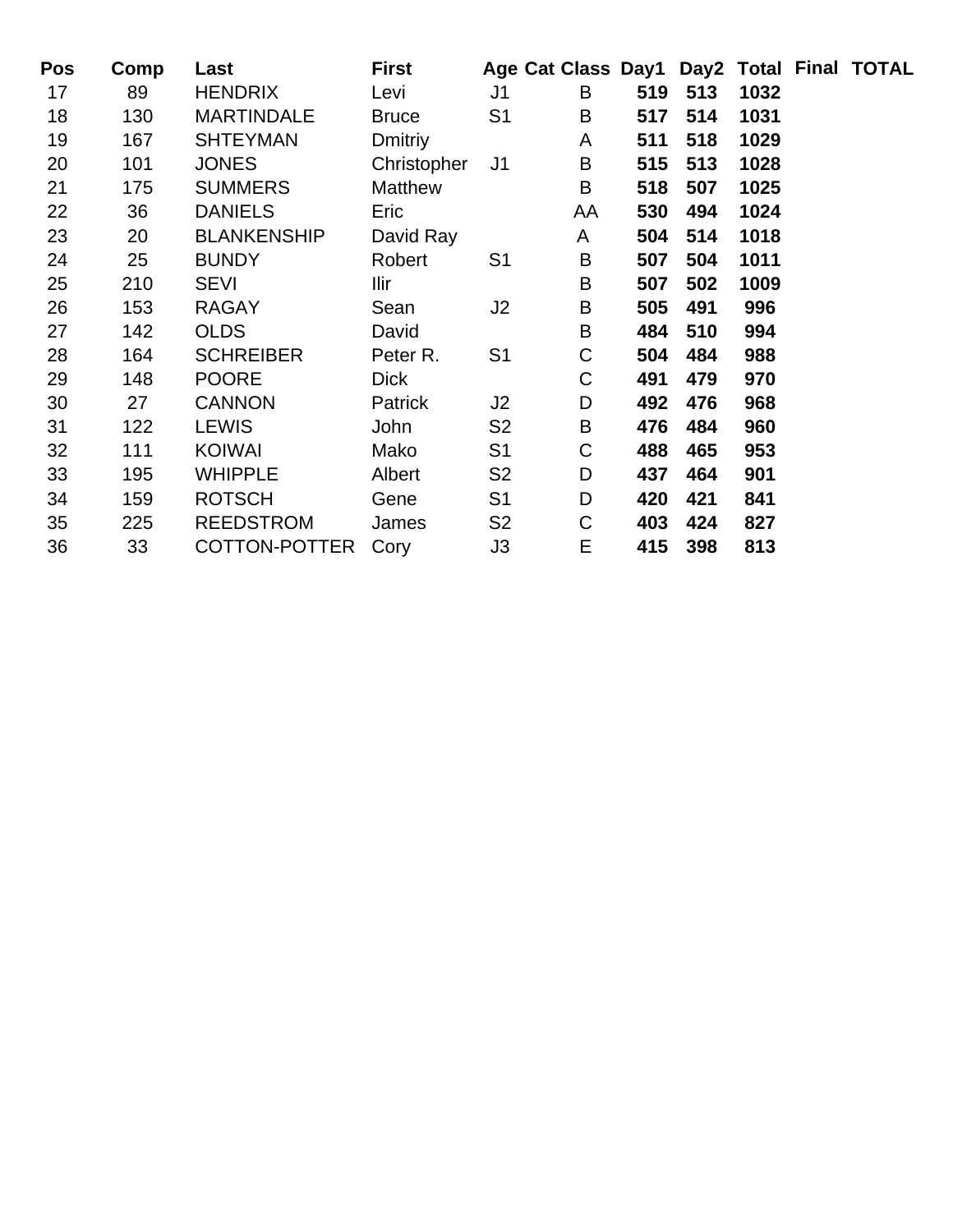**Ft. Benning, GA Women's Sport Pistol**

**June 18-29, 2003**

|      |                   | <b>Jodie Briggs</b>                                             |                                                                              |    | 1104 |     |                       |      |                                                                            |                        |
|------|-------------------|-----------------------------------------------------------------|------------------------------------------------------------------------------|----|------|-----|-----------------------|------|----------------------------------------------------------------------------|------------------------|
| Comp | Last              | <b>First</b>                                                    |                                                                              |    |      |     |                       |      |                                                                            |                        |
| 188  | <b>UPTAGRAFFT</b> | Sandra                                                          |                                                                              | W  | AA   | 568 | 570                   | 1138 | 94.4                                                                       | 1232.4                 |
| 23   | <b>BOWMAN</b>     | Janine                                                          |                                                                              | W  | AA   | 560 | 569                   | 1129 | 97.2                                                                       | 1226.2                 |
| 209  | <b>McCONNELL</b>  | Melissa                                                         |                                                                              | W  | B    | 549 | 561                   | 1110 | 90.9                                                                       | 1200.9                 |
| 24   | <b>BRIGGS</b>     | Jodie                                                           |                                                                              | WU | B    | 545 | 559                   | 1104 | 89.9                                                                       | 1193.9                 |
| 152  | <b>RADFORD</b>    | Kim                                                             | S <sub>1</sub>                                                               | W  | AA   | 549 | 549                   | 1098 | 93.8                                                                       | 1191.8                 |
| 26   | <b>CALLAHAN</b>   | Kathryn                                                         | S <sub>1</sub>                                                               | W  | B    | 541 | 552                   | 1093 | 98.4                                                                       | 1191.4                 |
|      |                   | <b>Champion</b><br>2nd Place<br>3rd Place<br><b>Class B 1st</b> | <b>Sandra Uptagrafft</b><br><b>Janine Bowman</b><br><b>Melissa McConnell</b> |    |      |     | Age Cat Class<br>Day1 |      | $1138 + 94.4 = 1232.4$<br>$1129 + 97.2 = 1226.2$<br>$1110 + 90.9 = 1200.9$ | Day2 Total Final TOTAL |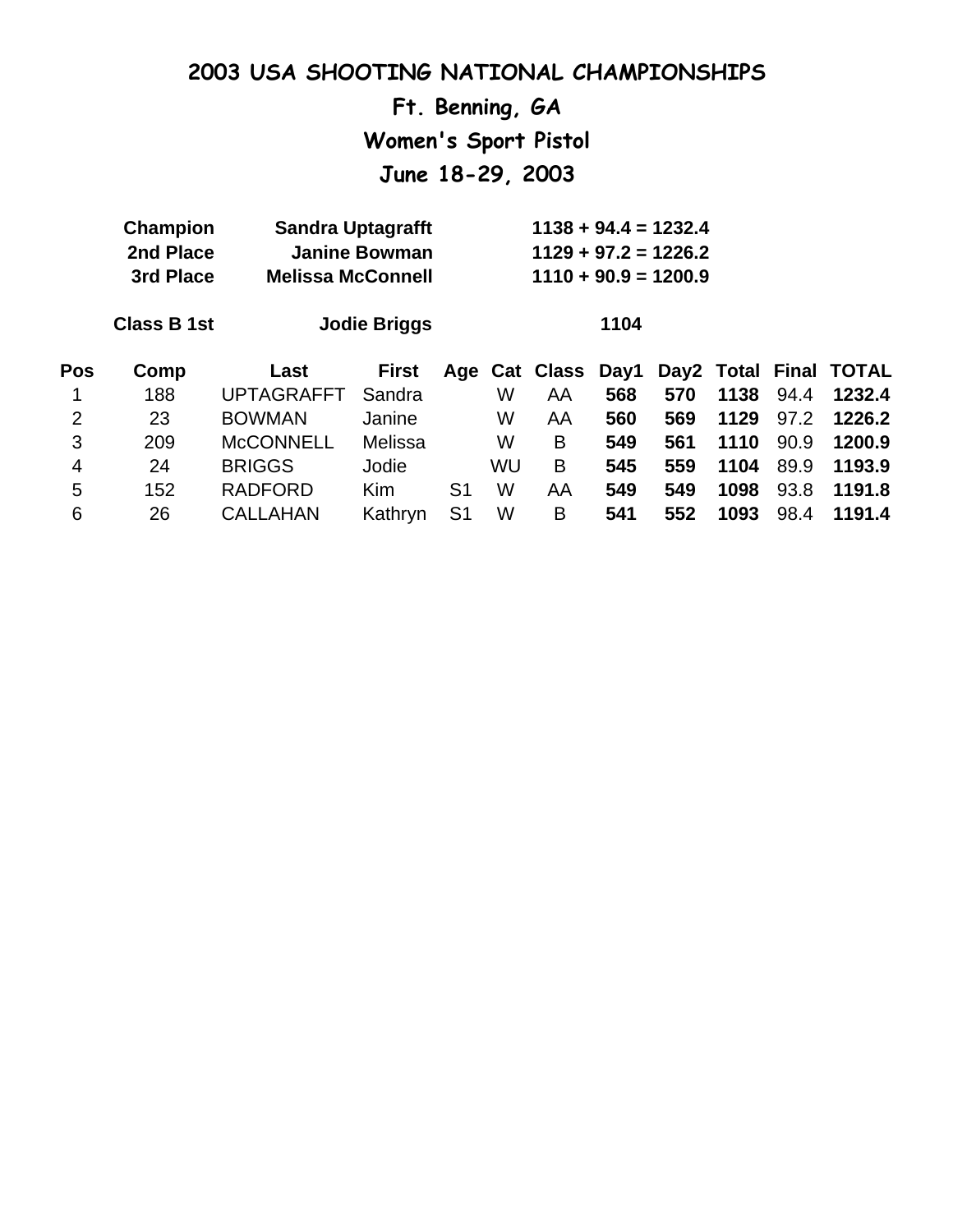**Ft. Benning, GA Women's Rifle 3x20 June 18-29, 2003**

| <b>Champion</b>        | <b>Amber Darland</b>        | $1165 + 95.9 = 1260.9$ |
|------------------------|-----------------------------|------------------------|
| 2nd Place              | <b>Melissa Mulloy</b>       | $1155 + 90.3 = 1245.3$ |
| 3rd Place              | <b>Hattie Johnson</b>       | $1147 + 97.3 = 1244.3$ |
| <b>High Collegiate</b> | Reya Kempley                | 1135                   |
| <b>Class A 1st</b>     | <b>Michelle Bohren</b>      | 1139                   |
| <b>Class A 2nd</b>     | <b>Vicki Goss</b>           | 1130                   |
| <b>Class B 1st</b>     | Reya Kempley                | 1135                   |
| <b>Class B 2nd</b>     | <b>Kimberly Chrostowski</b> | 1130                   |
| <b>Class B 3rd</b>     | Marta Jung                  | 1123                   |
| <b>Class C 1st</b>     | <b>Stacy Underwood</b>      | 1121                   |
| <b>Class C 2nd</b>     | Jaymi Collar                | 1113                   |
| <b>Class C 3rd</b>     | <b>Amanda Boespflug</b>     | 1108                   |

| Pos            | Comp | Last                | <b>First</b>    |                |    | Age Cat Class Day1 Day2 Total Final |     |     |      |      | <b>TOTAL</b> |
|----------------|------|---------------------|-----------------|----------------|----|-------------------------------------|-----|-----|------|------|--------------|
| 1              | 214  | <b>DARLAND</b>      | Amber           |                | W  | AA                                  | 585 | 580 | 1165 | 95.9 | 1260.9       |
| $\overline{2}$ | 137  | <b>MULLOY</b>       | Melissa         |                | W  | AA                                  | 580 | 575 | 1155 | 90.3 | 1245.3       |
| 3              | 100  | <b>JOHNSON</b>      | Hattie          |                | W  | AA                                  | 577 | 570 | 1147 | 97.3 | 1244.3       |
| 4              | 47   | <b>ELSASS</b>       | Mary            |                | W  | AA                                  | 568 | 573 | 1141 | 92.4 | 1233.4       |
| 5              | 217  | <b>MANGES</b>       | Karyn           |                | W  | AA                                  | 568 | 570 | 1138 | 95.2 | 1233.2       |
| $\,6$          | 22   | <b>BOHREN</b>       | <b>Michelle</b> |                | W  | A                                   | 563 | 576 | 1139 | 94.0 | 1233.0       |
| $\overline{7}$ | 62   | <b>GALLAGHER</b>    | Sherri Jo       | J <sub>1</sub> | W  | AA                                  | 562 | 573 | 1135 | 96.4 | 1231.4       |
| 8              | 110  | <b>KERR</b>         | Hannah          | J <sub>1</sub> | WU | AA                                  | 567 | 568 | 1135 | 93.0 | 1228.0       |
| $9\,$          | 115  | <b>LANGFIELD</b>    | Danielle        |                | WV | AA                                  | 569 | 567 | 1136 |      |              |
| 10             | 109  | <b>KEMPLEY</b>      | Reya            |                | WU | B                                   | 571 | 564 | 1135 |      |              |
| 11             | 28   | <b>CHANEK</b>       | <b>Misty</b>    | J1             | WU | A                                   | 568 | 566 | 1134 |      |              |
| 12             | 73   | <b>GREEN</b>        | Celeste         | J <sub>1</sub> | WU | AA                                  | 565 | 568 | 1133 |      |              |
| 13             | 162  | <b>SAWYER</b>       | Alicia          | J <sub>1</sub> | WU | AA                                  | 565 | 566 | 1131 |      |              |
| 14             | 29   | <b>CHROSTOWSKI</b>  | Kimberly        | J2             | W  | B                                   | 558 | 572 | 1130 |      |              |
| 15             | 71   | <b>GOSS</b>         | <b>Vicki</b>    | J <sub>1</sub> | W  | A                                   | 559 | 571 | 1130 |      |              |
| 16             | 169  | <b>SKEUSE</b>       | Erin            | J <sub>1</sub> | WU | AA                                  | 567 | 558 | 1125 |      |              |
| 17             | 105  | <b>JUNG</b>         | Marta           |                | WU | B                                   | 559 | 564 | 1123 |      |              |
| 18             | 208  | <b>DEAN</b>         | Becca           |                | WU | A                                   | 561 | 562 | 1123 |      |              |
| 19             | 53   | <b>FEHLINGS</b>     | Kristina        | J <sub>1</sub> | W  | A                                   | 557 | 564 | 1121 |      |              |
| 20             | 186  | <b>UNDERWOOD</b>    | <b>Stacy</b>    | J <sub>1</sub> | W  | C                                   | 560 | 561 | 1121 |      |              |
| 21             | 145  | <b>PASON</b>        | <b>Jennifer</b> | J2             | W  | B                                   | 559 | 559 | 1118 |      |              |
| 22             | 184  | <b>TIDMORE</b>      | Elizabeth       | J <sub>1</sub> | WU | $\sf B$                             | 555 | 561 | 1116 |      |              |
| 23             | 32   | <b>COLLAR</b>       | Jaymi           | J <sub>1</sub> | W  | $\mathsf C$                         | 562 | 551 | 1113 |      |              |
| 24             | 44   | DOWNSBROUGH Melissa |                 | J <sub>1</sub> | WU | A                                   | 555 | 556 | 1111 |      |              |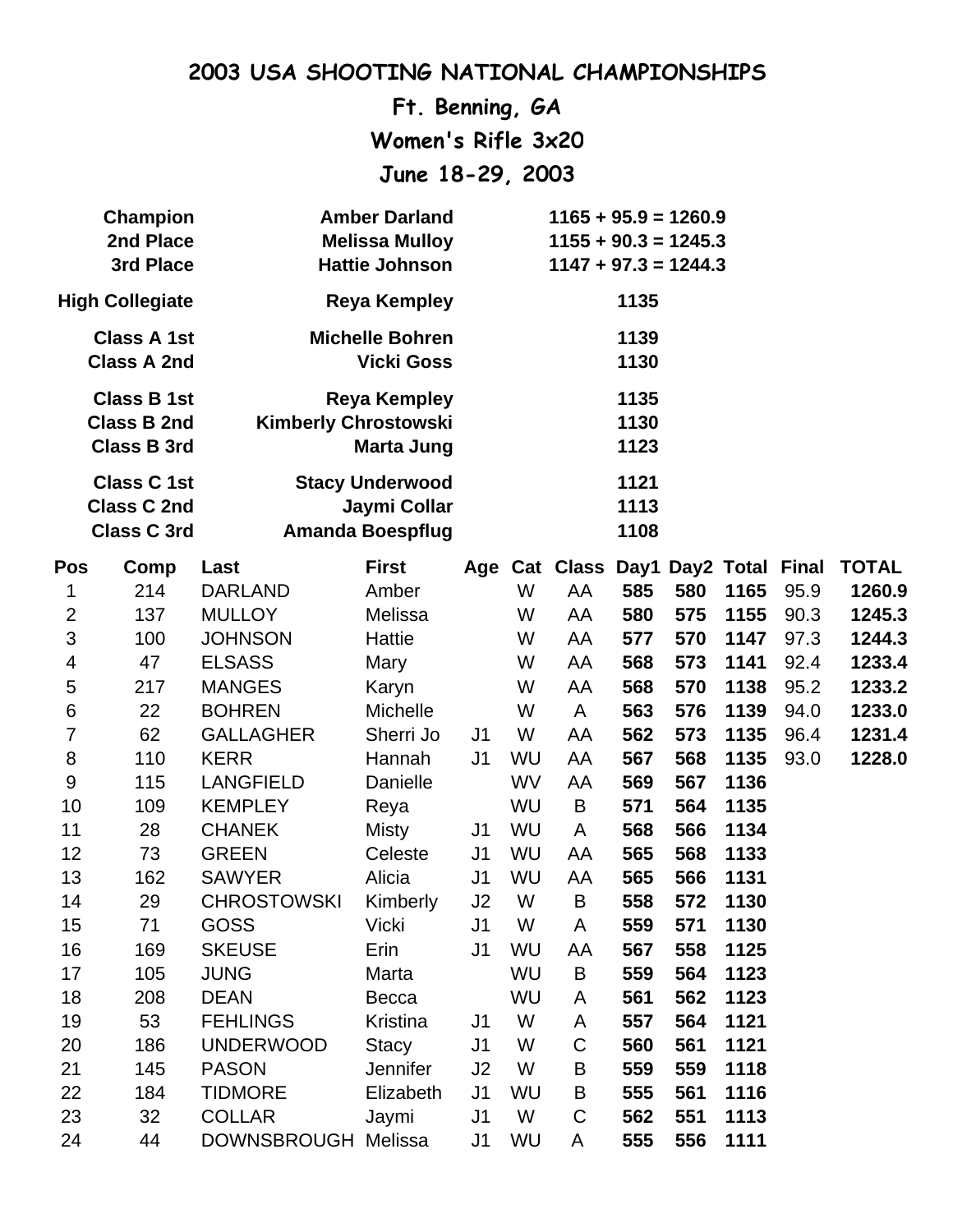| Pos | Comp | Last              | <b>First</b>    |                |    |   |     |     |      | Age Cat Class Day1 Day2 Total Final TOTAL |
|-----|------|-------------------|-----------------|----------------|----|---|-----|-----|------|-------------------------------------------|
| 25  | 14   | <b>BAUER</b>      | <b>Michelle</b> | J <sub>2</sub> | W  | B | 553 | 556 | 1109 |                                           |
| 26  | 21   | <b>BOESPFLUG</b>  | Amanda          | J <sub>2</sub> | W  | C | 556 | 552 | 1108 |                                           |
| 27  | 216  | <b>ROGERS</b>     | Rachel          |                | W  | B | 557 | 551 | 1108 |                                           |
| 28  | 4    | <b>AMAGNA</b>     | Monica          | J <sub>2</sub> | W  | B | 551 | 551 | 1102 |                                           |
| 29  | 65   | <b>GAVIN</b>      | Laura           | J <sub>1</sub> | WU | C | 554 | 546 | 1100 |                                           |
| 30  | 166  | <b>SHAFFER</b>    | Alexandra       | J <sub>2</sub> | W  | C | 547 | 550 | 1097 |                                           |
| 31  | 189  | <b>VAUGHAN</b>    | Rebekah         | J <sub>2</sub> | W  | C | 552 | 545 | 1097 |                                           |
| 32  | 34   | <b>CRENWELGE</b>  | Kristina        | J <sub>1</sub> | W  | B | 551 | 545 | 1096 |                                           |
| 33  | 119  | <b>LEMONS</b>     | lla             | J <sub>1</sub> | W  | C | 550 | 544 | 1094 |                                           |
| 34  | 85   | <b>HARRINGTON</b> | Katherine       | J <sub>2</sub> | W  | B | 549 | 543 | 1092 |                                           |
| 35  | 99   | <b>JEFFRIES</b>   | Amanda          | J <sub>2</sub> | W  | B | 542 | 544 | 1086 |                                           |
| 36  | 218  | <b>SKEUSE</b>     | Ashley          | J <sub>2</sub> | W  | C | 534 | 540 | 1074 |                                           |
| 37  | 84   | <b>HARRINGTON</b> | Kristie         | J <sub>2</sub> | W  | D | 538 | 531 | 1069 |                                           |
| 38  | 39   | <b>DAY</b>        | Emma            |                | WV | C | 521 | 538 | 1059 |                                           |
| 39  | 123  | <b>LITTLE</b>     | Shasta          | J <sub>3</sub> | W  | D | 527 | 531 | 1058 |                                           |
| 40  | 48   | <b>ENGLE</b>      | April           | J <sub>2</sub> | W  | C | 526 | 531 | 1057 |                                           |

### **Junior Women's Rifle 3x20**

| Jr. First  | <b>Hannah Kerr</b>   | $1135 + 97.8 = 1232.8$ |
|------------|----------------------|------------------------|
| Jr. Second | <b>Misty Chanek</b>  | $1134 + 95.2 = 1229.2$ |
| Jr. Third  | <b>Celeste Green</b> | $1133 + 95.5 = 1228.5$ |

**High J2 Kimberly Chrostowski 1130**

| Pos | Comp | Last                  | <b>First</b>    |                |           |                |     |     |          |      | Age Cat Class Day1 Day2 Total Final TOTAL |
|-----|------|-----------------------|-----------------|----------------|-----------|----------------|-----|-----|----------|------|-------------------------------------------|
|     |      | <b>110 KERR</b>       | Hannah          | J <sub>1</sub> | WU AA     |                | 567 |     | 568 1135 | 97.8 | 1232.8                                    |
|     |      | 28 CHANEK             | Misty           | J <sub>1</sub> | WU A      |                | 568 | 566 | 1134     | 95.2 | 1229.2                                    |
|     |      | 73 GREEN              | Celeste         | J <sub>1</sub> | <b>WU</b> | AA             | 565 | 568 | 1133     | 95.5 | 1228.5                                    |
|     |      | <b>71 GOSS</b>        | Vicki           | J <sub>1</sub> | W         | A              | 559 | 571 | 1130     | 97.9 | 1227.9                                    |
|     |      | 62 GALLAGHER          | Sherri Jo       | J <sub>1</sub> | W         | AA             | 562 | 573 | 1135     | 91.4 | 1226.4                                    |
|     |      | 162 SAWYER            | Alicia          | J <sub>1</sub> | WU        | AA             | 565 | 566 | 1131     | 92.6 | 1223.6                                    |
|     |      | <b>29 CHROSTOWSKI</b> | Kimberly        | J2             | W         | B              | 558 | 572 | 1130     | 90.3 | 1220.3                                    |
|     |      | <b>169 SKEUSE</b>     | Erin            | J <sub>1</sub> | <b>WU</b> | AA             | 567 | 558 | 1125     | 94.1 | 1219.1                                    |
|     |      | 53 FEHLINGS           | Kristina        | J <sub>1</sub> | W         | A              | 557 | 564 | 1121     |      |                                           |
|     |      | <b>186 UNDERWOOD</b>  | Stacy           | J <sub>1</sub> | W         | $\mathsf C$    | 560 | 561 | 1121     |      |                                           |
|     |      | 145 PASON             | <b>Jennifer</b> | J <sub>2</sub> | W         | B              | 559 | 559 | 1118     |      |                                           |
|     |      | <b>184 TIDMORE</b>    | Elizabeth       | J <sub>1</sub> | <b>WU</b> | B              | 555 | 561 | 1116     |      |                                           |
|     |      | 32 COLLAR             | Jaymi           | J <sub>1</sub> | W         | C              | 562 | 551 | 1113     |      |                                           |
|     |      | 44 DOWNSBROUGH        | Melissa         | J <sub>1</sub> | <b>WU</b> | $\overline{A}$ | 555 | 556 | 1111     |      |                                           |
|     |      | 14 BAUER              | Michelle        | J <sub>2</sub> | W         | B              | 553 | 556 | 1109     |      |                                           |
|     |      | 21 BOESPFLUG          | Amanda          | J2             | W         | C              | 556 | 552 | 1108     |      |                                           |
|     |      | 4 AMAGNA              | Monica          | J <sub>2</sub> | W         | B              | 551 | 551 | 1102     |      |                                           |
|     |      | 65 GAVIN              | Laura           | J1             | WU C      |                | 554 | 546 | 1100     |      |                                           |
|     |      | 166 SHAFFER           | Alexandra J2    |                | W         | C              | 547 | 550 | 1097     |      |                                           |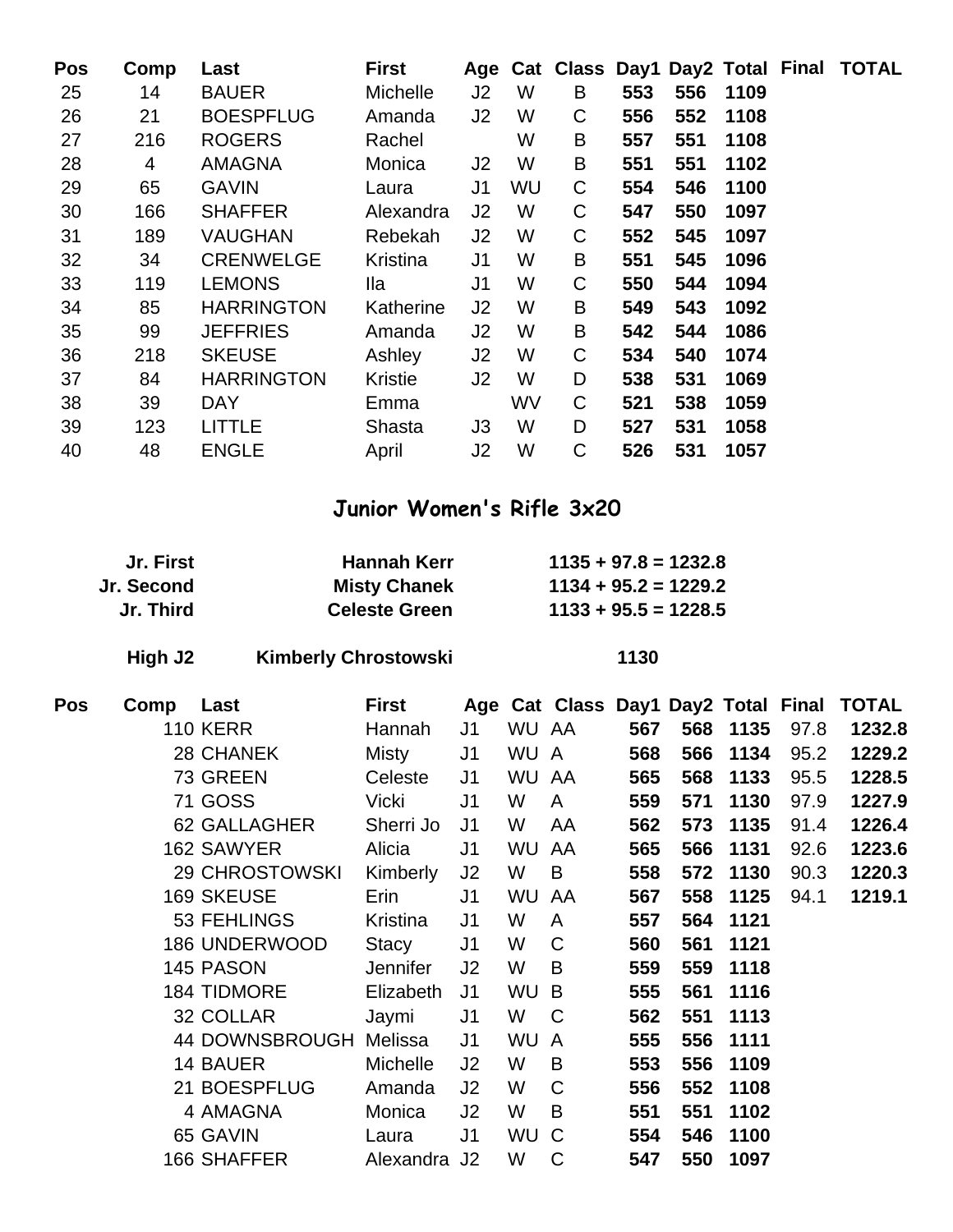| Pos | Comp | Last                 | <b>First</b> |                |   |                |     |              |          | Age Cat Class Day1 Day2 Total Final TOTAL |
|-----|------|----------------------|--------------|----------------|---|----------------|-----|--------------|----------|-------------------------------------------|
|     |      | <b>189 VAUGHAN</b>   | Rebekah      | J <sub>2</sub> | W | C              | 552 |              | 545 1097 |                                           |
|     |      | 34 CRENWELGE         | Kristina     | J <sub>1</sub> | W | $\overline{B}$ | 551 |              | 545 1096 |                                           |
|     |      | 119 LEMONS           | lla          | J1             | W | C              | 550 |              | 544 1094 |                                           |
|     |      | <b>85 HARRINGTON</b> | Katherine    | J2             | W | B              | 549 |              | 543 1092 |                                           |
|     |      | 99 JEFFRIES          | Amanda       | J <sub>2</sub> | W | B              |     | 542 544 1086 |          |                                           |
|     |      | 218 SKEUSE           | Ashley       | J2             | W | $\mathbf{C}$   | 534 |              | 540 1074 |                                           |
|     |      | <b>84 HARRINGTON</b> | Kristie      | J <sub>2</sub> | W | D              | 538 |              | 531 1069 |                                           |
|     |      | 123 LITTLE           | Shasta       | J3             | W | D              | 527 | 531          | 1058     |                                           |
|     |      | 48 ENGLE             | April        | J2             | W | C              | 526 | 531          | 1057     |                                           |

### **Junior Women's Rifle 3x20 Teams**

| <b>First Place: Smurfettes</b> |             |
|--------------------------------|-------------|
|                                | <b>KEDD</b> |

|                |             | 1689 |
|----------------|-------------|------|
| <b>TIDMORE</b> | Elizabeth   | 555  |
| <b>SKEUSE</b>  | <b>Frin</b> | 567  |
| KERR           | Hannah      | 567  |

### **New Hersey Rifle & Pistol Association**

|               |                 | 1646 |
|---------------|-----------------|------|
| <b>SKEUSE</b> | Ashley          | 534  |
| <b>PASON</b>  | Jennifer        | 559  |
| <b>BAUER</b>  | <b>Michelle</b> | 553  |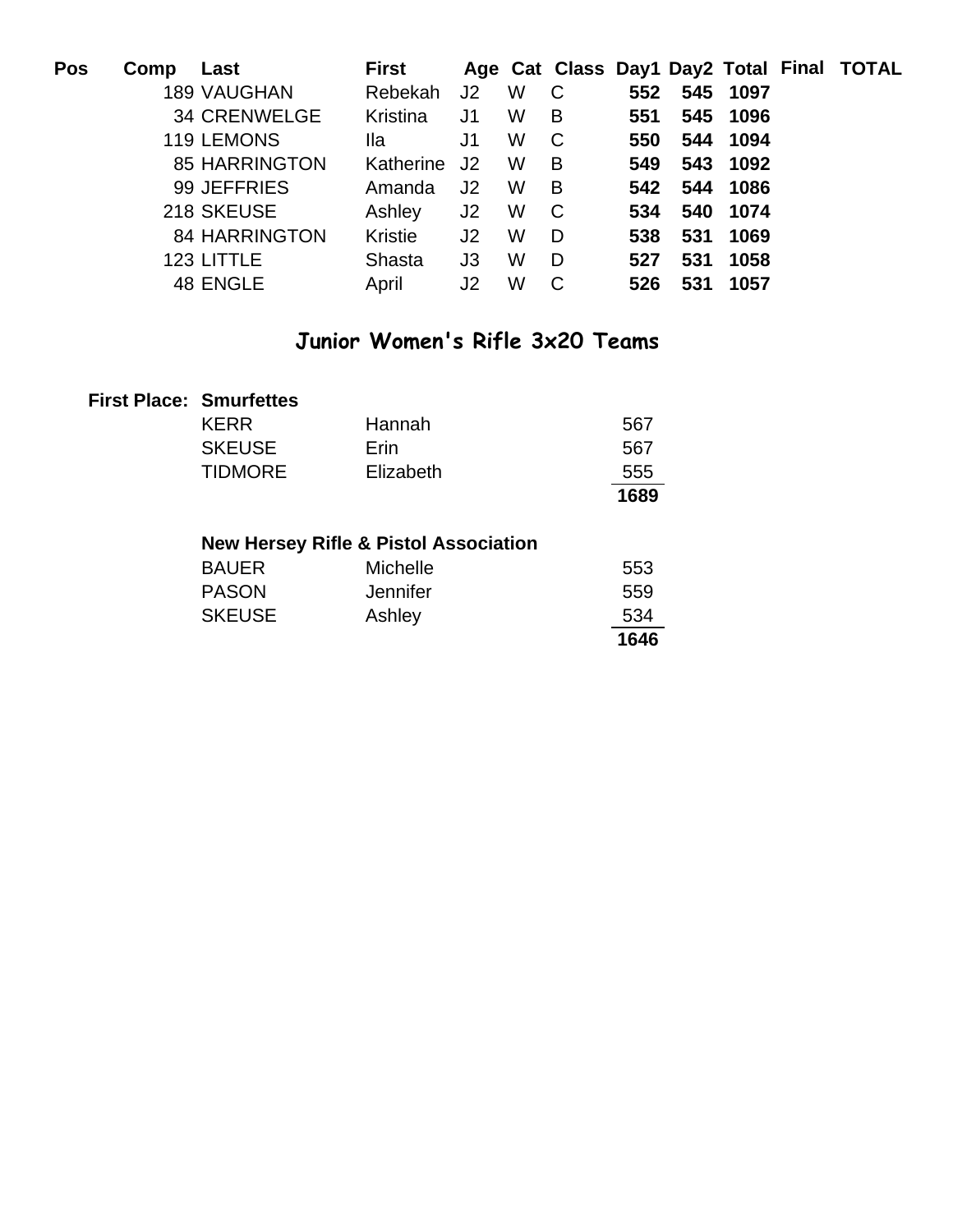# **Ft. Benning, GA Women's Rifle Prone June 18-29, 2003**

|                | Champion               |                   | <b>Amber Darland</b>                          |                |    | 1184          |      |            |      |
|----------------|------------------------|-------------------|-----------------------------------------------|----------------|----|---------------|------|------------|------|
|                | 2nd Place<br>3rd Place |                   | <b>Celeste Green</b><br><b>Melissa Mulloy</b> |                |    | 1182<br>1178  |      |            |      |
|                |                        |                   |                                               |                |    |               |      |            |      |
|                | Jr. First              |                   | <b>Celeste Green</b>                          |                |    | 1182          |      |            |      |
|                | Jr. Second             |                   | <b>Sherri Jo Gallagher</b>                    |                |    | 1168          |      |            |      |
|                | Jr. Third              |                   | <b>Stacy Underwood</b>                        |                |    | 1162          |      |            |      |
|                | <b>High Collegiate</b> |                   | <b>Reya Kempley</b>                           |                |    | 1161          |      |            |      |
|                | High J2                |                   | <b>Michelle Bauer</b>                         |                |    | 1160          |      |            |      |
|                | <b>Class A 1st</b>     |                   | <b>Michelle Bohren</b>                        |                |    | 1172          |      |            |      |
|                | <b>Class A 2nd</b>     |                   | <b>Reya Kempley</b>                           |                |    | 1161          |      |            |      |
|                | <b>Class B 1st</b>     |                   | <b>Michelle Bauer</b>                         |                |    | 1160          |      |            |      |
|                | <b>Class B 2nd</b>     |                   | <b>Monica Amagna</b>                          |                |    | 1155          |      |            |      |
|                | <b>Class B 3rd</b>     |                   | <b>Vicki Goss</b>                             |                |    | 1154          |      |            |      |
|                | <b>Class C 1st</b>     |                   | <b>Katherine Harrington</b>                   |                |    | 1151          |      |            |      |
|                | <b>Class C 2nd</b>     |                   | <b>Laura Gavin</b>                            |                |    | 1141          |      |            |      |
|                | <b>Class C 3rd</b>     |                   | Jaymi Collar                                  |                |    | 1141          |      |            |      |
|                | <b>Class D 1st</b>     |                   | <b>Alexandra Shaffer</b>                      |                |    | 1126          |      |            |      |
|                |                        |                   |                                               |                |    |               |      |            |      |
| Pos            | Comp                   | Last              | <b>First</b>                                  |                |    | Age Cat Class | Day1 | Day2 Total |      |
| 1              | 214                    | <b>DARLAND</b>    | Amber                                         |                | W  | AA            | 591  | 593        | 1184 |
| $\overline{2}$ | 73                     | <b>GREEN</b>      | Celeste                                       | J1             | WU | B             | 592  | 590        | 1182 |
| 3              | 137                    | <b>MULLOY</b>     | Melissa                                       |                | W  | AA            | 585  | 593        | 1178 |
| 4              | 217                    | <b>MANGES</b>     | Karyn                                         |                | W  | AA            | 584  | 588        | 1172 |
| 5              | 22                     | <b>BOHREN</b>     | Michelle                                      |                | W  | A             | 588  | 584        | 1172 |
| 6              | 100                    | <b>JOHNSON</b>    | <b>Hattie</b>                                 |                | W  | AA            | 582  | 587        | 1169 |
| $\overline{7}$ | 115                    | <b>LANGFIELD</b>  | Danielle                                      |                | WV | A             | 587  | 581        | 1168 |
| 8              | 62                     | <b>GALLAGHER</b>  | Sherri Jo                                     | J1             | W  | A             | 587  | 581        | 1168 |
| 9              | 47                     | <b>ELSASS</b>     | Mary                                          |                | W  | AA            | 590  | 576        | 1166 |
| 10             | 186                    | <b>UNDERWOOD</b>  | <b>Stacy</b>                                  | J <sub>1</sub> | W  | A             | 581  | 581        | 1162 |
| 11             | 109                    | <b>KEMPLEY</b>    | Reya                                          |                | WU | A             | 578  | 583        | 1161 |
| 12             | 14                     | <b>BAUER</b>      | Michelle                                      | J <sub>2</sub> | W  | B             | 575  | 585        | 1160 |
| 13             | 4                      | <b>AMAGNA</b>     | Monica                                        | J2             | W  | B             | 569  | 586        | 1155 |
| 14             | 53                     | <b>FEHLINGS</b>   | Kristina                                      | J <sub>1</sub> | W  | AA            | 571  | 584        | 1155 |
| 15             | 71                     | <b>GOSS</b>       | <b>Vicki</b>                                  | J1             | W  | B             | 582  | 572        | 1154 |
| 16             | 50                     | <b>FAIRCHILD</b>  | Albena                                        |                | W  | AA            | 577  | 576        | 1153 |
| 17             | 208                    | <b>DEAN</b>       | <b>Becca</b>                                  |                | WU | A             | 579  | 573        | 1152 |
| 18             | 85                     | <b>HARRINGTON</b> | Katherine                                     | J2             | W  | $\mathsf C$   | 575  | 576        | 1151 |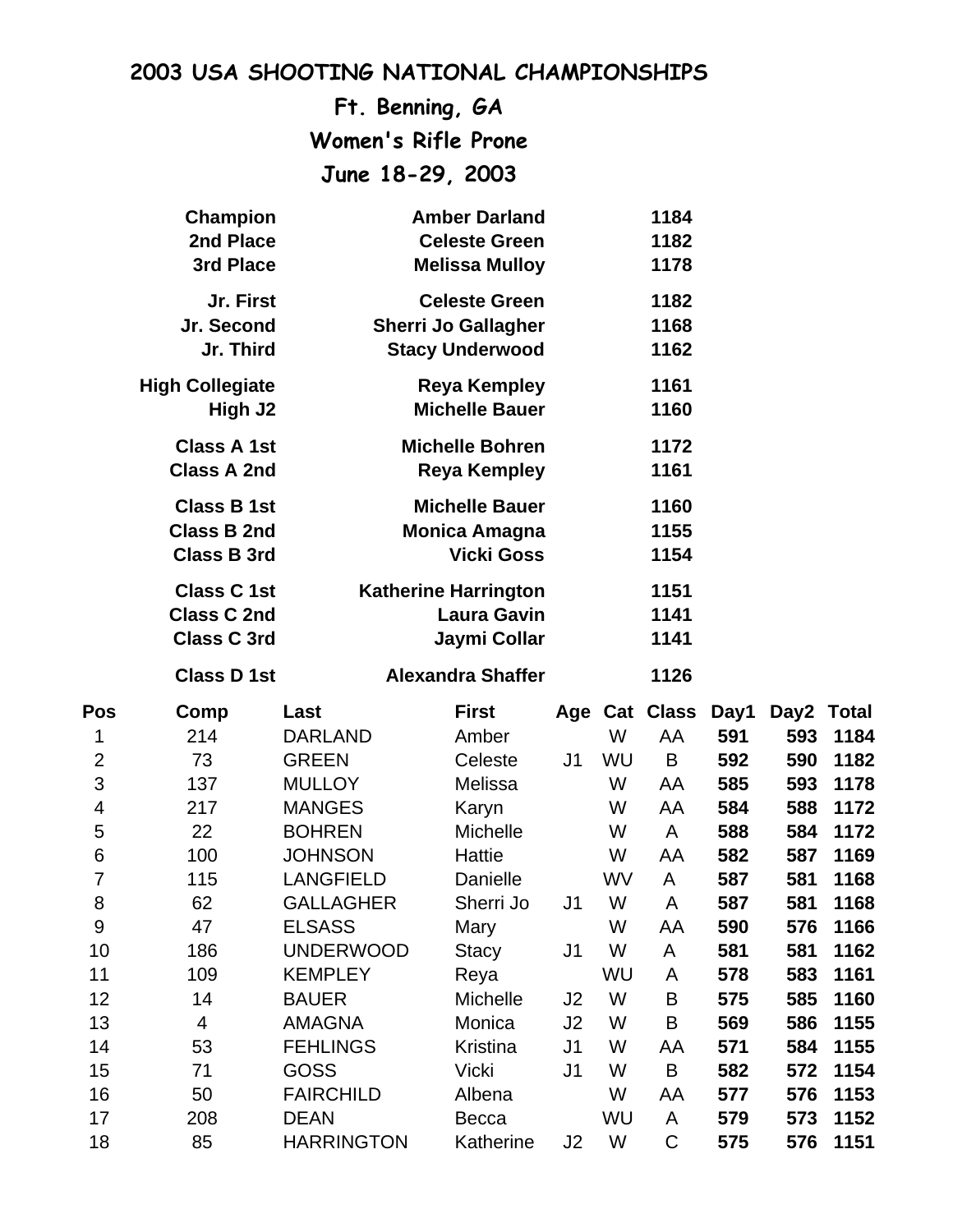| Pos | Comp | Last               | <b>First</b>    | Age            |    | <b>Cat Class</b> | Day1 | Day2 Total |      |
|-----|------|--------------------|-----------------|----------------|----|------------------|------|------------|------|
| 19  | 34   | <b>CRENWELGE</b>   | Kristina        | J1             | W  | B                | 570  | 576        | 1146 |
| 20  | 29   | <b>CHROSTOWSKI</b> | Kimberly        | J2             | W  | B                | 569  | 576        | 1145 |
| 21  | 44   | <b>DOWNSBROUGH</b> | Melissa         | J <sub>1</sub> | WU | B                | 579  | 566        | 1145 |
| 22  | 145  | <b>PASON</b>       | <b>Jennifer</b> | J2             | W  | B                | 571  | 571        | 1142 |
| 23  | 65   | <b>GAVIN</b>       | Laura           | J <sub>1</sub> | WU | C                | 572  | 569        | 1141 |
| 24  | 32   | <b>COLLAR</b>      | Jaymi           | J <sub>1</sub> | W  | C                | 583  | 558        | 1141 |
| 25  | 184  | <b>TIDMORE</b>     | Elizabeth       | J1             | WU | $\mathsf{C}$     | 566  | 572        | 1138 |
| 26  | 218  | <b>SKEUSE</b>      | Ashley          | J <sub>2</sub> | W  | C                | 567  | 570        | 1137 |
| 27  | 166  | <b>SHAFFER</b>     | Alexandra       | J <sub>2</sub> | W  | E                | 562  | 564        | 1126 |
| 28  | 189  | <b>VAUGHAN</b>     | Rebekah         | J <sub>2</sub> | W  | B                | 557  | 561        | 1118 |
| 29  | 84   | <b>HARRINGTON</b>  | <b>Kristie</b>  | J <sub>2</sub> | W  | C                | 570  | 547        | 1117 |
| 30  | 105  | JUNG               | Marta           |                | WU | $\mathsf{C}$     | 551  | 557        | 1108 |
| 31  | 99   | <b>JEFFRIES</b>    | Amanda          | J2             | W  | B                | 546  | 551        | 1097 |
| 32  | 39   | DAY                | Emma            |                | WV | D                | 555  | 541        | 1096 |
| 33  | 123  | LITTLE             | Shasta          | J3             | W  | D                | 538  | 556        | 1094 |
| 34  | 21   | <b>BOESPFLUG</b>   | Amanda          | J2             | W  | C                | 567  | $\bf{0}$   | 567  |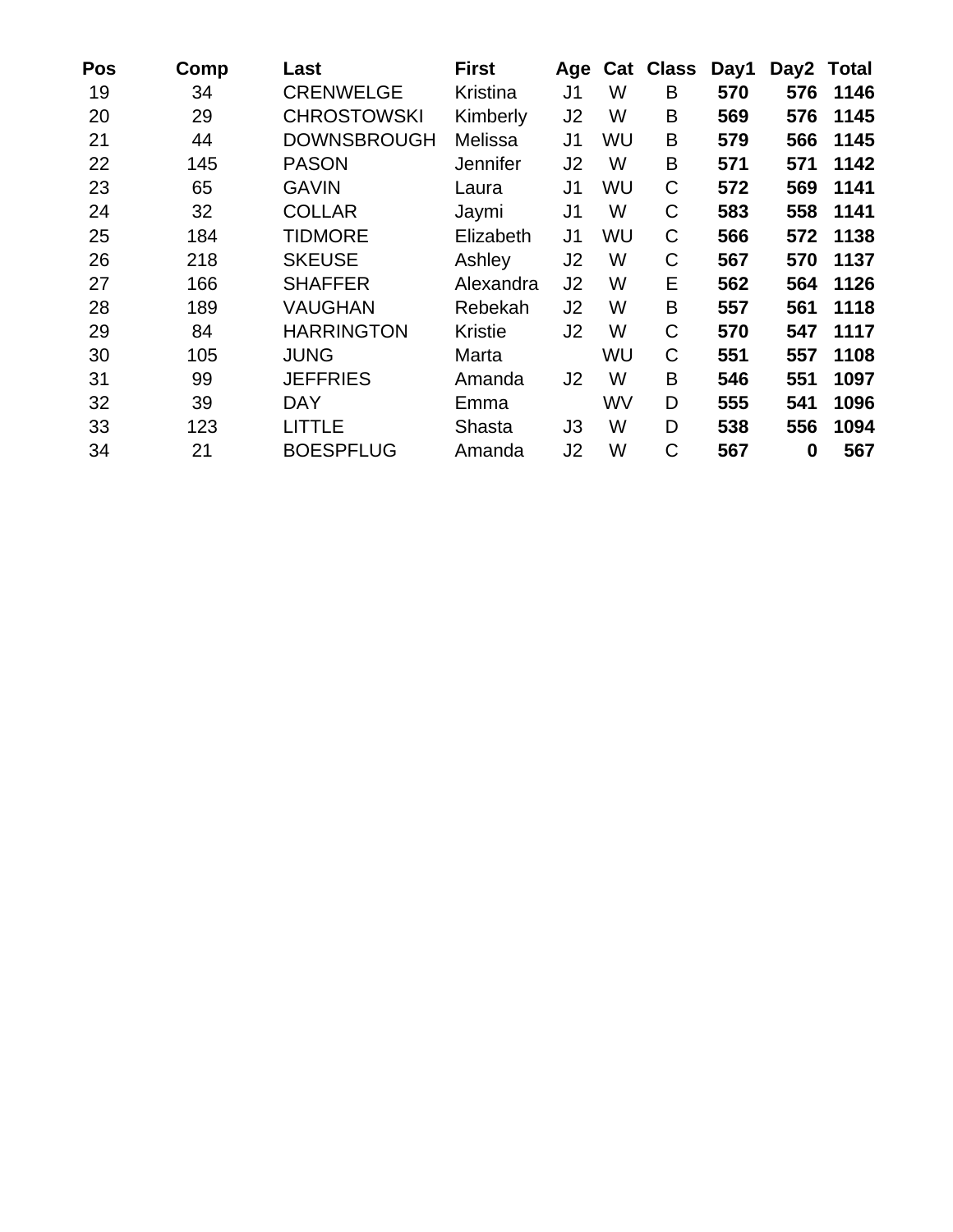**Ft. Benning, GA**

**10 M Men's Running Target Mixed**

**June 18-29, 2003**

| $382 + 10 + 10$ |
|-----------------|
|                 |
| $382 + 9 + 8$   |
| 387             |
| 375             |
| 364             |
|                 |

**Champion Woman Leigh Haase 297**

| Pos | Comp | Last               | <b>First</b>  |    |   | Age Cat Class 1 2 3 |    |    |          |    | 4 Total SO      |       |     |
|-----|------|--------------------|---------------|----|---|---------------------|----|----|----------|----|-----------------|-------|-----|
| 1   | 58   | <b>FREDRICKSON</b> | Mike          | J2 |   | B                   | 97 | 93 | 99       |    | 98 387          |       |     |
| 2   | 9    | <b>AYALA</b>       | Armando       |    |   | AA                  | 95 | 97 | 95       | 95 | 382             | 10 10 |     |
| 3   | 206  | <b>JOHNSON</b>     | Bill          |    |   | A                   | 97 |    | 95 94    | 96 | 382             | 9     | - 8 |
| 4   | 211  | <b>PETERSON</b>    | Trevor        | J1 |   | B                   | 98 |    |          |    | 91 92 94 375    |       |     |
| 5   | 57   | <b>FRANZE</b>      | <b>Klaus</b>  |    |   | A                   |    |    |          |    | 96 92 92 94 374 |       |     |
| 6   | 40   | <b>DEMENT</b>      | Lance         |    |   | AA                  |    |    |          |    | 92 93 88 97 370 |       |     |
|     | 120  | <b>LENEVE</b>      | <b>Dustin</b> | J1 |   |                     | 88 | 90 | 91       | 95 | 364             |       |     |
| 8   | 86   | <b>HATCHER</b>     | <b>Chris</b>  |    |   | AA                  |    |    | 92 84 89 | 93 | 358             |       |     |
| 9   | 74   | <b>HAASE</b>       | Leigh         |    | W | D                   | 78 | 67 | 75       |    | 297             |       |     |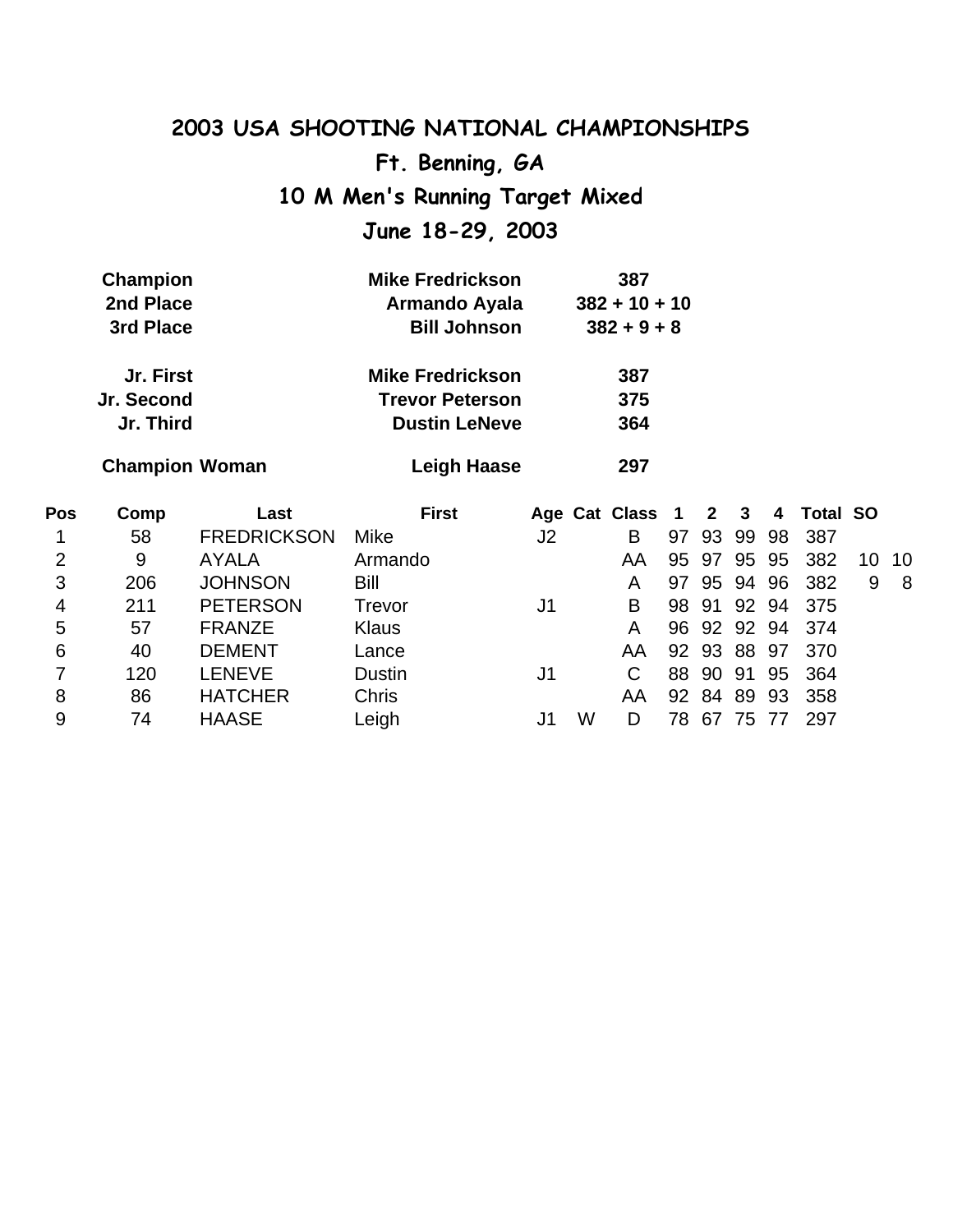**Ft. Benning, GA**

**10 M Men's Running Target**

**June 18-29, 2003**

| <b>Champion</b>    | <b>Armando Ayala</b>    | $1150 + 98.6 = 1248.6$ |
|--------------------|-------------------------|------------------------|
| 2nd Place          | <b>Mike Fredrickson</b> | $1127 + 93.6 = 1220.6$ |
| 3rd Place          | <b>Bill Johnson</b>     | $1121 + 96.6 = 1217.6$ |
| Jr. First          | <b>Mike Fredrickson</b> | 1127                   |
| Jr. Second         | <b>Dustin LeNeve</b>    | 1110                   |
| Jr. Third          | <b>Trevor Peterson</b>  | 1106                   |
| <b>Class B 1st</b> | <b>James Manint</b>     | 644                    |

| Pos | Comp | Last               | <b>First</b>  |                |    |     |     |      |      | Age Cat Class Day 1 Day 2 Total Final TOTAL |
|-----|------|--------------------|---------------|----------------|----|-----|-----|------|------|---------------------------------------------|
|     | 9    | <b>AYALA</b>       | Armando       |                | AA | 576 | 574 |      |      | 1150 98.6 1248.6                            |
| 2   | 58   | <b>FREDRICKSON</b> | Mike          | J <sub>2</sub> | B  | 566 | 561 | 1127 |      | 93.6 1220.6                                 |
| 3   | 206  | <b>JOHNSON</b>     | Bill          |                | A  | 559 | 562 |      |      | 1121 96.6 1217.6                            |
| 4   | 57   | <b>FRANZE</b>      | <b>Klaus</b>  |                | Α  | 560 | 564 |      |      | 1124 91.4 1215.4                            |
| 5   | 40   | <b>DEMENT</b>      | Lance         |                | AA | 558 | 554 | 1112 | 99.1 | 1211.1                                      |
| 6   | 120  | <b>LENEVE</b>      | <b>Dustin</b> | J1             | B  | 550 | 560 | 1110 |      | 98.5 1208.5                                 |
|     | 211  | <b>PETERSON</b>    | Trevor        | J1             | B  | 554 | 552 | 1106 |      |                                             |
| 8   | 86   | <b>HATCHER</b>     | <b>Chris</b>  |                | AA | 526 | 532 | 1058 |      |                                             |
| 9   | 127  | <b>MANINT</b>      | James         | J2             | Е  | 319 | 325 | 644  |      |                                             |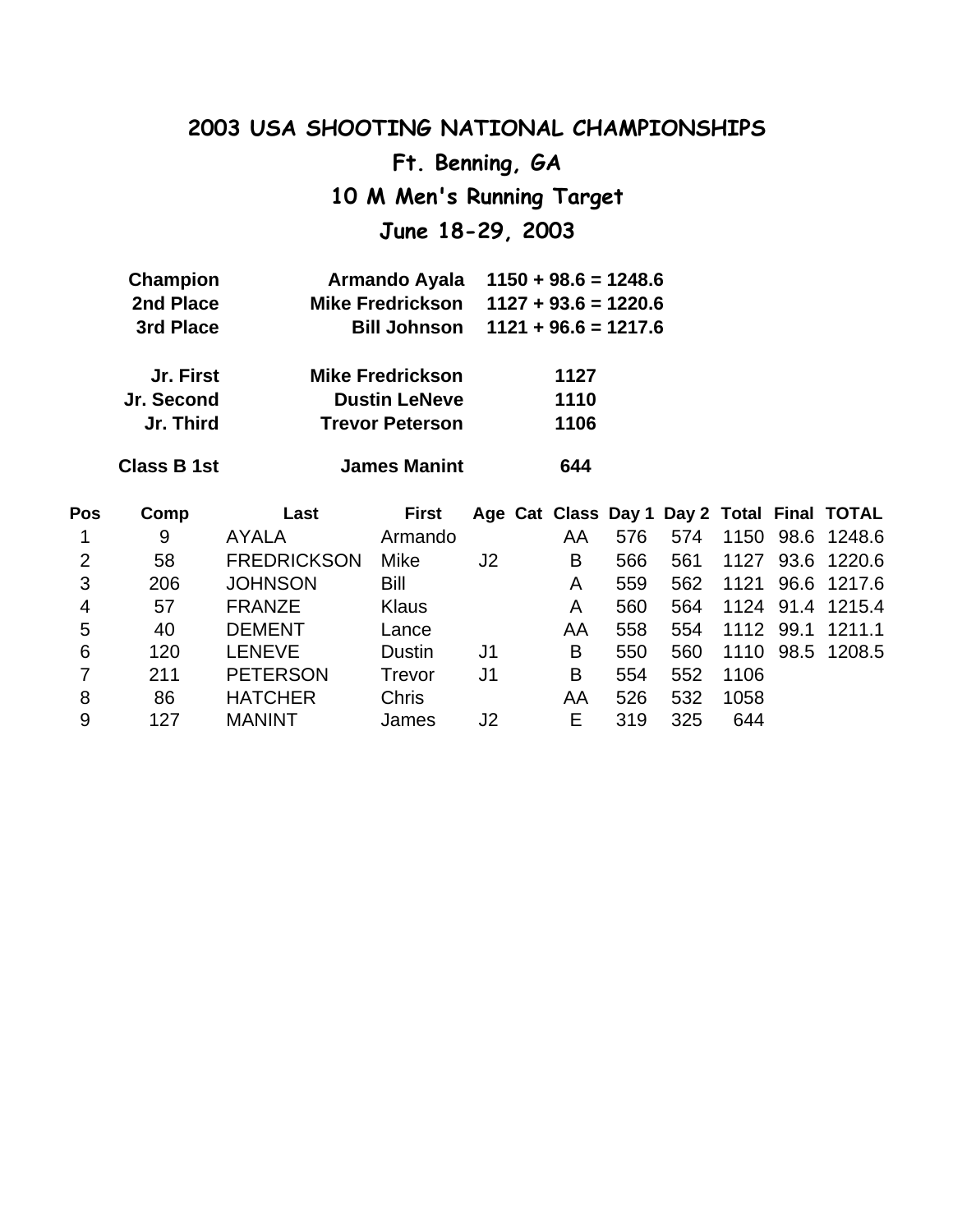# **2003 USA SHOOTING NATIONAL CHAMPIONSHIPS Ft. Benning, GA 10 M Women's Running Target**

# **June 18-29, 2003**

| <b>Champion</b> | <b>Cathy Winstead</b> | 688 |
|-----------------|-----------------------|-----|
| 2nd Place       | <b>Trista Fife</b>    | 646 |
| 3rd Place       | <b>Leigh Haase</b>    | 639 |
| Jr. First       | <b>Trista Fife</b>    | 646 |
| Jr. Second      | <b>Leigh Haase</b>    | 639 |
| Jr. Third       | <b>Holly Cochrane</b> | 377 |

**Class E 1st Selina Pritchett 369**

| Pos            | Comp | Last                  |            |    |     |    |       | First Age Cat Class Day 1 Day 2 Total |     |
|----------------|------|-----------------------|------------|----|-----|----|-------|---------------------------------------|-----|
| $\overline{1}$ | 199  | <b>WINSTEAD</b>       | Cathy      |    | W l | C. | 335   | 353                                   | 688 |
| 2              | 55   | <b>FIFE</b>           | Trista     | J2 | W   | D  |       | 329 317                               | 646 |
| 3              | 74   | HAASE                 | Leigh J1 W |    |     |    | D 303 | 336                                   | 639 |
| $\overline{4}$ | 30   | COCHRANE Holly J3 W E |            |    |     |    | 194   | 183                                   | 377 |
| 5              | 150  | <b>PRITCHETT</b>      | Selina     | J3 | W · | E. | 164   | 205                                   | 369 |
| 6              | 182  | THRASH Tiffany J1     |            |    | W l | E  | 170   | 127                                   | 297 |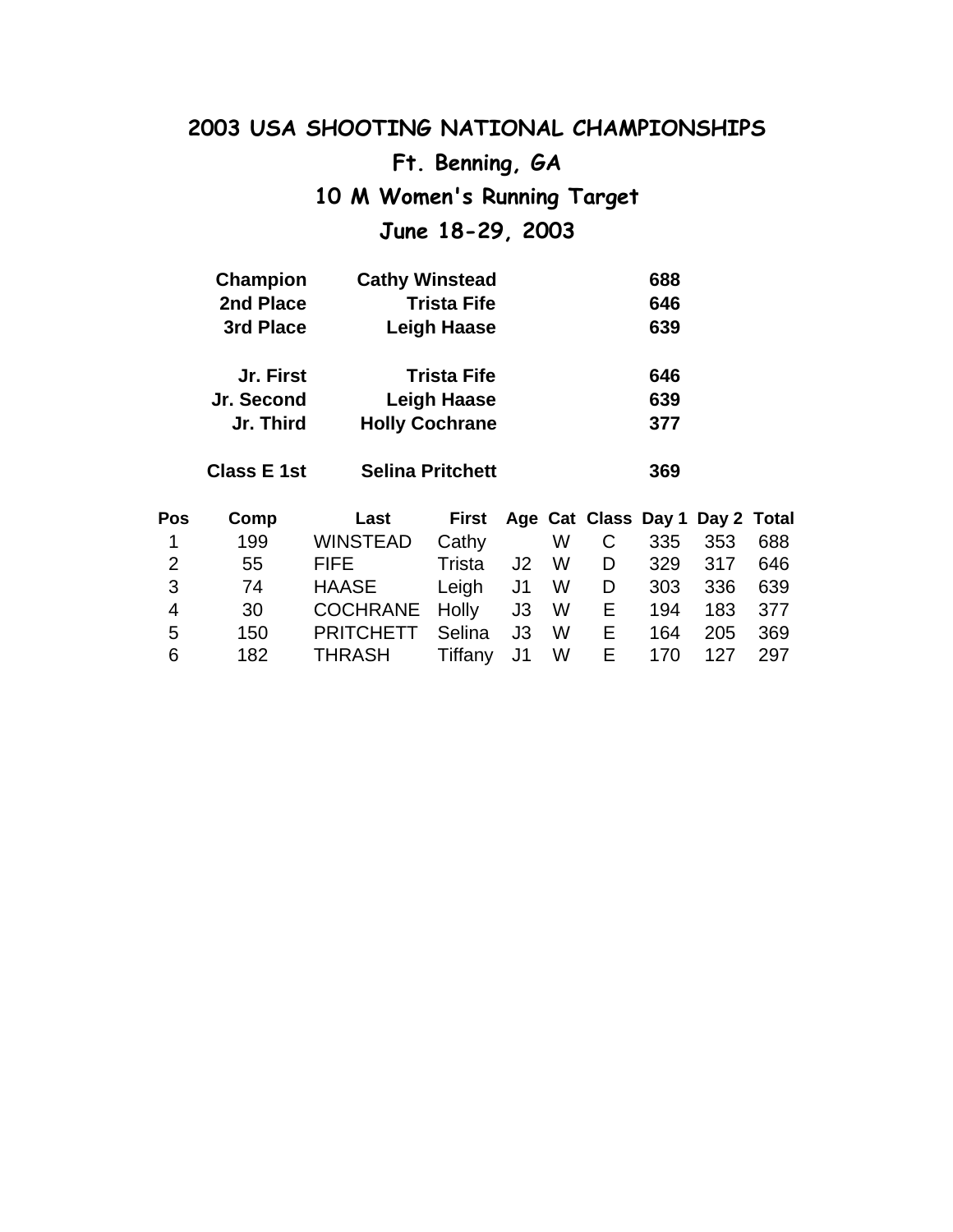### **Ft. Benning, GA 10 M Men's Air Pistol June 18-29, 2003**

| <b>Champion</b>     | <b>John Zurek</b>        | $1149 + 100.9 = 1249.9$ |
|---------------------|--------------------------|-------------------------|
| 2nd Place           | Daryl Szarenski          | $1142 + 100.7 = 1242.7$ |
| 3rd Place           | <b>John Ennis</b>        | $1134 + 97.8 = 1231.8$  |
| Jr. First           | <b>Jeff Favour</b>       | 1100                    |
| Jr. Second          | <b>Christopher Jones</b> | 1099                    |
| Jr. Third           | Sean Ragay               | 1096                    |
| High Senior I       | <b>Bruce Martindale</b>  | 1129                    |
| High J <sub>2</sub> | <b>Patrick Cannon</b>    | 1089                    |
| Class A 1st         | <b>Lance Peters</b>      | 1132                    |
| <b>Class A 2nd</b>  | <b>Cliff Halenar</b>     | 1102                    |
| <b>Class A 3rd</b>  | <b>Matthew Summers</b>   | 1097                    |
| <b>Class B 1st</b>  | <b>Lance Garvin</b>      | 1066                    |
| <b>Class B 2nd</b>  | <b>David Haire</b>       | 1065                    |
|                     |                          |                         |

| Pos            | Comp | Last                | <b>First</b> |                |   | Age Cat Class | Day1 |     |      |           | Day2 Total Final TOTAL |
|----------------|------|---------------------|--------------|----------------|---|---------------|------|-----|------|-----------|------------------------|
| 1              | 205  | <b>ZUREK</b>        | John         |                |   | AA            | 571  |     |      |           | 578 1149 100.9 1249.9  |
| $\overline{2}$ | 176  | <b>SZARENSKI</b>    | Daryl        |                |   | AA            | 564  | 578 |      |           | 1142 100.7 1242.7      |
| 3              | 49   | <b>ENNIS</b>        | John         |                |   | AA            | 565  | 569 | 1134 | 97.8      | 1231.8                 |
| 4              | 107  | <b>KELLY</b>        | Mark         |                |   | AA            | 565  | 567 |      | 1132 97.2 | 1229.2                 |
| 5              | 130  | <b>MARTINDALE</b>   | <b>Bruce</b> | S <sub>1</sub> |   | AA            | 568  | 561 | 1129 | 96.7      | 1225.7                 |
| 6              | 147  | <b>PETERS</b>       | Lance        | S <sub>2</sub> |   | A             | 566  | 566 | 1132 | 93.5      | 1225.5                 |
| 7              | 80   | <b>HOLLOWAY</b>     | Adam         |                |   | AA            | 558  | 564 | 1122 | 99.0      | 1221.0                 |
| 8              | 213  | <b>SWARTZ</b>       | Stephen      |                |   | AA            | 561  | 558 |      |           | 1119 94.3 1213.3       |
| 9              | 25   | <b>BUNDY</b>        | Robert       | S <sub>1</sub> |   | AA            | 556  | 558 | 1114 |           |                        |
| 10             | 117  | <b>LEE</b>          | Robin        | S <sub>2</sub> |   | AA            | 554  | 559 | 1113 |           |                        |
| 11             | 42   | <b>DIEFENDERFER</b> | James, Jr    |                | U | AA            | 558  | 550 | 1108 |           |                        |
| 12             | 36   | <b>DANIELS</b>      | Eric         |                |   | AA            | 549  | 558 | 1107 |           |                        |
| 13             | 126  | <b>MANGO</b>        | Robert       |                |   | AA            | 554  | 550 | 1104 |           |                        |
| 14             | 76   | <b>HALENAR</b>      | <b>Cliff</b> | S <sub>1</sub> |   | A             | 549  | 553 | 1102 |           |                        |
| 15             | 52   | <b>FAVOUR</b>       | Jeff         | J <sub>1</sub> |   | A             | 544  | 556 | 1100 |           |                        |
| 16             | 101  | <b>JONES</b>        | Christopher  | J <sub>1</sub> |   | AA            | 549  | 550 | 1099 |           |                        |
| 17             | 175  | <b>SUMMERS</b>      | Matthew      |                |   | A             | 545  | 552 | 1097 |           |                        |
| 18             | 153  | <b>RAGAY</b>        | Sean         | J2             |   | A             | 551  | 545 | 1096 |           |                        |
| 19             | 164  | <b>SCHREIBER</b>    | Peter R.     | S <sub>1</sub> |   | A             | 550  | 544 | 1094 |           |                        |
| 20             | 190  | <b>VON FANGE</b>    | John         |                |   | A             | 546  | 548 | 1094 |           |                        |
| 21             | 89   | <b>HENDRIX</b>      | Levi         | J <sub>1</sub> |   | A             | 547  | 544 | 1091 |           |                        |
| 22             | 27   | <b>CANNON</b>       | Patrick      | J2             |   | A             | 540  | 549 | 1089 |           |                        |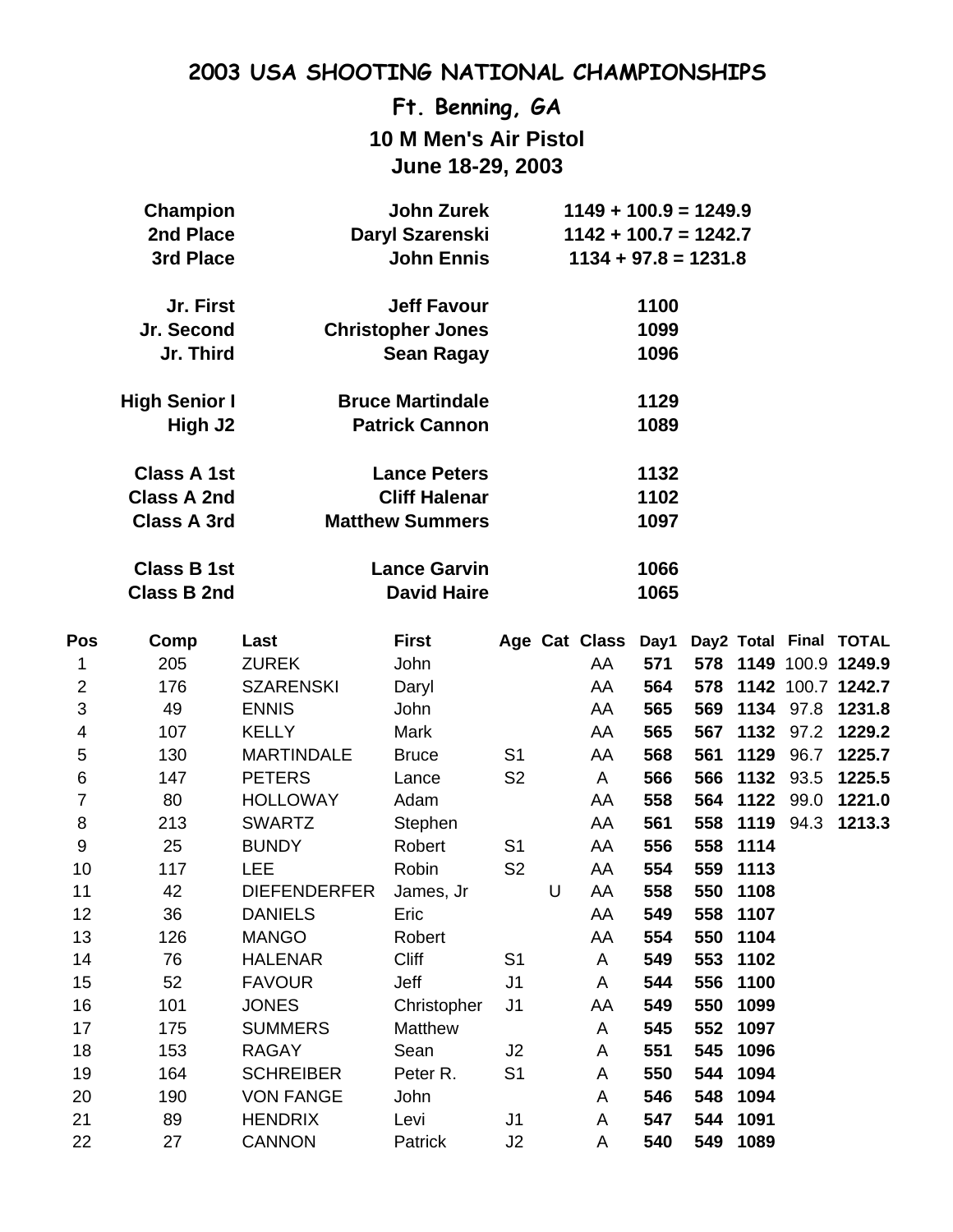| Pos | Comp              | Last               | <b>First</b> |                | Age Cat Class Day1 Day2 Total Final TOTAL |     |     |          |  |
|-----|-------------------|--------------------|--------------|----------------|-------------------------------------------|-----|-----|----------|--|
| 23  | 31                | <b>COLE</b>        | Matthew      |                | A                                         | 546 |     | 542 1088 |  |
| 24  | 20                | <b>BLANKENSHIP</b> | David Ray    |                | AA                                        | 543 |     | 545 1088 |  |
| 25  | $12 \overline{ }$ | <b>BARBERI</b>     | Justin       |                | AA                                        | 544 |     | 540 1084 |  |
| 26  | 104               | <b>JUDGE</b>       | William      |                | A                                         | 540 |     | 544 1084 |  |
| 27  | 142               | <b>OLDS</b>        | David        |                | A                                         | 543 |     | 534 1077 |  |
| 28  | 63                | <b>GARVIN</b>      | Lance        | J <sub>2</sub> | B                                         | 529 |     | 537 1066 |  |
| 29  | 75                | <b>HAIRE</b>       | David        |                | B                                         | 535 |     | 530 1065 |  |
| 30  | 111               | <b>KOIWAI</b>      | Mako         | S <sub>1</sub> | Α                                         | 529 |     | 534 1063 |  |
| 31  | 148               | <b>POORE</b>       | <b>Dick</b>  |                | Α                                         | 519 |     | 535 1054 |  |
| 32  | 112               | <b>KRAFT</b>       | Timothy      | S <sub>1</sub> | Α                                         | 518 |     | 526 1044 |  |
| 33  | 124               | <b>LOFTIS</b>      | <b>Chris</b> | J2             | B                                         | 497 | 492 | 989      |  |
| 34  | 159               | <b>ROTSCH</b>      | Gene         | S <sub>1</sub> | C                                         | 501 | 487 | 988      |  |
| 35  | 203               | <b>YOUNG</b>       | Thomas A.    | <b>VET</b>     | C                                         | 453 | 454 | 907      |  |